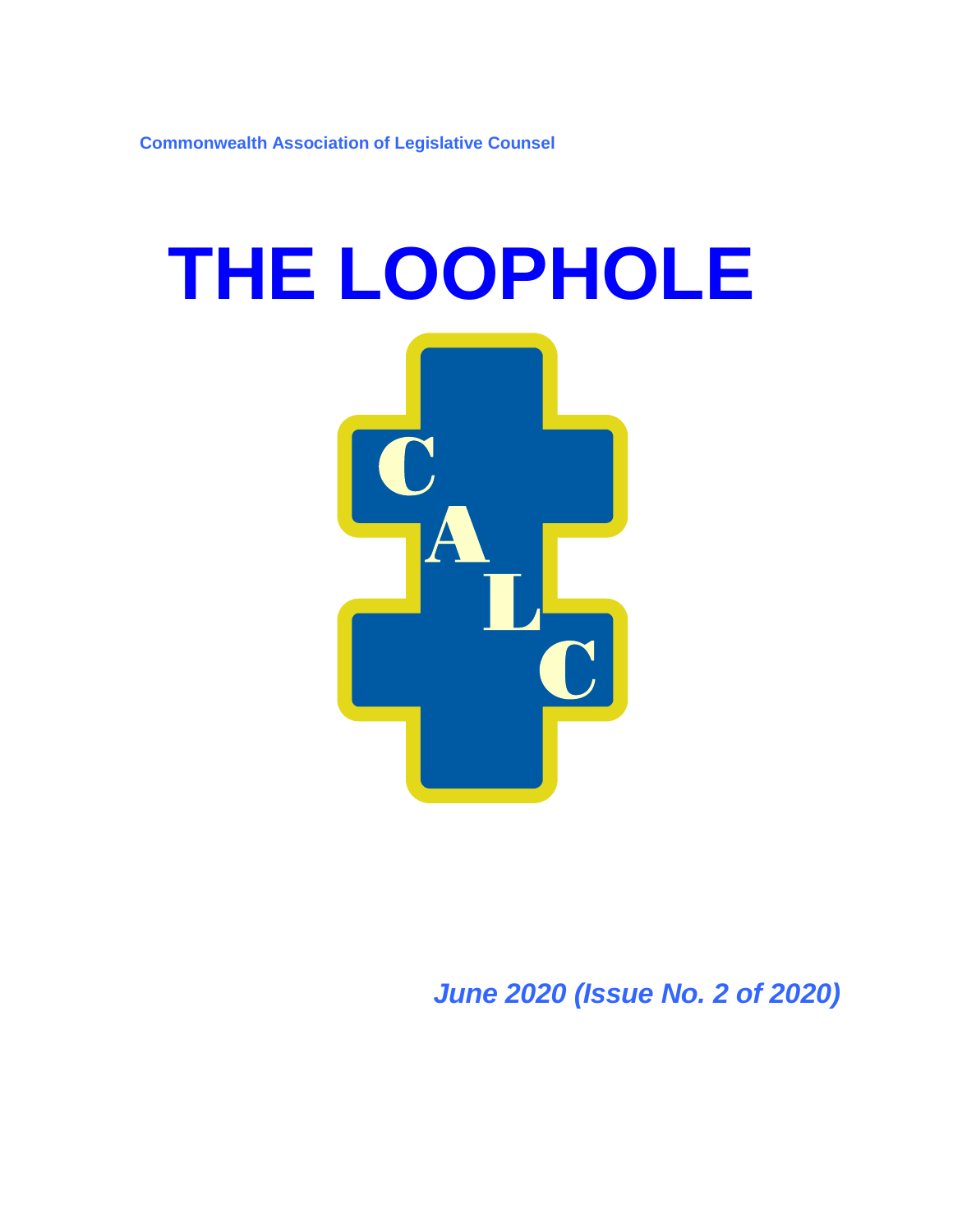### **THE LOOPHOLE—Journal of the Commonwealth Association of Legislative Counsel**

### *Issue No. 2 of 2020*

*Editor in Chief* − John Mark Keyes

*Editorial Board* − Bethea Christian, Therese Perera, Bilika Simamba

CALC Council

*President* <sup>−</sup> Geoff Lawn, Parliamentary Counsel, Western Australia

*Past-president –* Brenda King, First Legislative Counsel, Northern Ireland

*Vice President* <sup>−</sup> Katy LeRoy, Parliamentary Counsel, Queensland

*Secretary* <sup>−</sup> Ross Carter, Parliamentary Counsel, New Zealand

*Treasurer* <sup>−</sup> John Mark Keyes, Sessional Professor, University of Ottawa, Canada

Council Members −

Md. Jakerul Abedin, Joint Secretary, Legislative and Parliamentary Affairs Division, Bangla Desh

Michelle Daley, Senior Legislative Counsel, Cayman Islands

Angeline Dovo, Parliamentary Counsel, Vanuata

Wendy Gordon, Deputy Law Clerk and Parliamentary Counsel, House of Commons, Canada

Adrian Hogarth, Parliamentary Counsel, Office of Parliamentary Counsel, United Kingdom

Lucy Marsh-Smith, Principal Legislative Drafter, Jersey

Andrew Nkunika, Permanent Secretary – Legislative Drafting, Zambia

Johnson Okello, Director, Legal Services, The Senate, Kenya

Therese R. Perera, P.C., Specialist in Legislation and Legislative Drafting/ Retired Legal Draftsman, Colombo, Sri Lanka

Lyanne Vaurasi, Deputy Chief Law Draftsperson, Fiji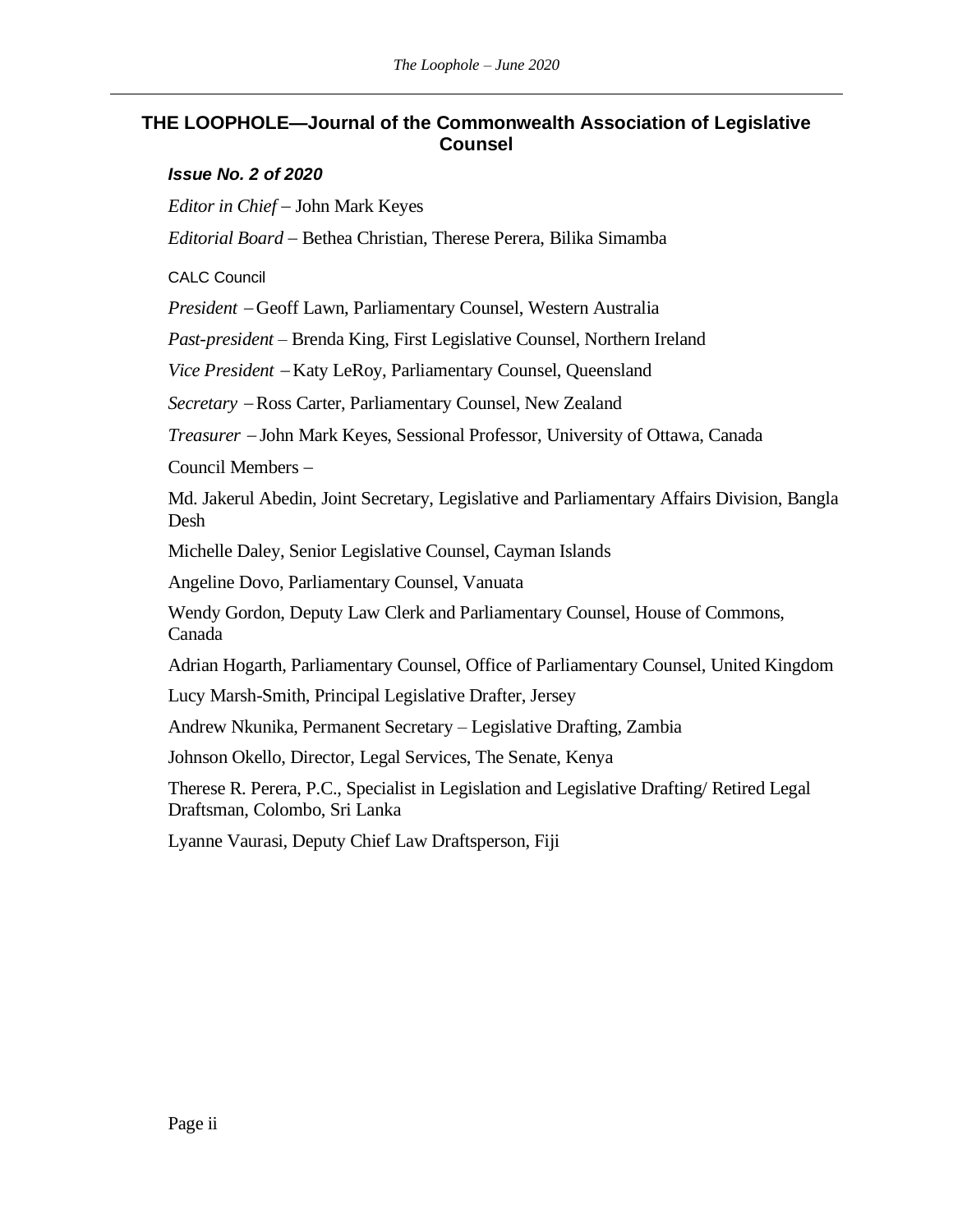Editorial Policies

The Loophole is a journal for the publication of articles on drafting, legal, procedural and management issues relating to the preparation and enactment of legislation. It features articles presented at its bi-annual conferences. CALC members and others interested in legislative topics are also encouraged to submit articles for publication.

Submissions should be no more than 8,000 words (including footnotes) and be accompanied by an abstract of no more than 200 words. They should be formatted in MSWord or similar compatible word processing software.

Submissions and other correspondence about *The Loophole* should be addressed to —

John Mark Keyes, Editor in Chief, *The Loophole*,

*E-mail:* [calc.loophole@gmail.com](mailto:calc.loophole@gmail.com)

### Copyright

All rights are reserved. No part of this publication may be reproduced or transmitted without the permission of the holders of the copyrights. Unless otherwise stated, copyright is held by the authors of the published material. This restriction does not apply to transmission to CALC members or to reproduction for that purpose.

### Disclaimer

The views expressed in the articles contained in this issue are those of the contributors alone and do not necessarily reflect those of the CALC Council.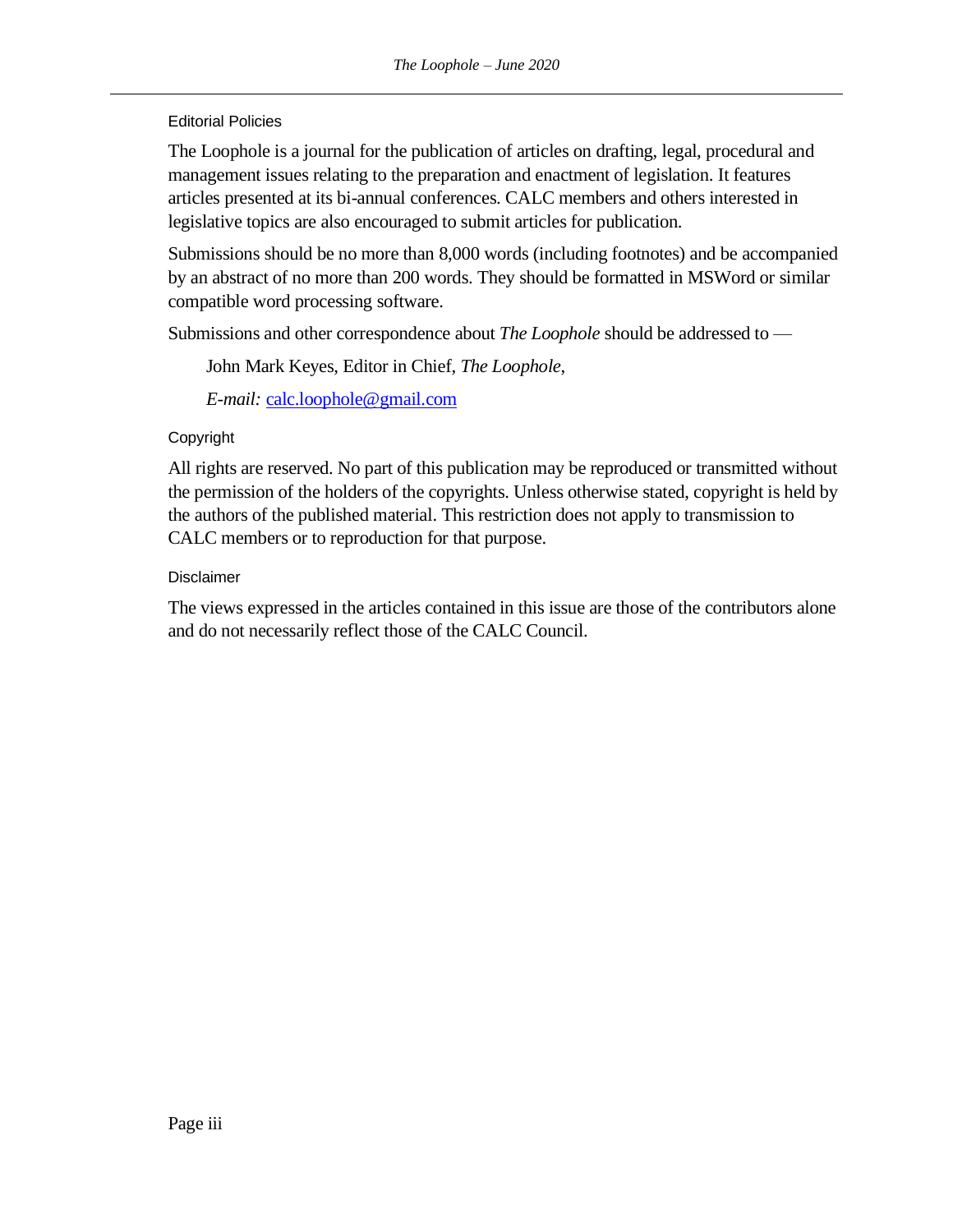## **Contents**

| Legislative Counsel – Future Roles and Innovation                                                                    |  |
|----------------------------------------------------------------------------------------------------------------------|--|
|                                                                                                                      |  |
| Change and Innovation in a Small Drafting Office – the Jersey Experience                                             |  |
|                                                                                                                      |  |
| Almost God-like Powers – Revising the Laws of St Helena, Ascension and Tristan da Cunha                              |  |
|                                                                                                                      |  |
| The question of bilingual legislation in Ireland                                                                     |  |
|                                                                                                                      |  |
| Should the National Assembly of The Gambia oversee subsidiary legislation? A critique of<br><b>Standing Order 80</b> |  |
|                                                                                                                      |  |

\_\_\_\_\_\_\_\_\_\_\_\_\_\_\_\_\_\_\_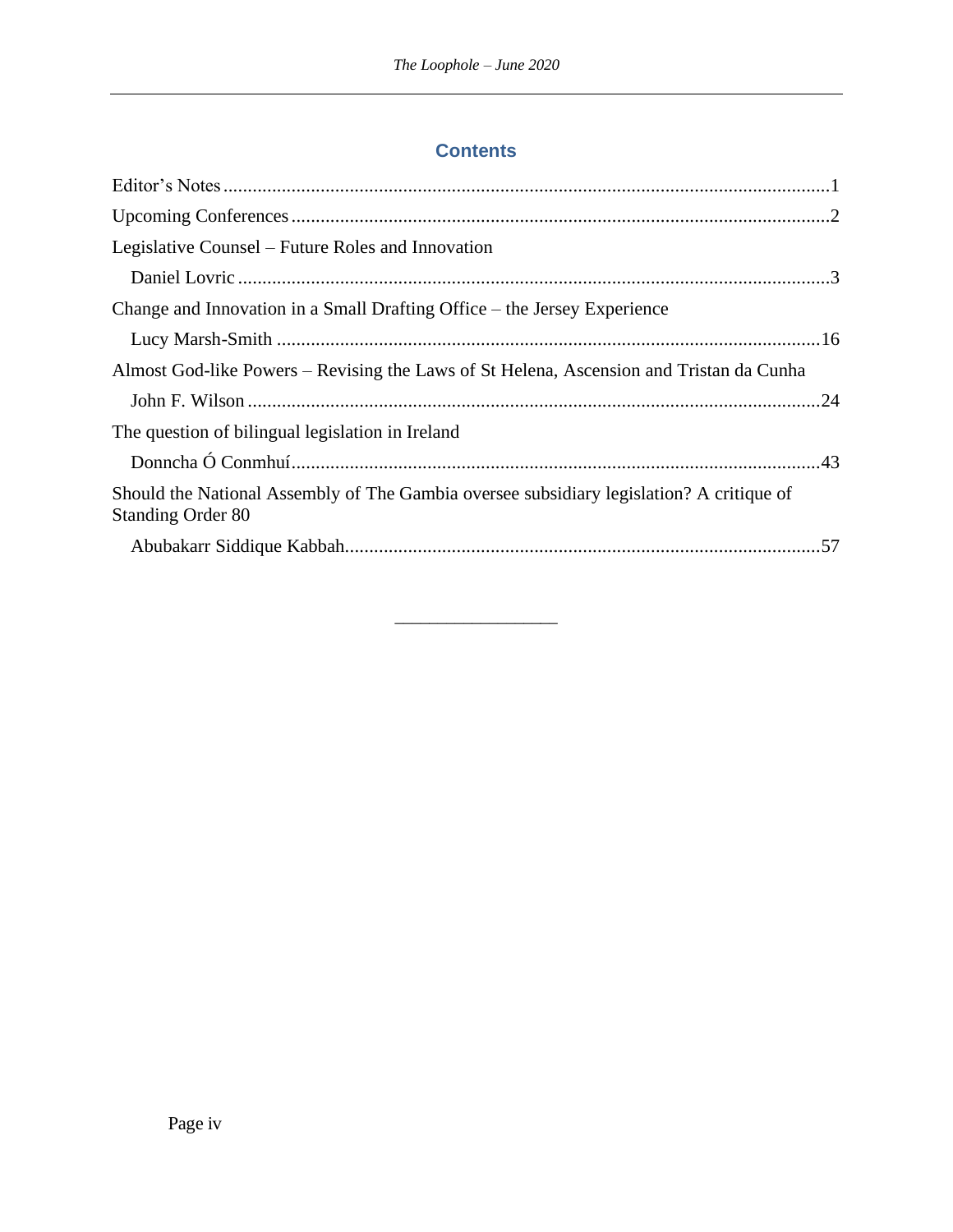# **Editor's Notes**

<span id="page-4-0"></span>Much has changed since the previous issue of the *Loophole* in February of this year. The Covid-19 pandemic has seized our world and, with the uncompromising force of nature, reminded us how our common vulnerability to disease connects us all.

At the CALC Conference in Livingstone last year, few, if any, of us could have predicted how upended the world would be a year later. Yet many of the conference presentations resonate even more forcefully today. This is particularly true of presentations that form the basis for articles at the beginning of this issue dealing with change and innovation.

The first is based on two presentations Daniel Lovric gave, the first at the end of the CALC Conference in Melbourne in 2017 and the second at the end of the Livingstone Conference. The first presentations looked at the future of legislative drafting based on factors such as internationalization, cost-pressures and IT that are already affecting the environment in which legislation is drafted. The second examined innovative responses to these factors. Daniel concludes with a post-script situating his remarks in the current pandemic situation.

Lucy Marsh-Smith's article on Change and Innovation continues the consideration of how to respond to the challenges and pressures facing small drafting offices such as hers in Jersey.

The next article from the Livingstone Conference is John Wilson's dealing with law revision in St Helena, Ascension and Tristan da Cuhna in the South Atlantic. He highlights the revision powers deployed to improve the accessibility of laws there.

Rounding out the articles from the Livingstone Conference is Donncha Ó Conmhuí's on bilingualism in drafting laws in the Republic of Ireland. He provides an engaging account of the status of the Irish language and how it influences the work of legislative counsel.

Finally, in a world that has turned to an increased use of extra-parliamentary law-making to address pandemic urgency, Abubakarr Siddique Kabbah's article on subsidiary (delegated) legislation is a reminder of the democratic foundation of law-making and the need for parliamentary oversight of this important form of legislation.

Take care,

John Mark Keyes Ottawa, June 2020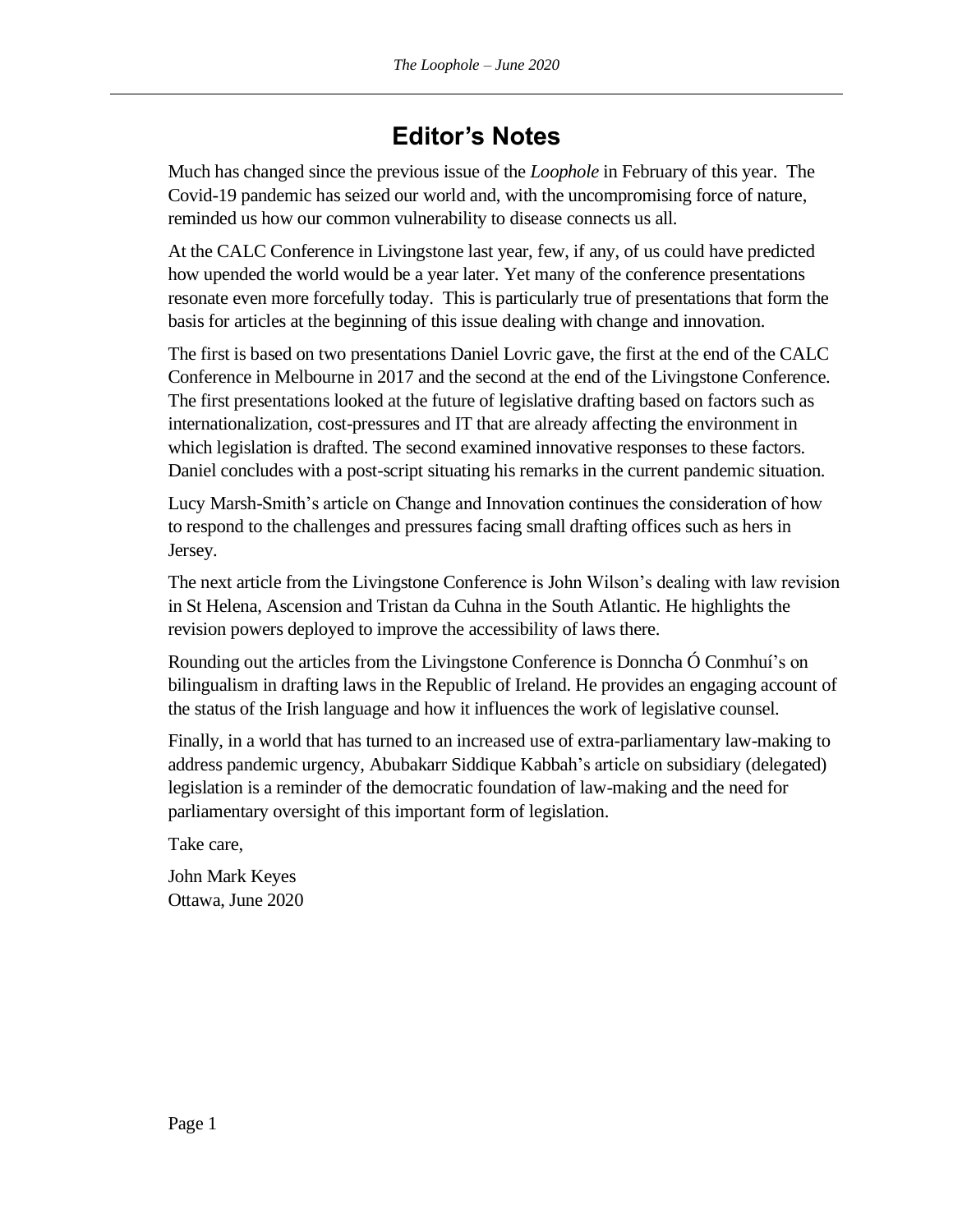# **Upcoming Conferences**

### <span id="page-5-0"></span>*Making Laws in a Post-Modern World: Are You Ready* **– CIAJ Legislative Drafting Conference**

The 2020 biennial Legislative Drafting Conference of the Canadian Institute for the Administration of Justice (CIAJ) will take place by teleconference over the course of four weekly sessions beginning **September 10, 2020 and concluding October 1, 2020**.

It will tackle drafting laws in a post-modern world coping with a global pandemic. Information technology is profoundly affecting our world and the way we draft for it. The conference will look at its impact beginning with a keynote address by law and AI scholar Professor Gillian Hadfield. It will continue with sessions on the transformation of law into apps ("law as code") and drafting to accommodate demands for regulatory flexibility and innovation.

The conference will also look at what is happening in the present with a review of genderinclusive drafting, developments in legislative interpretation and drafting regulation-making powers. Workshop sessions will also be offered to deepen participant's practical perspective on these topics. Each day will include a question & answer period.

In addition to Professor Hadfield, other notable speakers include The Honourable Thomas Cromwell and Professor Lorne Neudorf. This conference is a must for those who want to draft legislation in the post-modern world.

Further information about the conference is available at [https://ciaj-icaj.ca/en/upcoming](https://ciaj-icaj.ca/en/upcoming-programs/2020-legislative-drafting/)[programs/2020-legislative-drafting/](https://ciaj-icaj.ca/en/upcoming-programs/2020-legislative-drafting/)

### *Access for All: Plain Language as a Civil Right* **– Joint Conference Sponsored by Clarity International, the Center for Plain Language, and Plain Language Association International (PLAIN)**

This conference will have two events.

- The first will take place online October 13, 2020 as a one-day engaging and interactive experience for our many international presenters and attendees. This event will celebrate the  $10<sup>th</sup>$  anniversary of the U.S. Plain Writing Act as well as the regulatory acts of other nations.
- The second event will take place in May 2021 as a continuation of the first event. It will be a full-scale international plain language event in Washington DC. It will combine virtual attendance with physical attendance for those who are able to travel.

Further information about this conference is available at [https://accessforallconference.org/.](https://accessforallconference.org/)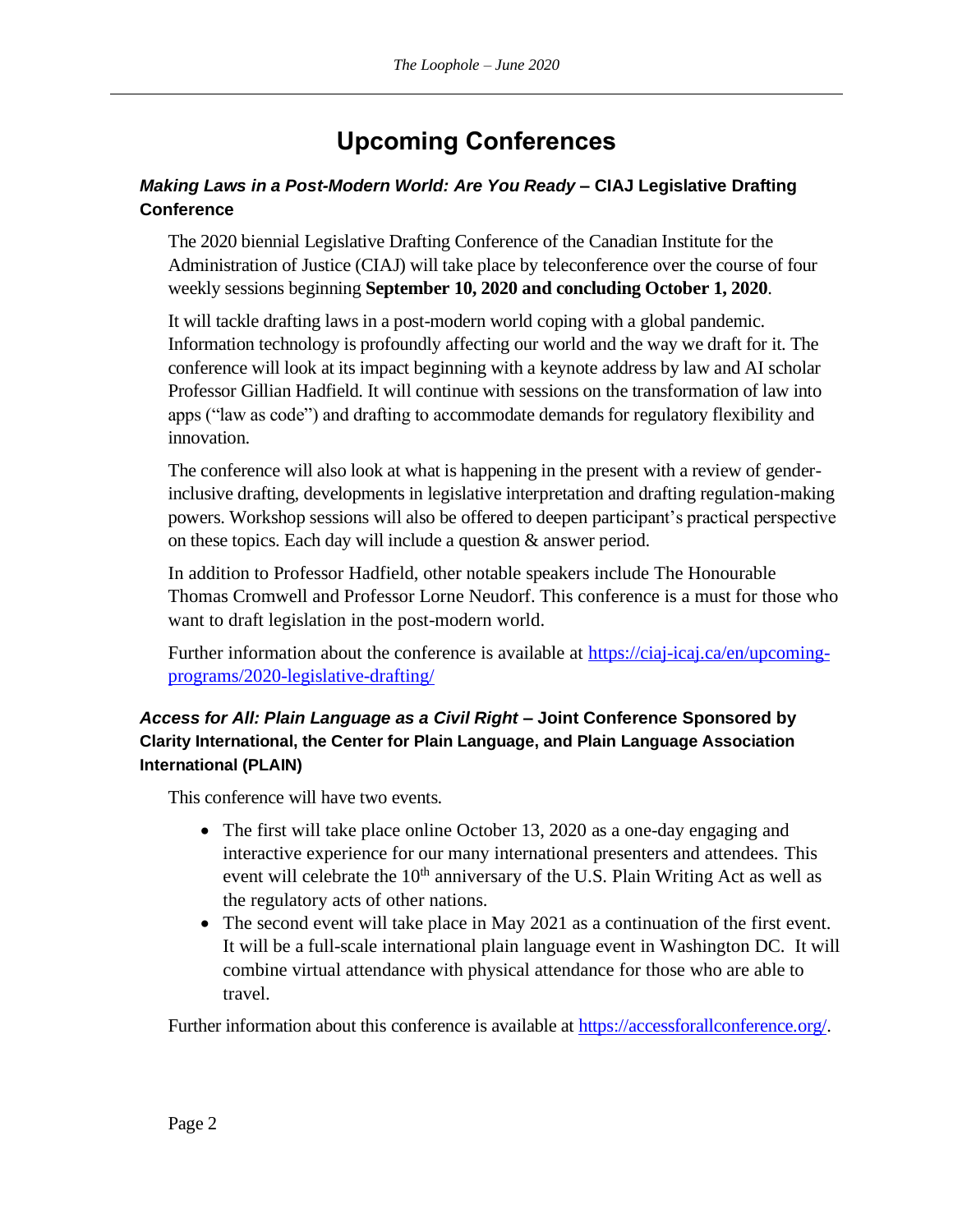# <span id="page-6-1"></span><span id="page-6-0"></span>**Legislative Counsel – Future Roles and Innovation**

*Daniel Lovric<sup>1</sup>*



### **Abstract**

*This article is based on presentations at the conclusion of the last two CALC Conferences. The first part examines how the role of legislative counsel is likely to develop based on 5 trends currently manifesting themselves in their work environment: internationalization, cost-pressures, information technology (IT), disaggregation, and the volume and complexity of legislation. The second part looks at innovation in legislative drafting, particularly in terms of IT, office processes, drafting technique, office structure, and training.*

### **Table of Contents**

| Need for counsel to understand complex problems facing government 7 |  |
|---------------------------------------------------------------------|--|
|                                                                     |  |
|                                                                     |  |
|                                                                     |  |
|                                                                     |  |

*<sup>1</sup>* First Assistant Parliamentary Counsel, Australian Commonwealth Office of Parliamentary Counsel, Canberra. This article reflects my own personal views only. It combines presentations at two CALC Conferences. Part 1 is based on a presentation delivered at the Melbourne conference in 2017. Part 2 is based on a presentation delivered at the Livingstone Conference in 2019.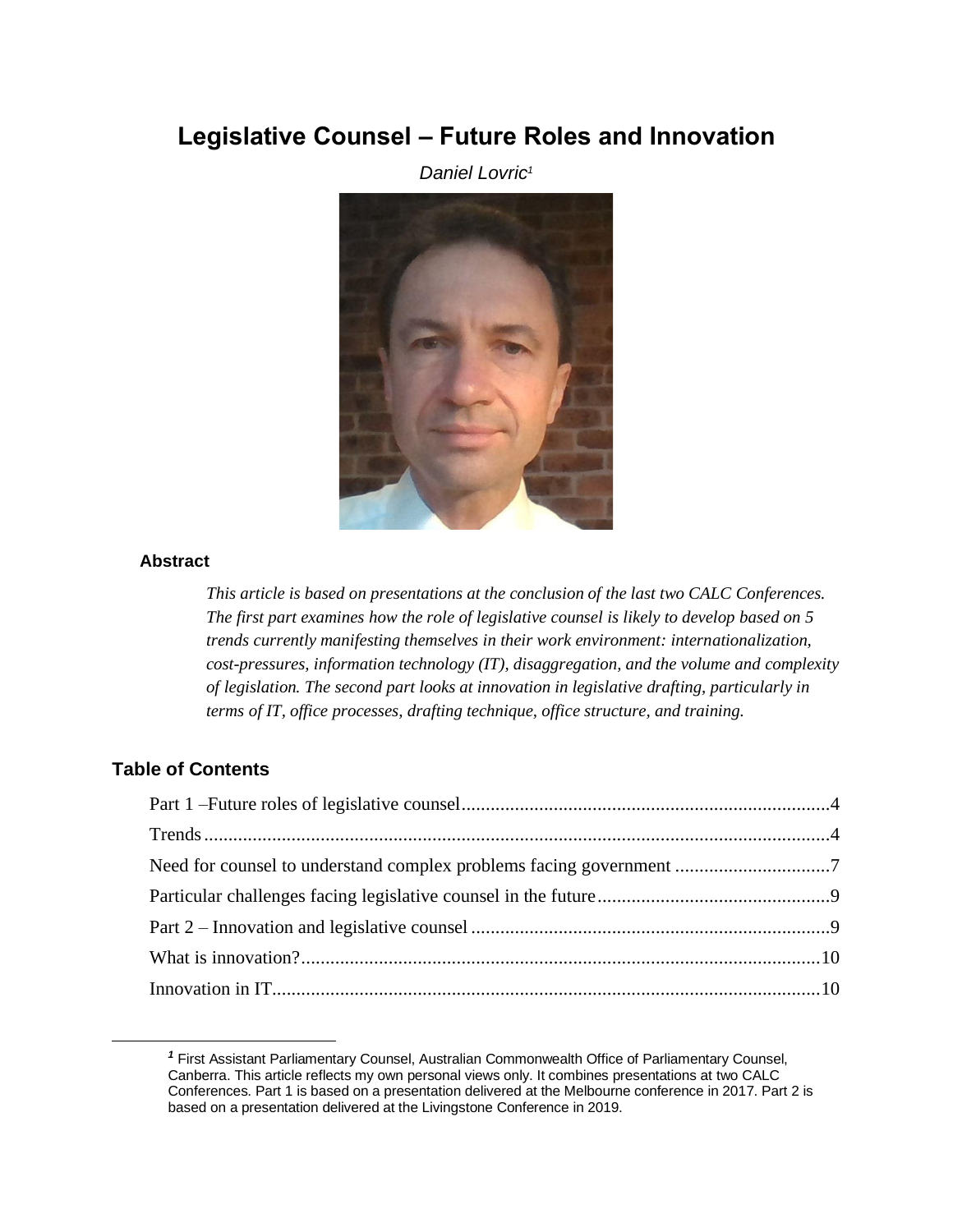# <span id="page-7-0"></span>**Part 1 –Future roles of legislative counsel**

When I volunteered to give the talk that formed the basis of this article, I was a bit ambitious in setting the title - "the future roles of legislative counsel". Trying to predict the future is a risky business, and it is getting even harder. According to the Israeli philosopher Yuval Harari, this is the first time in history when we don't know what our working lives will look like in 30 years' time.<sup>2</sup> And the most important part of predicting the future is being able to distance yourself from your predictions in 10 years' time. I'll be interested in reading this article again in 2030!

Nevertheless, it's important for us to look at the today's trends, and to see how they might affect us in the future. It may be that we have a limited ability to affect those trends. But it is important to have a *strategic* view of the future. Opportunities and choices will come to us unexpectedly, and we need to have a pre-existing strategy on how to deal with them.

In this article, I will look at this issue in two stages. Firstly, I will examine some existing trends that are already affecting legislative counsel. Secondly, I will look at the need for legislative counsel to understand the increasingly complex problems facing government.

### <span id="page-7-1"></span>**Trends**

In a famous article published 7 years ago, Richard Susskind identified 4 existing trends affecting the legal profession.<sup>3</sup> These are as follows:

- 1. internationalisation
- 2. pressure on costs
- 3. information technology
- 4. disaggregation, that is the increasing specialisation of the profession

<sup>2</sup> Harari, Y., *Homo Deus: A Brief History of Tomorrow*, (Harvill-Secker: London 2017).

 $3$  Susskind, R., Provocations and Perspectives, A working paper submitted to the UK CLE Research Consortium (Legal Education and Training Review), 2012[, http://letr.org.uk/wp-content/uploads/Susskind-](http://letr.org.uk/wp-content/uploads/Susskind-LETR-final-Oct-2012.pdf)[LETR-final-Oct-2012.pdf](http://letr.org.uk/wp-content/uploads/Susskind-LETR-final-Oct-2012.pdf), visited 14 May 2020.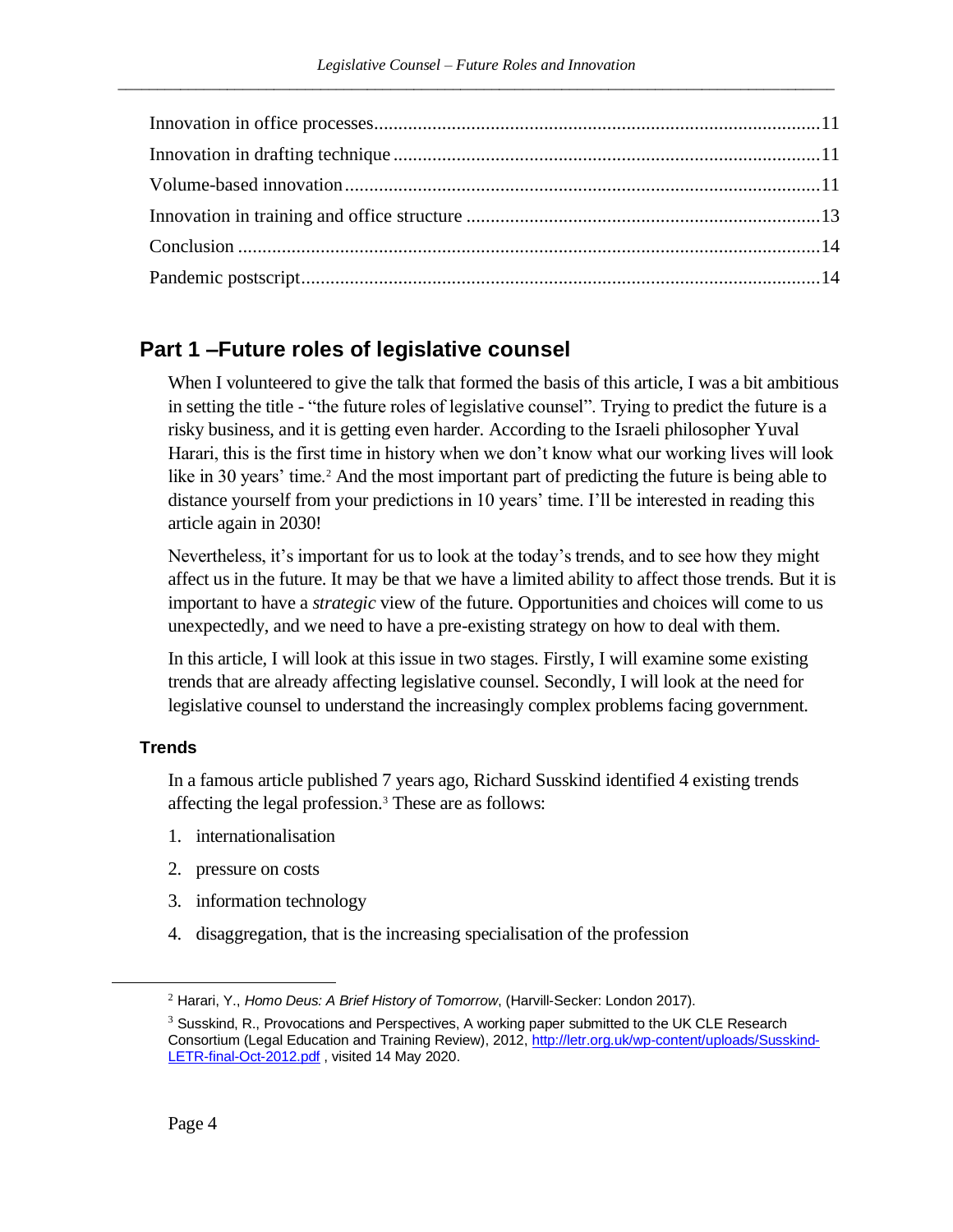In considering the role of legislative counsel, one should also add a fifth, and perhaps the most important trend, that is:

5. increasing volume and complexity of legislation

I'd like to have a look at all of these trends in some detail, with a particular focus on the last two of them.

### *Internationalisation and pressure on costs*

My own view is that internationalisation will not affect legislative counsel in the medium term, apart from offering us more chances to meet and connect as we do at CALC meetings. Pressure on costs, however, will be an ever-present issue in the next few decades. I spoke on this topic at the CALC Conference in 2013, where I argued that an increasing number of "second level" projects will need to be completed quickly and without the full attention of experienced counsel.<sup>4</sup> Furthermore, pressure on costs may pose a threat to our long-term career structures. It will also create pressure to adopt alternative funding structures, such as time-based charging.

### *Information technology*

So far as information technology is concerned, I'd really be reckless to try to make predictions. Nobody knows what is coming. However, the second wave of IT innovation has already hit the drafting world. I now do most of my drafting using voice recognition. On one project, I hold all of my meetings with instructors in Sydney, over a dedicated highresolution video link. Both of these things still seem novel to me, but they may become the new normal. That being said, information technology poses its own risk to the drafting profession. Henry Thring, the first legislative counsel, warned young drafters against the temptation of dictating to shorthand transcribers.<sup>5</sup> He had a good point – newfangled techniques can become a timewasting distraction from the real job of actually thinking.

<span id="page-8-0"></span>I also wonder if the data analytics trend will hit drafting offices: as we manage more and more of our workflow through IT databases, there may be pressure to make such databases transparent, at least to other entities within government.

I now move to the main trends of interest to us.

### *Disaggregation*

Disaggregation is the separation of legal work into component services, and the performance of those services by different providers. Complex services will be performed by highly

<sup>4</sup> Lovric, D., "A Strategic View of Drafting Training for Tomorrow's Needs", *The Loophole*, September 2013.

<sup>&</sup>lt;sup>5</sup> Thring, H., *Practical Legislation*, 3<sup>rd</sup>ed. (Luath Press: Edinburgh, 2015) at 8:

As a detail it may be well to warn the inexperienced draftsman against an intellectual danger incident to the employment of shorthand writers. The essence of business composition is to think before you write, whilst the effect of employing shorthand writers too soon is to induce the novice to write before he thinks.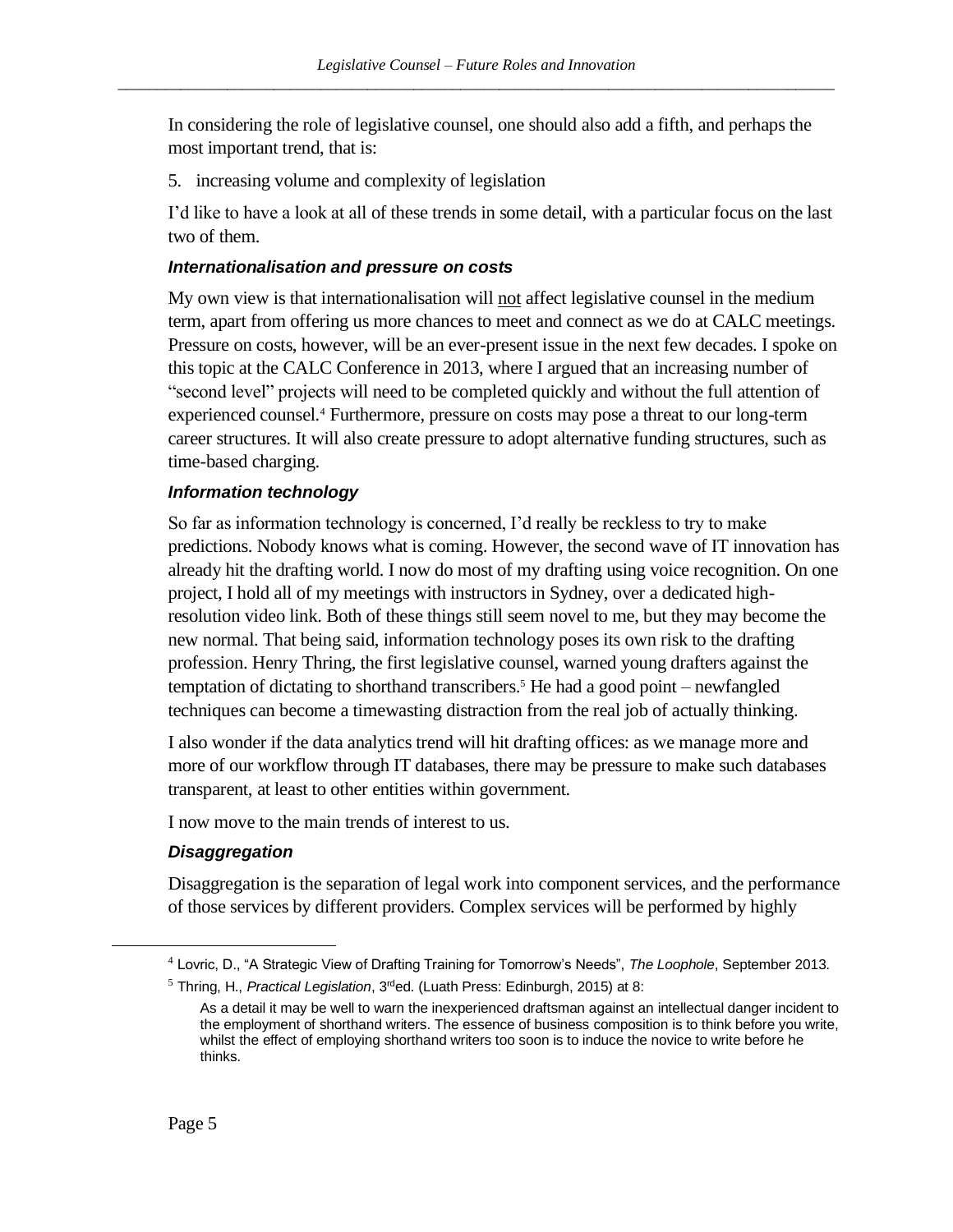skilled specialists, while simple services will be supplied as a bulk commodity by others. It is obvious where most lawyers would like to position themselves in this respect.

My own view is that legislative counsel are somewhat insulated from disaggregation, but we will not escape it completely. One can already see this trend in the increasing bulk of rules drafted "out of house", whether by instructing departments, regulators, or even nongovernmental actors such as accounting bodies.

This raises the question of which specialist skills legislative counsel should be promoting. It is not an easy question. If you ask 10 experienced legislative counsel to list the skills that are most important for doing their job you will get 10 different answers. And by a miraculous coincidence each one will list the skills that are their own personal strengths.

But we do have an objective yardstick here. The important skills are the ones that *governments* value. Governments face complex problems that will require ever more sophisticated legislative solutions. This means that they will reward lawyers who understand the reality of these problems – and who can be relied upon to provide sophisticated solutions. They are less likely to reward those who perform bulk, simple tasks. The skills that will be highly valued will be skills in dealing with complexity. Performing bulk, simple tasks is the road to commodity production – a dangerous thing in a world of disaggregation, as it is begging to be managed for greater output and lower costs.

This issue is linked closely to the fifth trend, the increasing complexity and volume of legislation.

### *Increasing complexity and volume of legislation*

Drafting offices have dealt with this trend in various ways. Firstly, and most noticeably, the size of drafting offices has increased exponentially. According to Francis Bennion, the United Kingdom drafting office only had 4 permanent members in 1930, but had grown to 23 in the 1980s.<sup>6</sup> It now counts about 50 members. Most larger drafting offices around the world can tell the same growth story. Secondly, this growth in size has been accompanied by an increasing emphasis on management. This manifests itself in an increasing managerial focus of the head of office, and in the adoption of increasingly sophisticated work tracking systems, often based on new information technologies. Thirdly, drafting offices have embraced standardisation and quality control, in order better to manage the risk of errors in large workflows.

These approaches are necessary, and have been mostly successful in dealing with increasing *volume* of legislation. However, they do not necessarily deal with increasing *complexity* of legislation. Indeed, as more and more attention is placed on getting a large bulk of legislation drafted, less time is available for analysing its complexities. The risk here is obvious – if legislative counsel do not focus on the complexities of legislation, they may in

<sup>6</sup> Bennion, F., *Statute Law*, (Oyez Publishing: London, 1980) at. 17.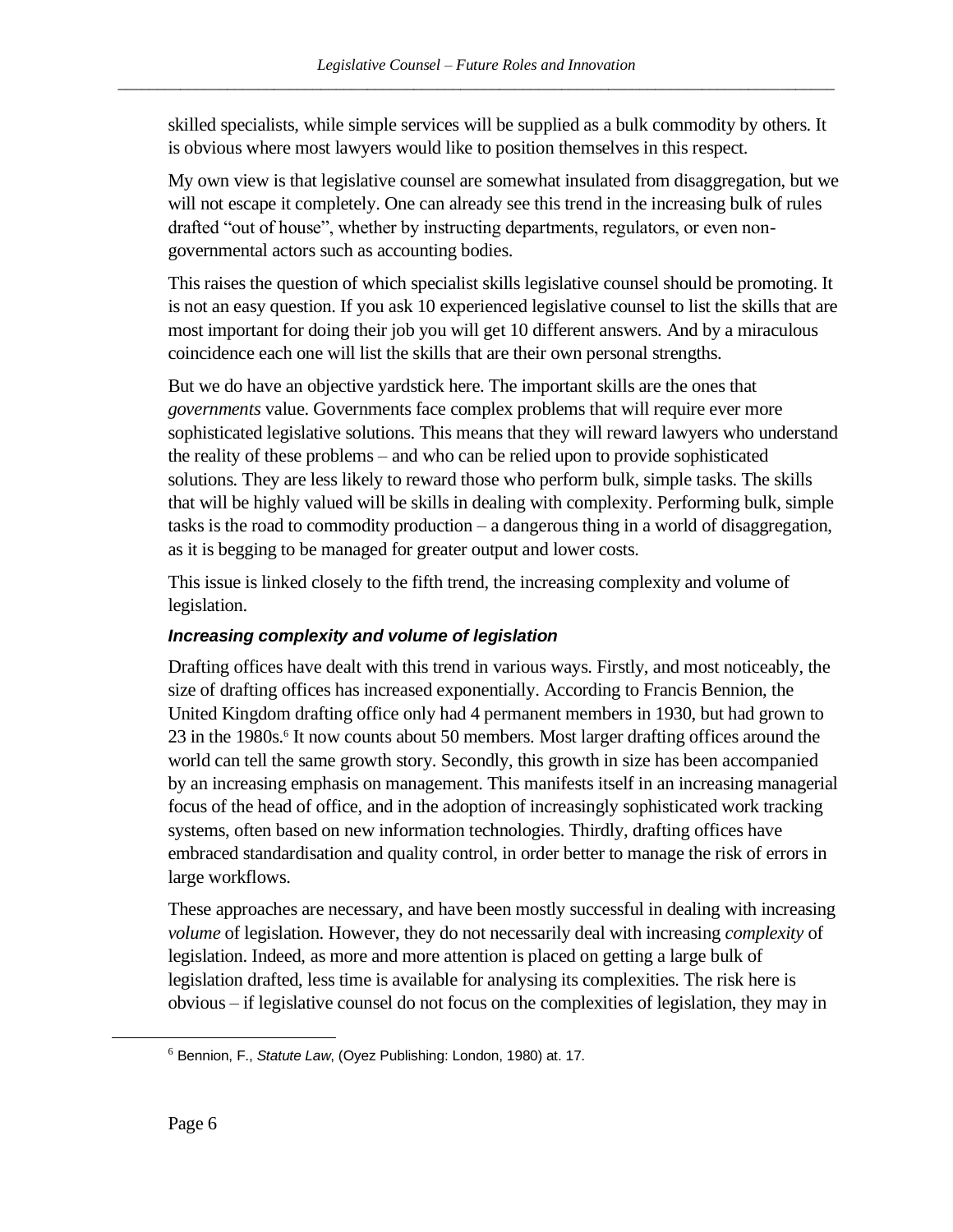time be seen to be producers of a commodity, which, as I mentioned earlier, is a dangerous thing in a time of disaggregation.

I'd like to make a short diversion on the topic of standardisation. At the 2015 CALC conference in Edinburgh, Daniel Greenberg and I held a short debate on whether standardisation was a good thing. This was followed by an audience vote, where I estimate that over 95% were in favour of standardisation. This was gratifying, as I had argued the standardisation case. However, this result also made me uneasy, as there is rarely a simple answer to what is in reality a complex question.

I think that standardisation is a great thing in drafting, and necessary. However, it also poses some systemic risks. Firstly, if a standard precedent is wrong, the error will be spread throughout the statute book. Secondly, and more importantly, standardisation can lull drafters into a false sense of security, and discourage analysis of the complexities of particular problem. It is a useful "hammer" – but encourages drafters to see every problem as a nail. Thirdly, and most importantly of all, the easy gains won through standardisation can lead to an attitude of "the more standardisation the better". This is a tempting, but dangerous view. Standardisation can become an escape from the real issues, as it is often easier to standardise than to deal with the complexity of the real world.

Similarly, criticisms can be made of plain language and innovative drafting devices. I think both of these things are highly valuable. However, they should not become the focus of drafting. The real task of legislative counsel is to understand the real-world problems that governments are trying to address.

This leads me to the next part of this article: the need for counsel to understand complex problems facing government.

### <span id="page-10-0"></span>**Need for counsel to understand complex problems facing government**

Before the explosion in volume and complexity of legislation, the legislative counsel's job was quite different. In Henry Thring's day, it seems that counsel were intensely engaged with political and bureaucratic leaders in working out legislative solutions to the problems of the day. Thring himself spent hours alone with top political leaders such as Disraeli and Gladstone.<sup>7</sup> (Apparently Gladstone immersed himself in the detail of a draft, while Disraeli merely suggested a general approach and left it to Thring to work out the details.) Competent advice in close proximity to real power is a winning combination. Thring built up a reputation as a close and trusted advisor to higher levels of government, and we are still benefitting today from his efforts.

My view is that the key issue for legislative counsel in the future is the extent to which they can maintain this reputation as a close and trusted advisor to government. I doubt that they

 $7$  Thring, above n. [5,](#page-8-0) at 6.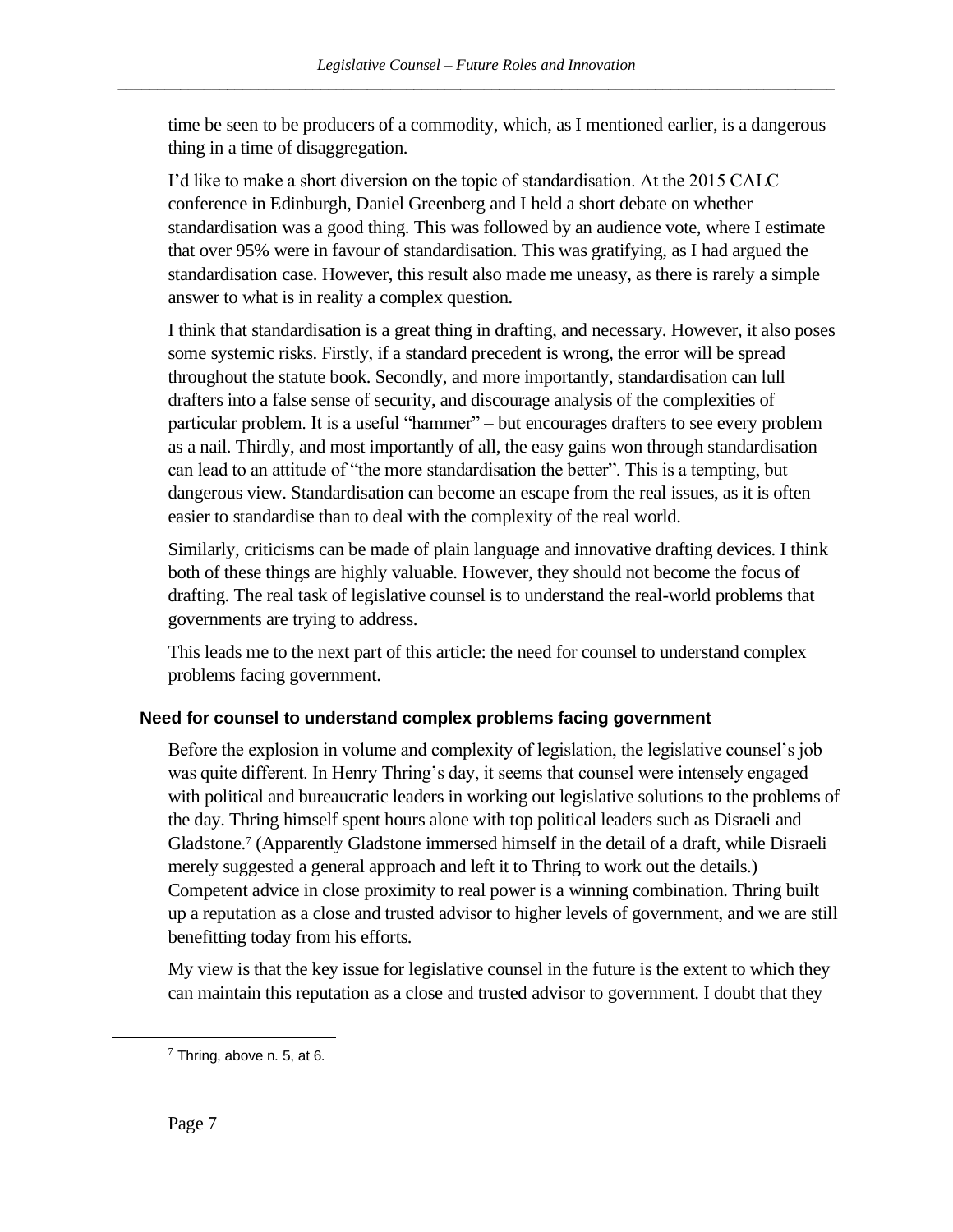can maintain this reputation simply through producing large volumes of legislation, quality controlling that legislation, and using plain language and innovative drafting devices. A trusted advisor needs to understand the issues facing his or her client. In the future, as legislation becomes ever more complex, legislative counsel need to engage with that complexity, and look beyond the analyses given to them by instructing departments.

This is particularly so in cases where governments have staked their political reputation on legislative reform. Such high stakes projects often deal with taxation, employment, immigration and criminal law. In such cases, governments will reward those who offer accurate substantive advice: technically competent *and* connected to the real world. Consider a hypothetical example of a proposal to remove major anomalies in legislation on criminal process. Is it reasonable to expect that the legislative counsel will have a good knowledge of the law of criminal process, including knowledge of the relevant case law – enough knowledge to question the assumptions behind the departmental instructions, and enough knowledge to avoid writing something that appears transparently wrong to a criminal law specialist?

This harks back to the eternal question of whether legislative counsel are merely wordsmiths. I will not go into that question here. However, my view is that we have an opportunity to show a deeper understanding of underlying issues, and my experience is that instructing departments and others would welcome that approach. I recently spoke to a roomful of accountants and tax lawyers, and suggested that tax law drafters needed a good general knowledge of tax cases and the particularities of tax administration. I was met with disbelief – that is, disbelief that I found it necessary to say something that the audience thought was blindingly obvious.

What does this mean in concrete terms? I am not suggesting that legislative counsel should become policy experts –we have neither the time nor the training for that. However, we can improve our knowledge of the background to legislative proposals. This could mean reading more case law, especially in the core areas of government, such as immigration, criminal law, taxation and labour law. It can also involve something as simple as scanning the media every day in a systematic way. Most importantly, it is a mental attitude that analysis and understanding are far more important than raw productivity in output. Raw productivity is, in the end, not very highly valued. By contrast, legislative counsel can make themselves indispensable to government by offering technical drafting skills *combined* with an in-depth understanding the real-world environment in which legislation operates.

As this article is based on a presentation I gave in Melbourne, it is worth quoting the words of one former Victorian chief parliamentary counsel. Rowena Armstrong suggested that:

[I]t is, I think, very important that the drafter is not a person without experience in other branches of the law. … if you do not have some hands-on experience in administering the law from the other side, as it were, then I think all your drafting is at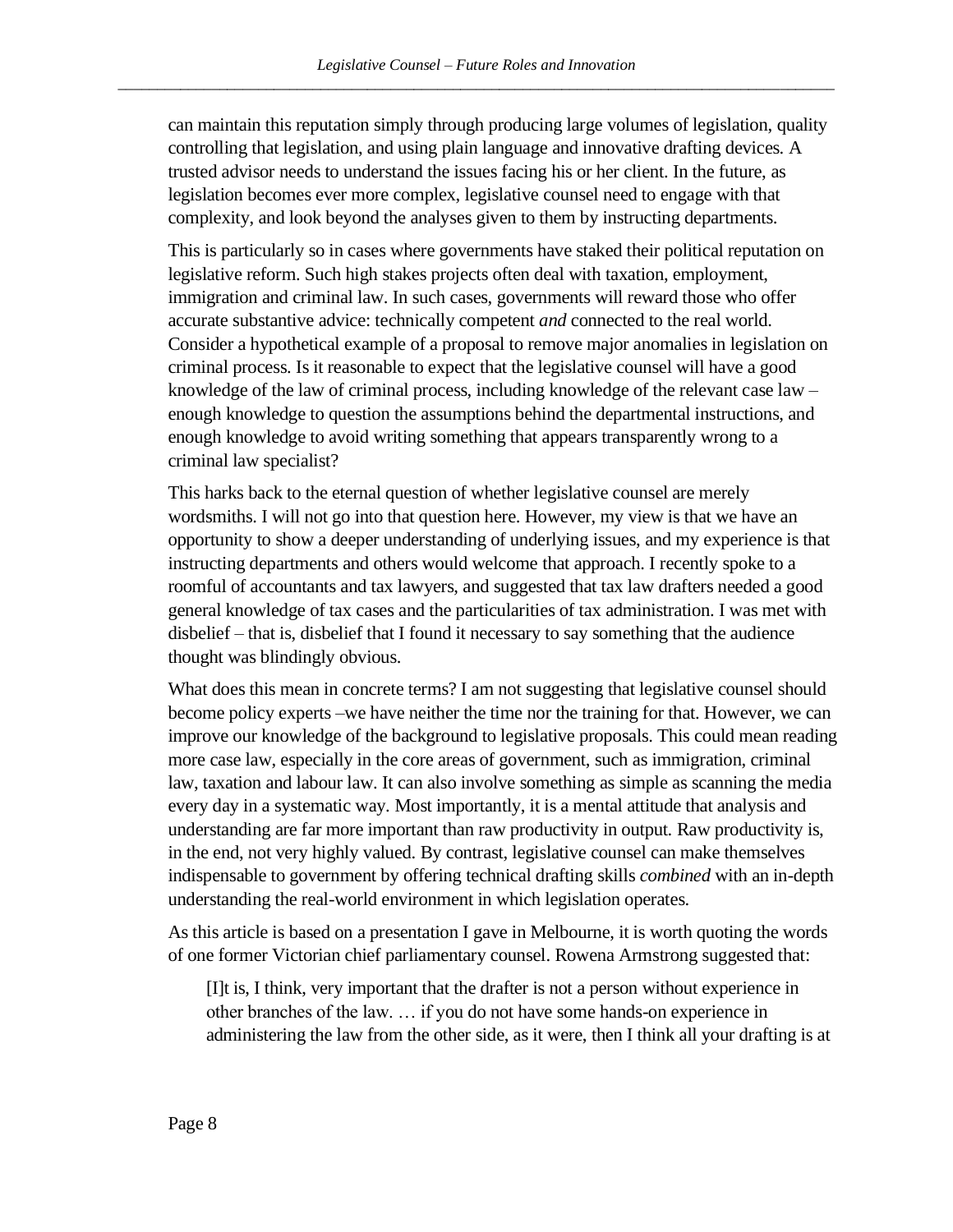fault. You are not likely fully to appreciate what you are drafting for and the people who have to administer the laws.<sup>8</sup>

I do not agree with this view to the extent that it suggests that only experienced administrators should write legislation. However, I think that there is a core of truth to Rowena Armstrong's remarks. Knowledge of administrative realities is a huge advantage for a legislative counsel.

In the future, legislative counsel will be faced with a strategic choice. Do we write laws as quickly as possible, offering quality-controlled drafting services, together with project management, plain English and innovative drafting devices? Or do we also offer a degree of expertise in the underlying case law and policy – and sometimes question the nature of the proposed solutions? In the end, it is a question of emphasis. Do we emphasise the skills that affect the surface appearance of legislation, or do we emphasise a deeper knowledge and understanding of the underlying issues affecting governments and regulators? To preserve our role as trusted advisor to government, I think it is the latter.

### <span id="page-12-0"></span>**Particular challenges facing legislative counsel in the future**

I'll finish off this part of my article by raising a couple of questions or challenges for legislative counsel looking to the future. I don't have any simple answers to these questions, as I don't think there are any. But they are worth thinking about:

- Is there an optimal size of a drafting office? Is bigger always better?
- Are some aspects of drafting work in danger of being seen as a commodity?
- What is it that governments truly value about legislative counsel?

# <span id="page-12-1"></span>**Part 2 – Innovation and legislative counsel**

This part of this article is about innovation in legislative drafting: what has been achieved, and what its effects have been. I don't have new innovations to offer, unfortunately. But I think it is important to take a step back from the process of innovation, in order to see where it is leading us. We need to be mindful about the direction in which we choose to innovate, and be careful that, in creating new things, we don't destroy too much of the old.

I'll describe 5 basic kinds of innovation, and examine how they shape a legislative counsel's job both at the office and individual levels.

But firstly, what is innovation?

<sup>8</sup> Rowena Armstrong, quoted in *Clearer Commonwealth Law*, a report of the House of Representatives Standing Committee on Legal and Constitutional Affairs (Victoria), September 1993 at 83.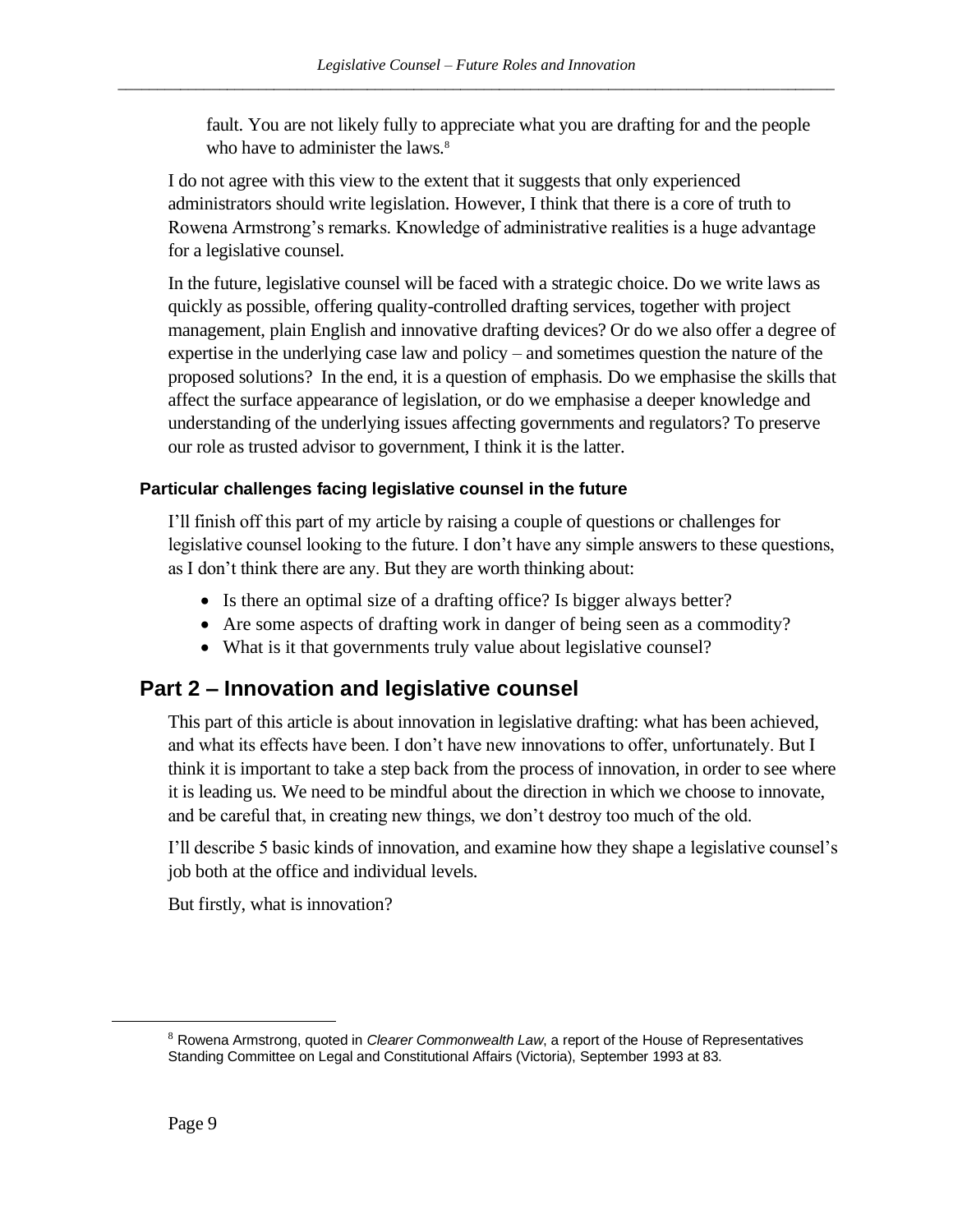### <span id="page-13-0"></span>**What is innovation?**

In my research for this article I have found a number of definitions, most of which are not completely serious. For example: innovation is what happens when you put people in charge who are competent, ambitious and lazy. A cruel definition: innovation is what happens when the older generation retires. Make of these definitions what you will. More seriously, I think that innovation is any kind of conscious and novel change for the better. It involves experimentation and risk, which may sometimes result in failure. Often, innovation requires what management consultants like to call "creative destruction".

That being said, drafting offices tend to be oases of stability and low risk within government. They are not like a well-known Internet business which used to have the motto: "move fast and break things" – although it would be interesting to work (for a day or two) in a drafting office that did so. Drafting offices offer a stable platform for developing new ideas, and much of their value comes from their reputation for reliability and tradition.

I see that there are 5 kinds of innovation for drafting offices:

- 1. Innovation involving information technology,
- 2. Innovation in office processes,
- 3. Innovation in drafting technique,
- 4. Innovation in office structure,
- 5. Innovation in training.

The first 3 kinds, that is, innovation in information technology, office process and drafting technique, all result in offices being able to produce greater volumes of legislation. I call them *volume-based innovation*. I will discuss them now in some detail.

### <span id="page-13-1"></span>**Innovation in IT**

The most visible aspect of volume-based innovation involves information technology. Much of this kind of innovation does not involve drafting as such, but is rather concerned with new publishing techniques. These techniques are changing rapidly – Dylan Hughes' presentation at the 2019 CALC Conference gave examples of state-of-the art publishing. Such publishing techniques are integrated with online legal databases, and also integrated with document production software. Many offices use sophisticated workflow software: in my office this automatically generates work reports, both for the office and for the Prime Minister's department.

There are also some forms of IT innovation that help in the actual drafting process. In my own office, for example, special software checks our draft legislation according to a standardised list of issues: this is a primitive form of artificial intelligence that recognises simple and re-occurring problems. In the future we may see more sophisticated  $AI - at a$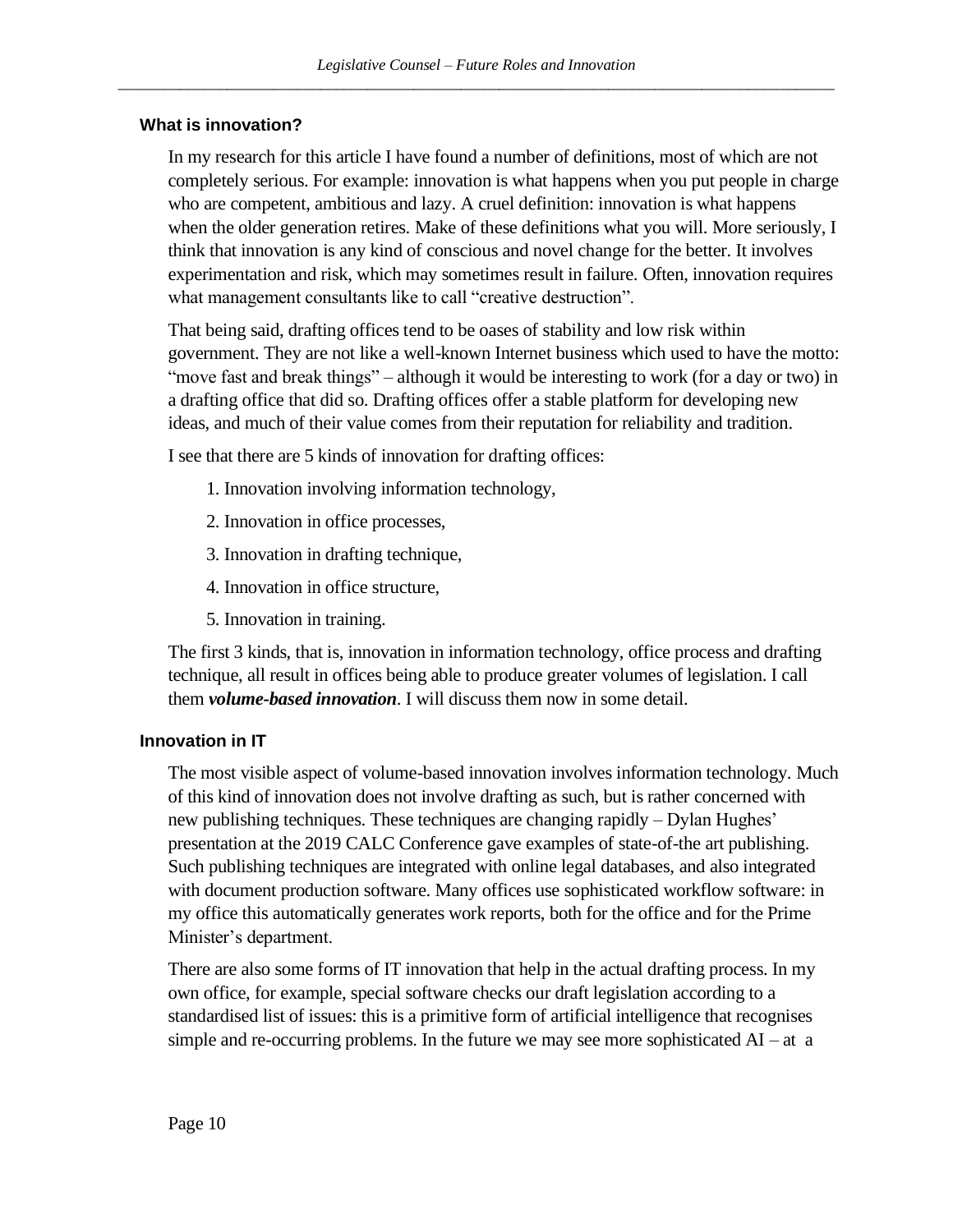session of the 2019 CALC Conference Matthew Waddington showed us some potential future developments here $9$  – although it will be hard to progress beyond standardised pattern recognition. In the future there will also be a greater use of videoconferencing and voice recognition in the drafting process.

These innovations all sound great, but we need to stay sceptical about them. Every generation sees new technology or process that is helpful, but does not really address the basic issues. Over a century ago, Henry Thring wrote of the newfangled fashion for shorthand dictation, and warned against the temptation of using it as a substitute for thought and analysis.<sup>10</sup> Incidentally, Thring also advised against taking written notes, arguing that one should commit most things to memory in order to synthesise them properly.<sup>11</sup> I wonder what he would have thought about computers. The more things change the more they stay the same.

### <span id="page-14-0"></span>**Innovation in office processes**

Information technology innovations are usually coupled with innovations in drafting office *processes*. These include quality control and checking procedures, and rules about standardising provisions, all of which may be recorded by extensive office documentation. In my own office, this documentation is in searchable electronic form - which is an indication of its length and sophistication. Our document checking algorithms usually refer back to this documentation. Other offices have developed such documentation in the form of wikis.

### <span id="page-14-1"></span>**Innovation in drafting technique**

Complementing innovation in information technology and office process is an extensive innovation in drafting techniques. The most important of these is the move to plain language. This is closely followed by the development of new drafting devices such as tables, simplified outlines and diagrams. These innovations in technique have greatly improved the *surface* appearance and readability of legislation. They are also very scalable – increasing efficiency – as such innovations can be reduced to standardised rules and options.

### <span id="page-14-2"></span>**Volume-based innovation**

What all of these volume-based forms of innovation share – IT, process and drafting technique – is that they assist drafting offices in producing *more* legislation. Modern legislative counsel can produce more pages per year by following standard processes, often using standard provisions, prompted and facilitated by information technology. As a result,

 $9$  See now Waddington, M, "Machine-consumable legislation: A legislative drafter's perspective – human v artificial intelligence", *The Loophole*, June 2019 (2019.2) at 21.

 $10$  Thring, above n[. 5](#page-8-0) at 8.

<sup>11</sup> *Ibid*., at 11.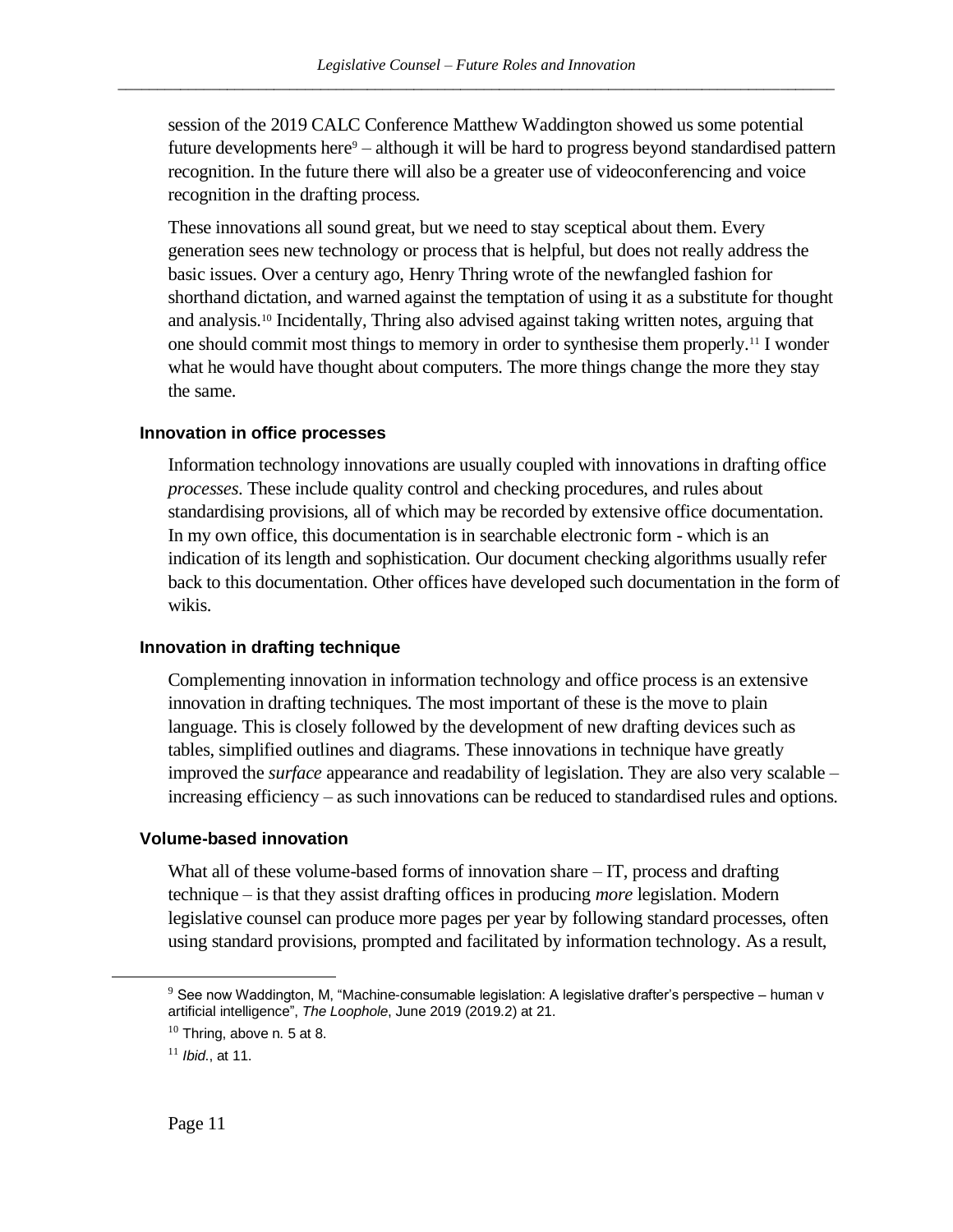volume-based innovation will be the dominant form of innovation in the next few decades. No manager has ever been criticised for producing an ever greater volume of quality controlled legislation. Such results are very visible and quantifiable, helping to enhance the reputation of an office, at least in the medium term. However, the quantifiable often drives out the important, scalability often drives out quality, and a greater capacity to handle volume can mean a lesser capacity to handle complexity. There are risks in focusing *too* much on volume-based innovation.

The first of these risks is that of *narrowness*. Volume-based innovation might encourage us to have a narrow perspective of the drafting task, focussing on the use of precedents, plain language and standard solutions. Such a focus does not help Governments very much in dealing with the complexity of real-world problems. Governments do not want simple legislative *drafters*, they want expert legislative *counsel*, who have the depth of knowledge to steer them away from legal and political risks. A legislative *counsel* needs to offer subtle solutions that deal with *complexity* – not just simplistic solutions that facilitate volume. Simplistic solutions are a commodity – which, in the long run, will be subject to competition and price pressure.<sup>12</sup> If drafters do not provide *expert counsel*, there are armies of government and private-sector lawyers who would love to step in and do so. It is prestigious and well-paid work. Drafting offices should be loath to relinquish it.

Thus, this risk of narrowness is linked to the risk of *commoditisation*. Volume-based innovation, if applied carelessly, could encourage a view that drafting is all about rearranging words on the page – that is, about producing a low value commodity. If all legislative counsel do is to provide a high volume of quality controlled, plain language text their jobs will be subject to competition and price pressure in the long term.

The other risk of volume-based innovation is its diversity. Each drafting office tends to develop its own solutions to the same problems in dealing with legislative volume. We all have our own bespoke IT systems, processes and drafting devices. The paradox is this: we have developed dozens of different ways to standardise and streamline.

Arguably, there is a "best" way to standardise: that is, that certain IT applications, office processes and drafting devices will prove to be clearly the best in their class. If a handful of drafting offices adopt a common highly efficient system – which some jurisdictions are already aiming to do – there may be pressures on other offices to opt into this system, especially if it involves cost savings. Really good innovation is usually copied.

One possible bottleneck here is the issue of *ownership*. Innovation can produce intellectual property. So far, the ownership of copyright in software and processes has not been a big issue for drafting offices, so far as I am aware. I hope this stays so in the future.

<sup>&</sup>lt;sup>12</sup> See Part 1 of this article.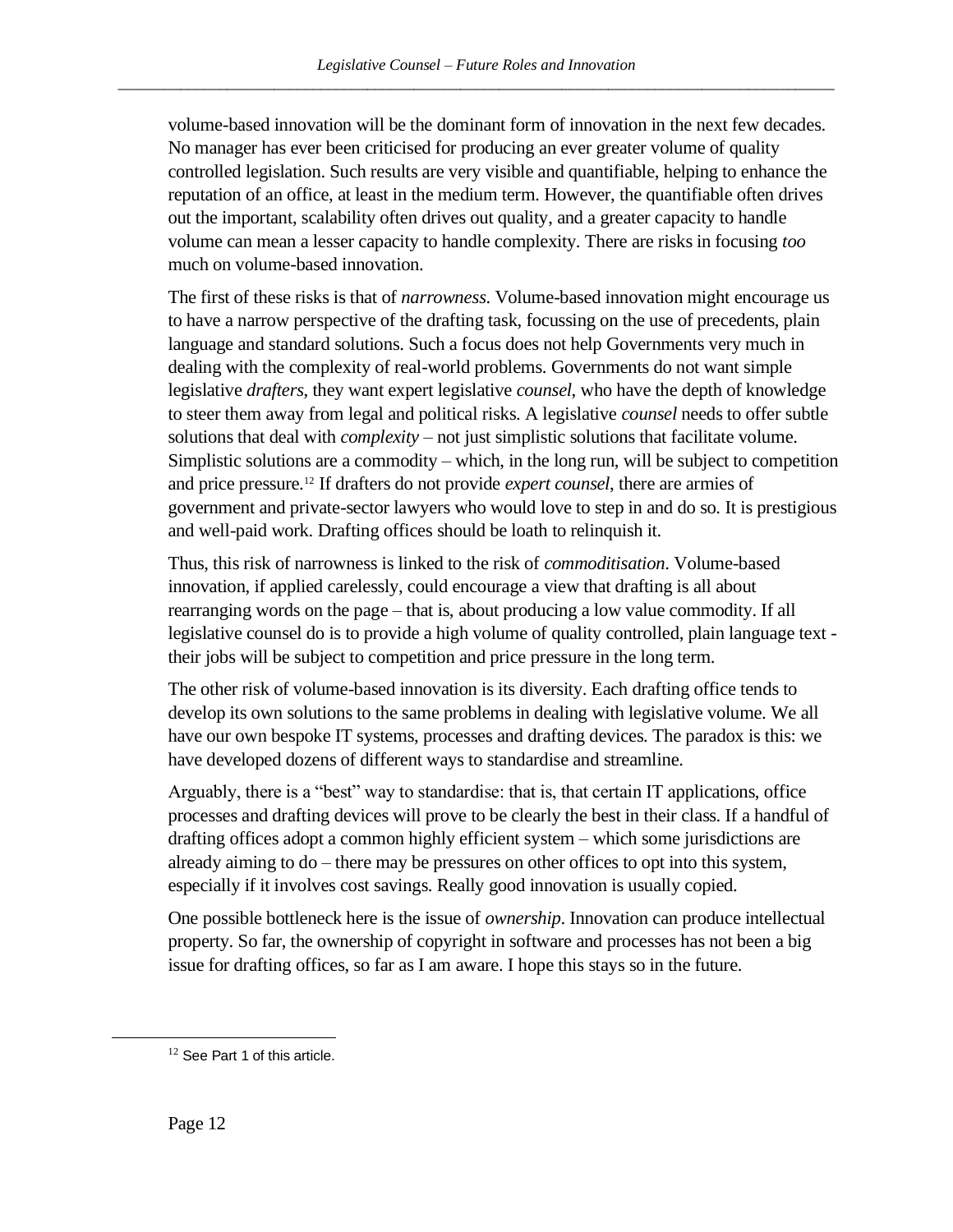To sum up, so far as volume-based innovation is concerned, I think that we will see much more of it in the coming decades. It is a clear winner in dealing with political pressure for more legislation. However, we need to keep in mind its risks. Volume-based innovation can create efficient legislation factories – but we need to remember that industrial kitchens usually produce mediocre food. Volume based innovation – if done carelessly – could undermine the role and prestige of legislative drafters, lending them a reputation of providing simplistic solutions to complex problems. This is not the kind of "creative destruction" that I would like to see.

It may be that other forms of innovation do not create the same risks. It is worth taking a closer look at the 4th and 5th kinds of innovation I mentioned earlier, namely, innovation in training and innovation in office structure.

### <span id="page-16-0"></span>**Innovation in training and office structure**

Drafting office structures have been changing slowly but fundamentally over the past few decades. Our starting base was something like a barristers' chambers, where individuals combined their particular skills in a relatively loose association. This structure was always difficult to fit into a modern public service, especially in times of increasing demand for volume. The resulting "innovation" – if one can call it that – was to impose a traditional management structure, gradually replacing drafting autonomy with a powerful head of office, who had varying levels of drafting experience, or perhaps none at all.

This change to a management structure complemented the trend to volume-based innovation. Management structures accelerated reforms in the use of information technology, office procedures, and standardised and novel drafting techniques. Yet, as I mentioned earlier, the need for individual skills remained. These skills are *not* scalable, or able to be standardised. The challenge is to create office structures that balance process innovations with the promotion and development of high level lawyerly skills.

Indeed, much of the value provided by drafting offices is in the individual, idiosyncratic skills provided by particular personalities. A legislative counsel's greatest value is the way in which they harness their *personal* perspectives and talents to the drafting task. Individual legislative counsel may have particular skills in relationship building and conflict resolution, or a deep knowledge of particular statutes, case law and administrative realities. Instructing departments think that they have struck gold if they encounter one with such skills. However, legislative counsel have these skills, not *because* of volume-based innovation, but rather *in spite of it*. Indeed, they often gain these skills through experience *outside* the drafting office.

How then, can offices innovate to promote these kinds of individualistic, personality-based skills? Standardised procedures and IT systems are, by their nature, of little use here. Individualistic skills have an elusive and unquantifiable nature – although you know them when you see them. I do not have a solution to this problem. However, I can suggest a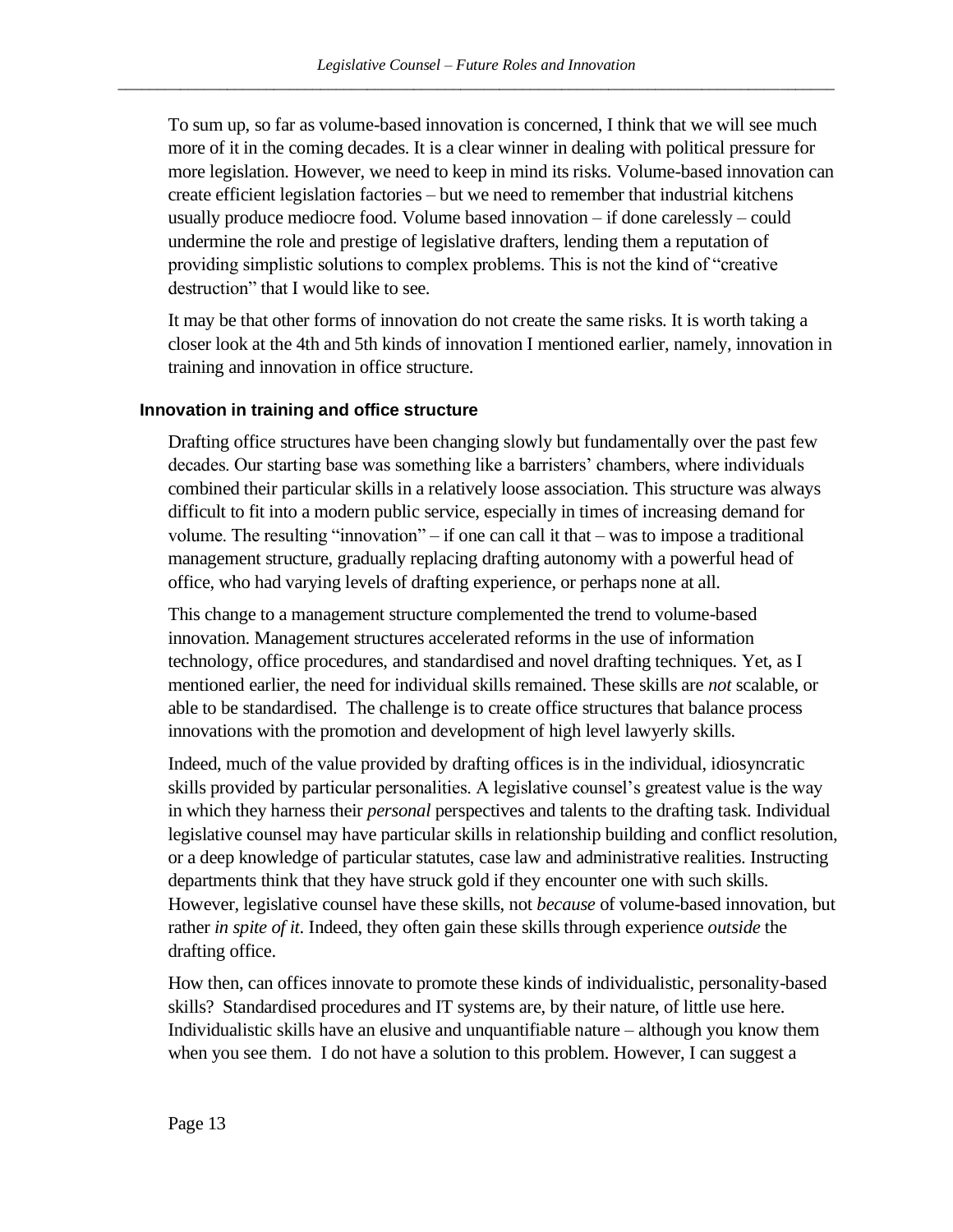necessary step: drafting offices need to *prioritise* innovation at an *individual level*. In other words, legislative counsel should be encouraged to develop unique skills adapted to their own personality and experience. As Michelle Daley said at a session of the 2019 CALC Conference, the priority needs to be people, not systems. Naturally, a base level of standardised skills is essential. But we should be aiming beyond the bare essentials.

Promoting individualistic skills raises the issue of innovation in training drafters. These innovations have been well described by others at the 2019 CALC Conference, so I won't repeat this information here. What I will add, however, is that developing training materials is very hard work: I know this personally from creating my own course at the Australian National University. After seeing Lucy Marsh-Smith's presentation at the 2019 CALC Conference, I have even more work – from now on, no course will be complete without a few comedy videos. Yet, as we acknowledged after her presentation, university courses cannot fully replace on-the-job experience. As with all legal jobs, much of learning is doing.

Yet it is difficult to identify real innovations in on-the-job training for legislative counsel. The gold standard of training still seems to be close supervision by an experienced legislative counsel involved in complex and politically sensitive projects – just as it was 100 years ago. Indeed, the challenge now is just to *maintain* this traditional system, in the face of demands for volume, reduced funding and greater career mobility.<sup>13</sup> Again, I don't have a solution to offer here. It may be that drafting training in the future will be a mix of practical experience and in-house or university courses. My own office has put considerable energy into in-house training, with seminars provided by experienced legislative counsel, and discussion groups for trainees. Furthermore, trainee legislative counsel may have more responsibility to train themselves.

### <span id="page-17-0"></span>**Conclusion**

Drafting offices have some degree of choice in how they prioritise innovation. My argument is that this priority needs to be biased towards individual development. However, there are limits as to how far management can impose innovation from the top. In the end, much future innovation in drafting offices needs to be driven by individual legislative counsel, seeking to grow their personal reputations within government.

### <span id="page-17-1"></span>**Pandemic postscript**

None of those who attended the 2019 CALC conference in Zambia would have guessed that 10 months later our working lives would be transformed by a global pandemic. This transformation has required many changes to our drafting work. In this environment we have no choice but to innovate.

<sup>13</sup> Lovric, D, 'A strategic view of drafting training for tomorrow's needs', *The Loophole*, Oct. 2013 (2013.3) at 7.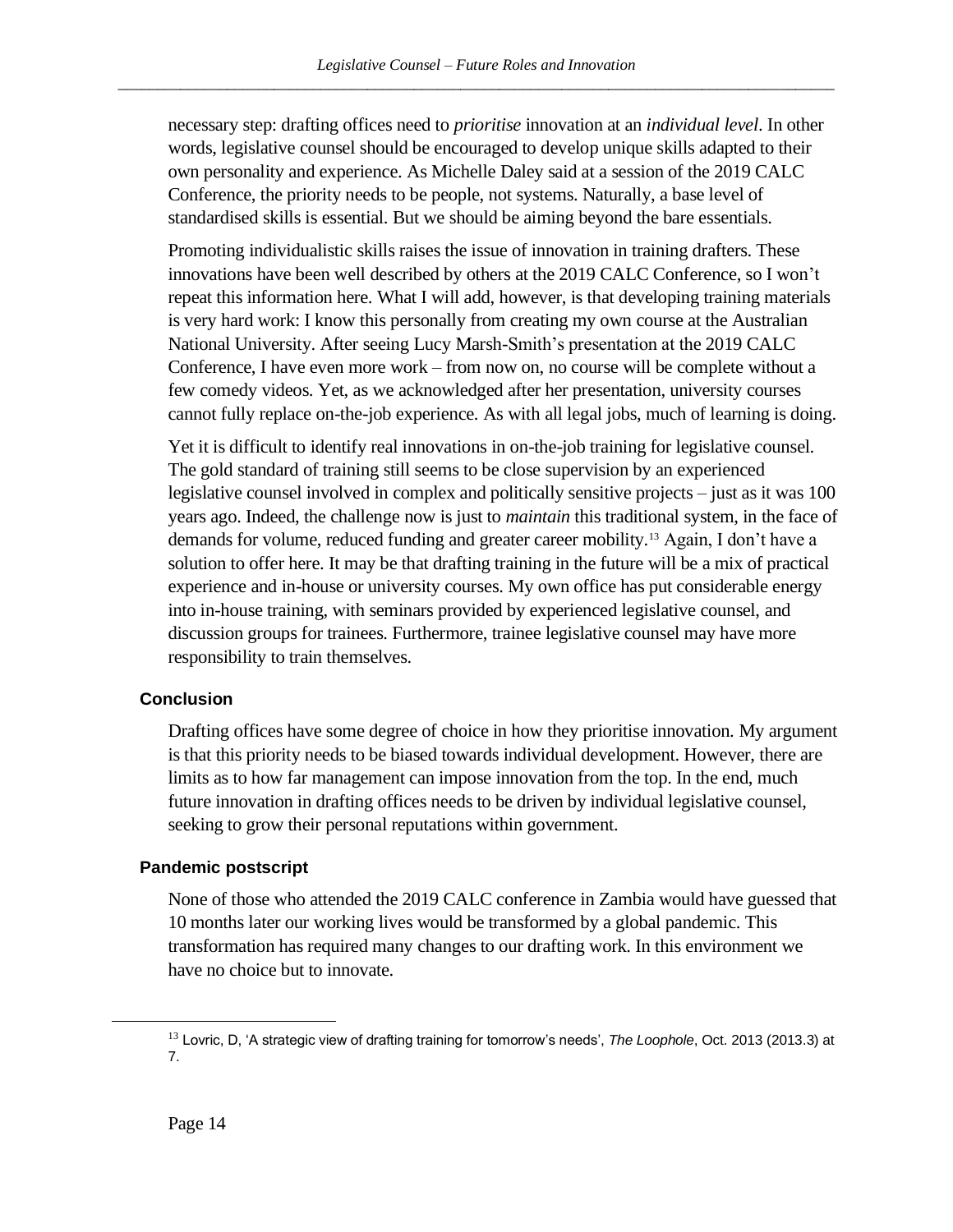My own drafting experience in March and April 2020 has brought out 2 points for me.

Firstly, while I have argued in this article that drafting offices need to prioritise innovation at an *individual* level, the pandemic drafting experience has underlined the value of volumebased innovation focused on systems and processes. The initial government responses to the pandemic across much of the world involved drafting large volumes of legislation at a very rapid pace. Here, one can be thankful for the procedural and technical innovations of the past few decades, as they gave clear structure to the mechanical aspects of the drafting task in a very pressured environment. This left legislative counsel better able to focus on the more substantive aspects of their work.

Secondly, the need to work at home will bring much innovation, most of it temporary in nature, but some of it creating lasting change. Many of us are experiencing the technical and social challenges of this kind of work – and are developing new ways of dealing with it. This is a fertile ground for innovation (although one that none of us would have wished for). It is far too soon to know which of these innovations will become permanent features of drafting work. In some cases, the processes and systems of drafting offices will be permanently improved. However, each *individual* legislative counsel will also have a chance to see their work from a different angle, and to improve their own working style. In this sense, the current situation offers a great opportunity for innovation at an *individual* level. This kind of innovation may be invisible at an office-wide level, but may prove in the long run to be more valuable than changes to systems and processes. The challenge for drafting offices is to encourage and appreciate these non-visible, non-quantifiable - but highly important - innovations.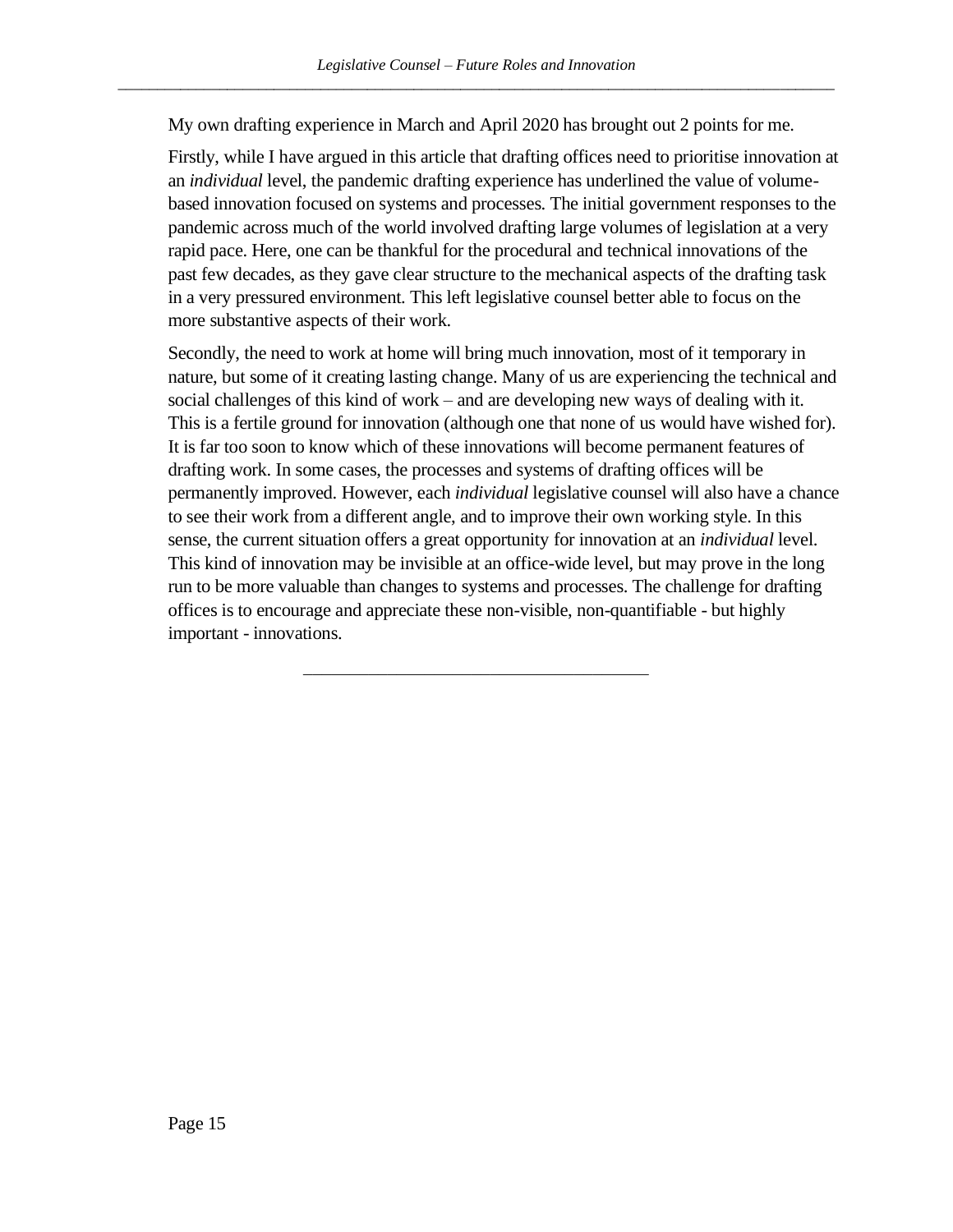# <span id="page-19-1"></span><span id="page-19-0"></span>**Change and Innovation in a Small Drafting Office – the Jersey Experience**

*Lucy Marsh-Smith<sup>1</sup>*



### Abstract

*This article discusses innovations in managing a drafting office in Jersey to improve efficiency by encouraging a better free-flow of ideas, making greater use of technology, changing the office staffing structure, raising standards in drafting and better training of instructors. The author concludes by urging other jurisdictions, especially the smaller ones, to look outwards and to benchmark against the very best.*

### **Table of Contents**

<sup>&</sup>lt;sup>1</sup> Principal Legislative Drafter, Jersey. In relation to many of the innovations discussed in this paper I must acknowledge the considerable assistance I had from Kate Hannah, formerly Assistant Director, Legislative Publications and Systems for the New South Wales Parliamentary Counsel's Office.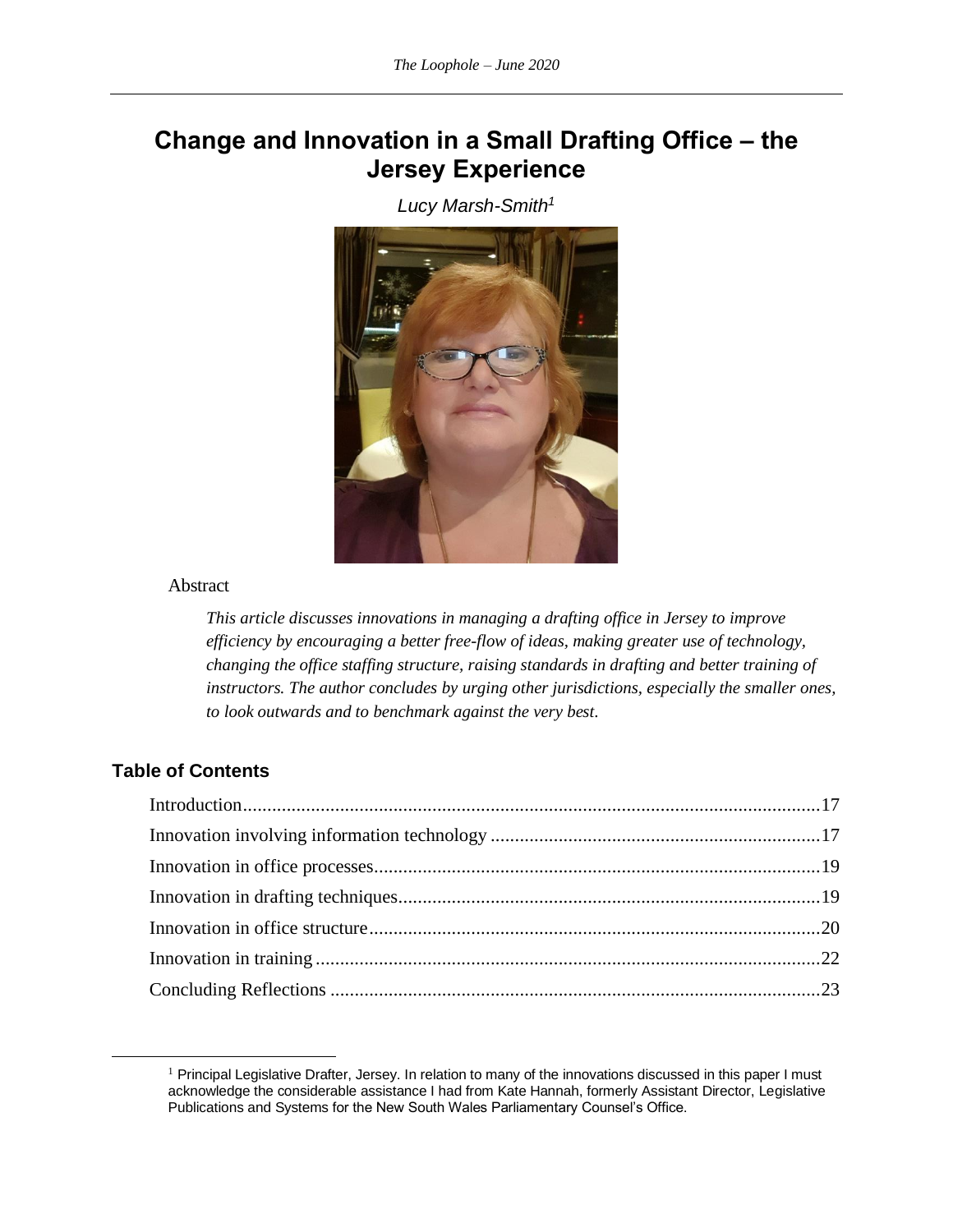### <span id="page-20-0"></span>**Introduction**

This article is loosely based on a talk I gave at the CALC conference in Livingstone, Zambia in which I described the main changes I had made since taking over as head of Jersey's Legislative Drafting Office early in 2018. These were changes designed essentially to improve efficiency but could be categorised as encouraging a better free-flow of ideas, making greater use of technology, changing the office staffing structure, raising standards in drafting and better training of instructors. It wasn't until I heard the talk by Dr. Daniel Lovric a couple of days later that I recognised that his 5 innovations in legislative drafting were broadly the same as mine, and my aim in this paper is to refine the recounting of my practical experiences under the headings of his 5 innovations as well as to reflect on the points he made in that presentation.<sup>2</sup>

### <span id="page-20-1"></span>**Innovation involving information technology**

Jersey was the first jurisdiction, back in the early 2000s, to benefit from WWT4's iLAWS Word templating solution. In 2019 we replaced it with a more sophisticated version of the product, which now incorporates workflow elements. I described at the conference the benefits the templates would bring by greatly speeding up our work by taking formatting largely out of the equation as well as creating dynamic cross-references. The post-drafting processes of creating signing copies for Ministers and *Projets de Lois* for the States Assembly and beyond to Royal Assent are now semi-automated. Hyperlinks to *projets* and amending legislation are now automatically added to versions for legislation published to the website. We are also going to include an automated consolidation option so that we can mark-up a principal Law from which an amending Law will be generated. Once bedded in, the updated template should speed up our work by making formatting so straightforward that the drafters should be able to apply it directly, with little or no need for assistance from our editorial team, and the post-drafting processes should now require very little manual input.

The one note of caution I would make, now that we have had the template up and running for a while, is the importance of testing by users to ensure that everything is working properly before it goes live. This will not only help to eliminate the bugs and minor glitches that one tends to get with any new IT system, but also make sure that the developer has fully understood the user requirements and, where there is a workflow element, every step of the process that is being automated. It is also critical to establish a realistic timeframe for testing and implementation, and not be held captive to developer or other artificial constraints. All this is likely to save both the office's time and that of the developer in the long run, although it may mean that the pre-installation stage is lengthened. This did not happen as it should

<sup>2</sup> The text of Dr. Lovric's talk is also published in this issue of the *Loophole* at pp. [2f](#page-5-0)f.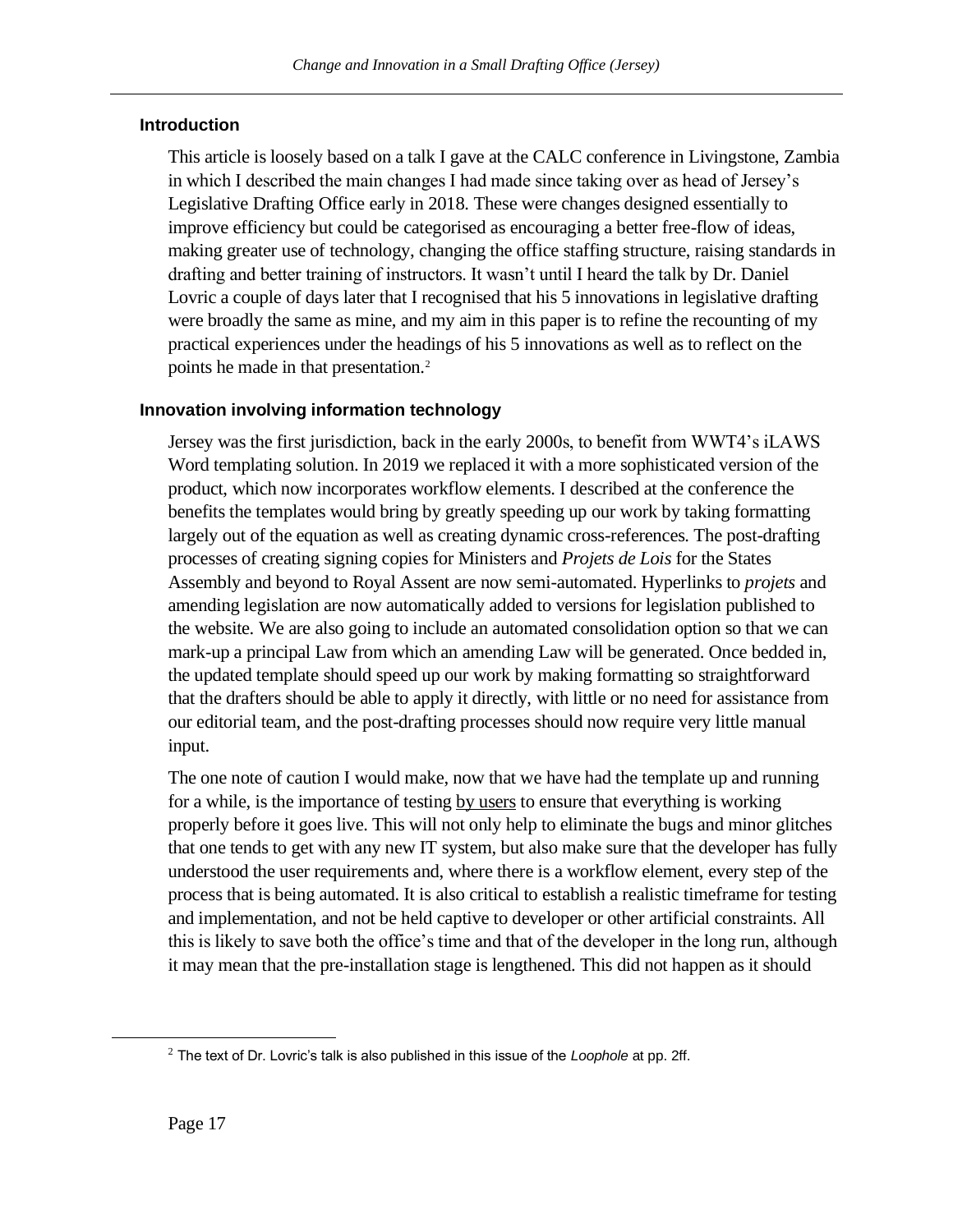have in Jersey and I was conscious that it made the transition harder for my team than it need have been.

The second IT innovation we are introducing is what I have named project "Domis". Domis stands for "Drafting Office Management Information System" and was conceived as a way of replacing paper files with an electronic storage system. It includes elements of automated workflow and the ability to have semi-automated time recording, to flag up delays on projects and to generate various lists and reports of interest to management. The inspiration for Domis was the LEGIS system that operates in New South Wales, though Domis is a lot less sophisticated and is basically an adaptation of a system used in private law firms developed by Civica (Prescient Plus). It was therefore an affordable solution for a small office and we benefitted by selecting a product already in use in the Jersey public sector.

A Lean project I undertook a few years ago suggested that the equivalent of the working time of half a drafter was being spent in printing, hole-punching and filing paper copies of our drafting projects. Not only will this time be saved, along with printing and stationery costs, but several manual processes will be eliminated with materials being automatically stored in one place, generation of standard emails and the ability to record time semiautomatically. It will also avoid the need in future to manually record the current state of drafting projects as is currently done. Domis will show the state of play automatically and generate Excel reports to help management monitor the programme and to supply to the government policy team to assist with their record-keeping. This all adds up, we expect, to further significant saving of drafter time and overall better legislative management.

A further innovation introduced in 2019 was the move away from having an annual authorised fixed date revised edition of the Jersey statute book and to instead have the website show current law. In a small jurisdiction it is relatively easy to maintain current law in virtually real time if there is a suitable process in place. We hope that a proposed Legislation Law, inspired by legislation from New Zealand and covering an array of matters relating to the making and publication of legislation as well as placing the office on a statutory footing, will be passed in 2020 making this current law version of the statute book official. Further changes are planned to create 'point in time' versions and an improved search engine.

So Jersey is well on its way to having the degree of on-line publishing, workflow software and other IT innovations that Dr. Lovric alludes to in his paper. Alongside this my deputy, Matthew Waddington, continues to promote legislation as code in conjunction with colleagues from other jurisdictions and Jersey is proud to be playing a major role. Matthew's work was recognised locally when he was a finalist for an Innovation award. We have also recently established a social media presence with both LinkedIn and Twitter accounts that are attracting positive responses, and which form part of the professional profile and development of the office.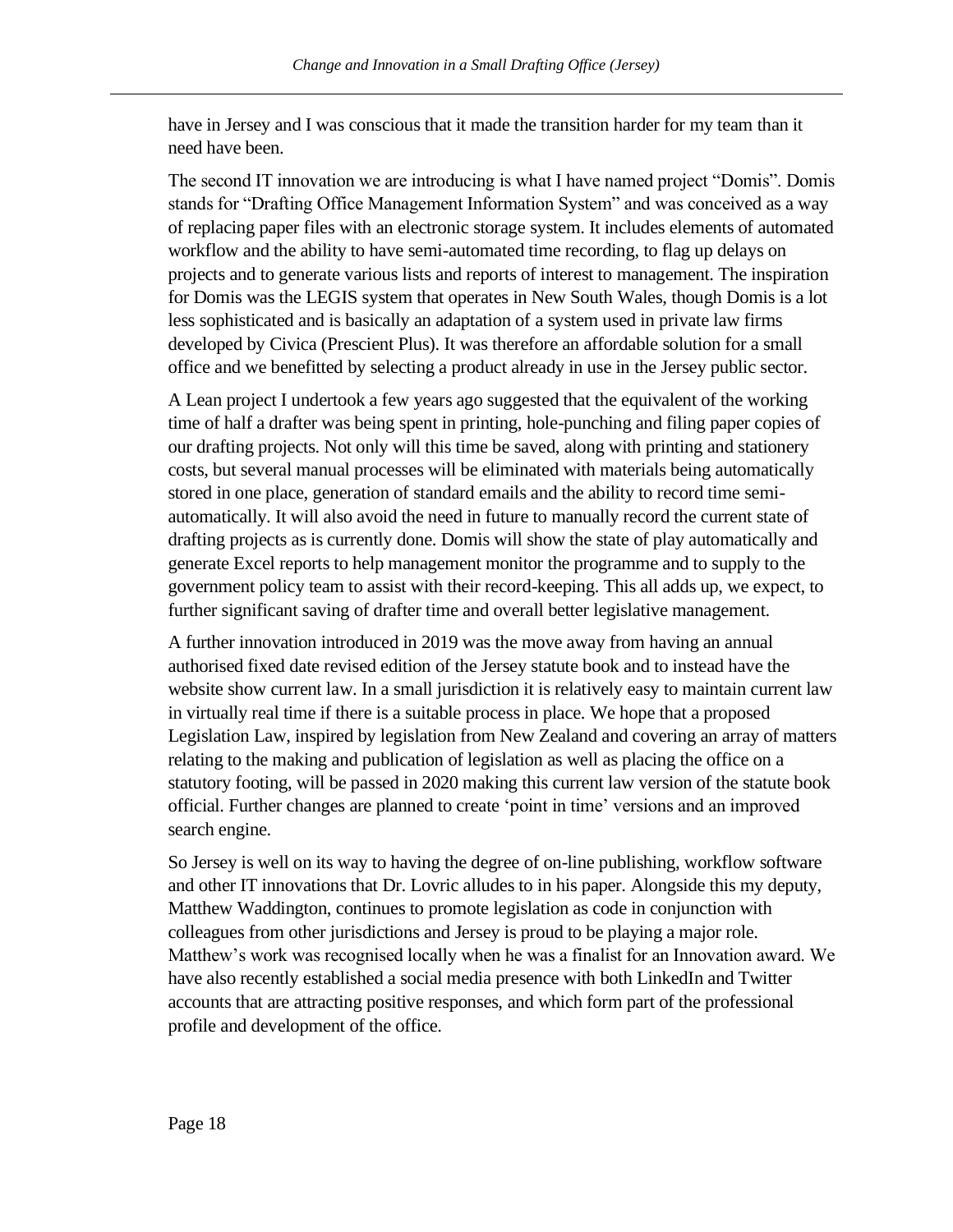### <span id="page-22-0"></span>**Innovation in office processes**

Dr. Lovric refers to IT innovations usually being coupled with office process innovations. This is another area where, in aiming to raise overall drafting standards, Jersey has made a few changes. A review of our house drafting style was undertaken at a team "away day" in 2018 and a brief style manual was produced which attempts to standardise certain matters rather than teach best practice. The manual is used electronically by staff, not because of its length or complexity but because it is a living document that we want to update as necessary.

The Jersey office has had a system of peer review for some years, which is a process where a draft law is checked by another drafter, but the recruitment of our first ever Legislation Editor, Heather Mason, in 2019 will now ensure that a different type of check is undertaken before the draft is seen by another drafter. Experience shows that it is extremely difficult to conduct two distinct checks as part of the same process. Drafters naturally focus on legal and drafting points for their check. If it is constantly interrupted by focusing on grammar or technical points such as cross-referencing there is a risk that neither task will be done well. The check by the Editor will address all these matters and make the drafter review much more focused going forward, effecting a further saving of drafter time, as well as hopefully reducing the number of errors in drafts. Legislation Editors are of course common in larger jurisdictions like Australia and Canada but so far have not found a place in the British Isles. They are of course not unknown in smaller jurisdictions and the post was in part inspired by a similar post in Bermuda.

Inspired by innovations in New South Wales and Scotland, the Jersey office has also introduced a wiki, "Saver". A place where we can save information about all aspects of practice and procedure, the name might suggest an English word, but it comes from the verb "to know" in our native Jerriais language. It is thus a further nod to our colleagues in New South Wales, who named their wiki "Gulbarra" which has a similar meaning in the Wiradjuri language. The wiki is still being developed (indeed, wikis to be effective must always be on the move) but it is already developing into a valuable resource for our office and we encourage other offices to consider whether there a place for a dynamic user-created repository for all their information and resources.<sup>3</sup>

### <span id="page-22-1"></span>**Innovation in drafting techniques**

Dr. Lovric's third innovation complements the first two and relates to innovations in the way we write legislation. Jersey has embraced a plain language style that was further developed at our 2018 "away day". This style is reflected in our new style manual referred to above and I have impressed on our new Editor that she should encourage drafters to use simple plain words instead of more complicated words or phrases, bearing in mind, of

<sup>&</sup>lt;sup>3</sup> I derived further inspiration from Superman's fortress of solitude where he was able to hear his long-dead father impart large quantities of information stored in crystals, better to equip him for life on earth.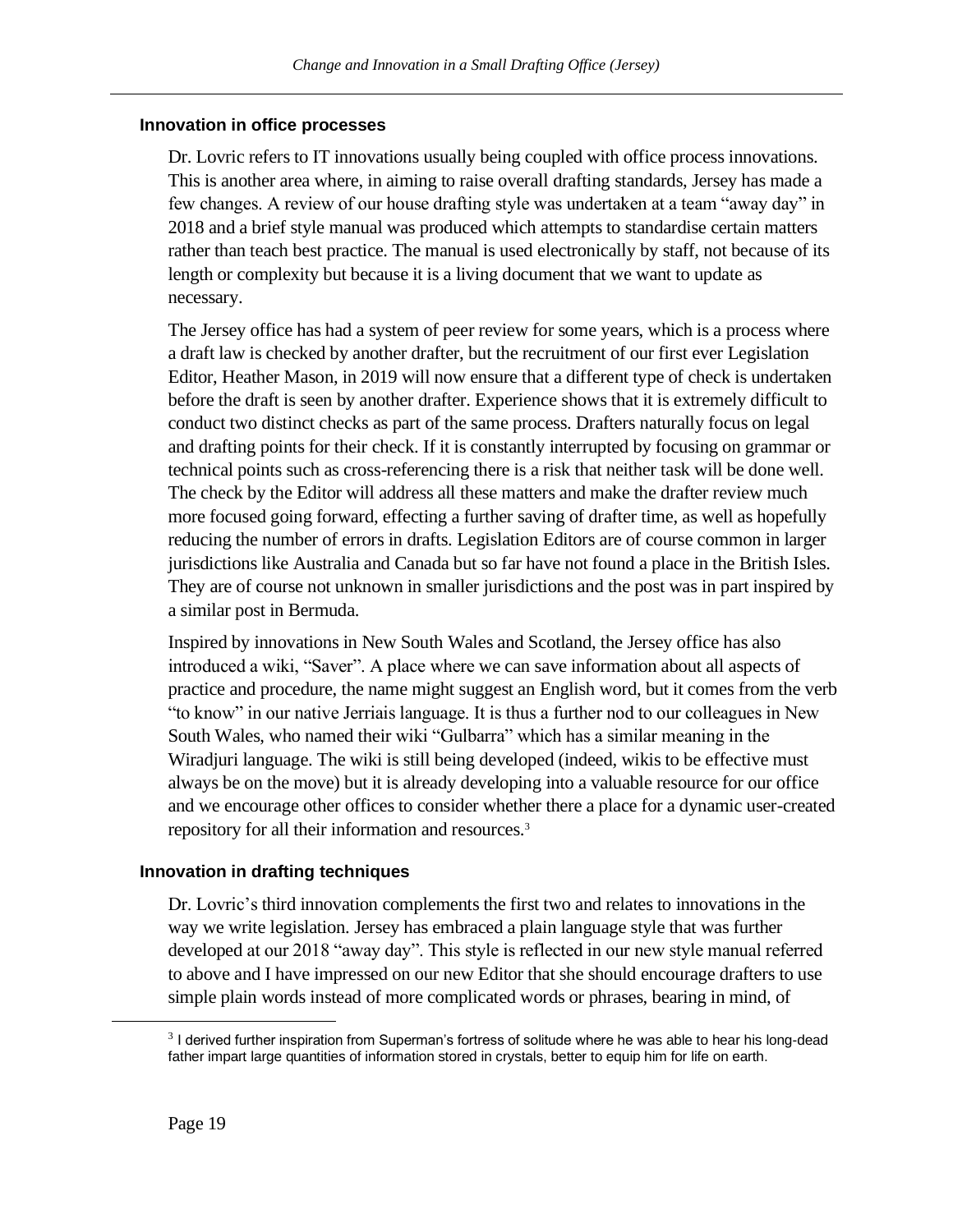course, that the meaning is paramount. We are also open to the use of tables, formulae and other techniques that may assist with the understanding of legislation and have ensured that our trainee drafter (see below) embraced this approach from the outset and did not rely on past style as indicative of the approach we adopt today.

### <span id="page-23-0"></span>**Innovation in office structure**

Dr, Lovric referred to drafting offices changing from having a structure a few decades ago that was something like barristers' chambers to more of a traditional management structure "gradually replacing drafter autonomy with a powerful head of office who had varying levels of drafting experience, or perhaps none at all". This is not the structure we have in Jersey: I am not that kind of leader. However, I have made the structure less flat and more collaborative, keeping my door open when I can and introducing regular team meetings. My most important innovation was to create a trainee drafter post, and hopefully a second one in future, to enable us to foster home-grown legal talent. A view was taken in the past that that it would not be possible to recruit from the local population of only 100,000 people, but this does not hold true today and I am delighted to have local Advocate Jackie Harris on my team, whose swearing-in attracted positive local media interest which should encourage further applicants in the future.

Regarding the rest of the office structure, my main concern was that the ratio between drafting and non-drafting staff was not quite right and that has led to the recruitment of the Editor, to be followed shortly by a second (part-time) Legislation Clerk. The members of the admin team in Jersey are highly valued individuals essential to the effective running of the office. They are key to ensuring that draft legislation gets to where it needs to go in order to be made, as well as to ensuring the website is kept up to date.

Regarding office hierarchy and structure, I take the view that, apart from the drafter in training, all drafters should be regarded as professionally equal when it comes to drafting (and that the different skills of the non-drafting members of the office are equally respected). That is why I opted for peer review rather than sign-off by me as head of the office. However, I am personally accountable for the work of the office and the innovations discussed in this paper are designed to improve both quality and output. Though it is often difficult to find the time, I ensure I do some drafting, though my role is largely to facilitate drafting by others. The job of head of office requires management skills but also a detailed understanding of the work, which in my view can be undertaken effectively only by an experienced drafter.

Jersey's Legislative Drafting Office was for a number of years part of the then Chief Minister's Department, but in 2018/19 it reverted to being a semi-autonomous unit in the States Greffe, Jersey's Parliamentary Office. Historically, the posts of Greffier of the States (the head of the States Greffe) and Law Draftsman (my old title) were combined, but they were separated some years ago and I now report to the Greffier. This makes for an unusual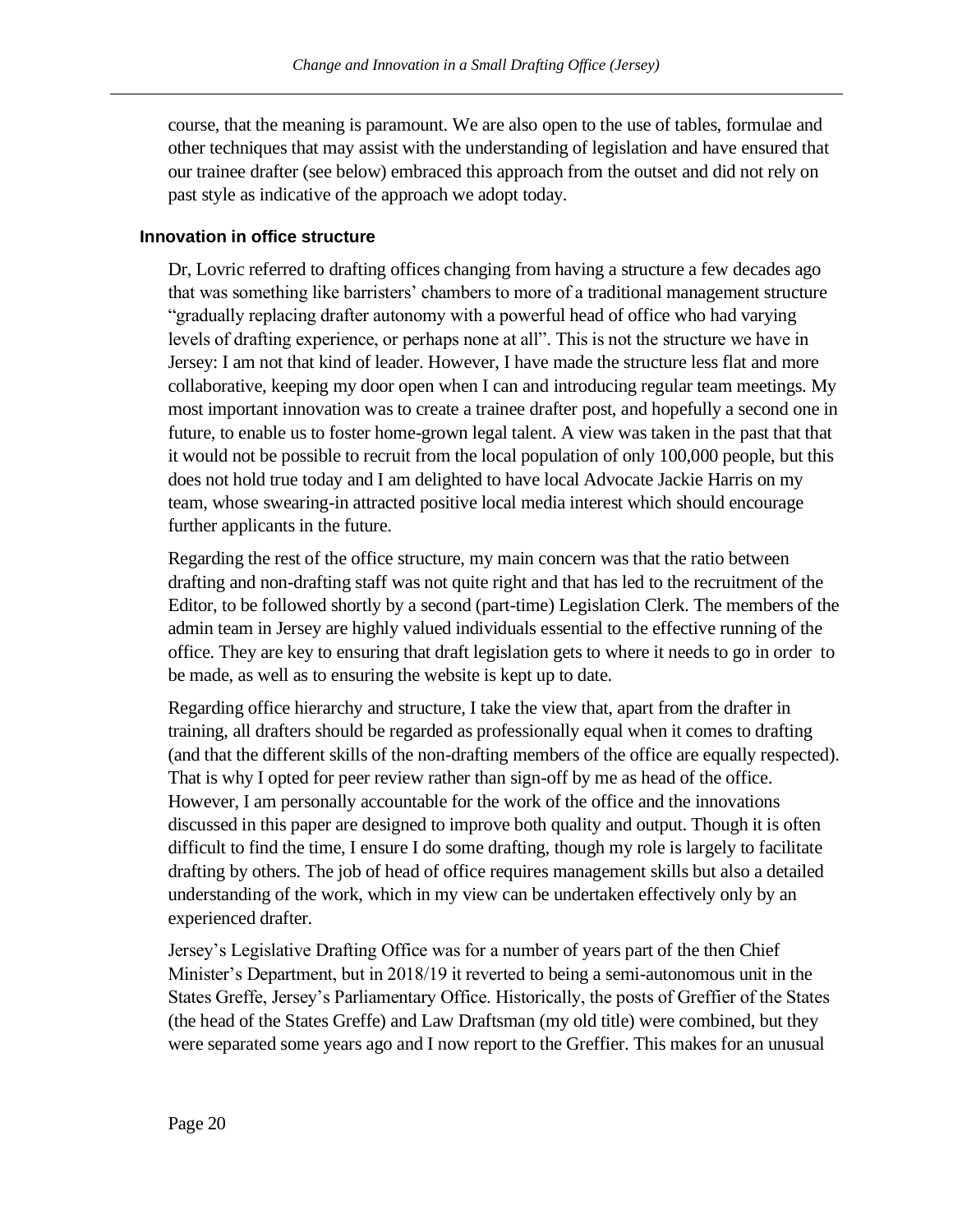structure, but for pragmatic reasons it works. As the drafters are responsible for all drafting, including for individual States Members and Scrutiny Panels, location in a non-ministerial Department is arguably more appropriate. The drafting office is too small to be wholly independent administratively, though it regards itself as such professionally. This shields the office in part from some of the mainstream civil service structure but there are nevertheless clear reporting lines. Until recently, everyone in the office reported to me as the head but the Editor now reports to my deputy with the other administrative staff reporting to the Editor. It is likely that the trainee drafter's reporting line will also devolve onto the Senior Legislative Drafter.

In an office of professionals, I try as far as possible to adopt a consultative and collaborative management style. However, with being a leader goes personal responsibility and often that involves taking quick and important decisions and being personally accountable for them. To consult everybody on everything is a way to end up with laboured, or no, progress. Until one is in a management role one may not realise how difficult it is to please or persuade people, especially when introducing quite a substantial amount of change, and there may be a range of matters underpinning a decision that other office members are less familiar with. When delivering this paper at CALC I entitled it "If you build it they will come". That really referred to getting people to accept the move away from the annual revised edition and instead to maintain the website up to date, which in the end really involved just doing it and showing people the results. It takes longer, and is much more challenging, to get a group of highly skilled and independent-minded individuals to buy into one's vision. Everyone has their own views and lack of opposition may happen only for that powerful head of office who simply lays down the rules, which is not me. I have come to accept that it is a necessary part of change that one cannot please everyone, though that should never be a reason not to listen to and address concerns as afar as reasonably possible and one should be prepared to invest the time needed to try and bring people on board.

In 2018 we introduced a new system of 4-monthly appraisals which are designed to assess and support each drafter against agreed objectives. All drafters are measured against our stated key objective:

(1) To prepare draft legislation that gives legal effect to the policy of the Minister or other promoter of it;

(2) And to do so in a way that is:

(a) sufficiently unambiguous as to leave no room for construction other than that intended by the promoter; and

(b) sufficiently clear as to be readily understood by the users of the legislation.

Then there are objectives specific to the individual, mostly drafting related, though there may be non-drafting projects or skills that are included from time to time. We measure performance also against the States of Jersey Core Values which apply throughout the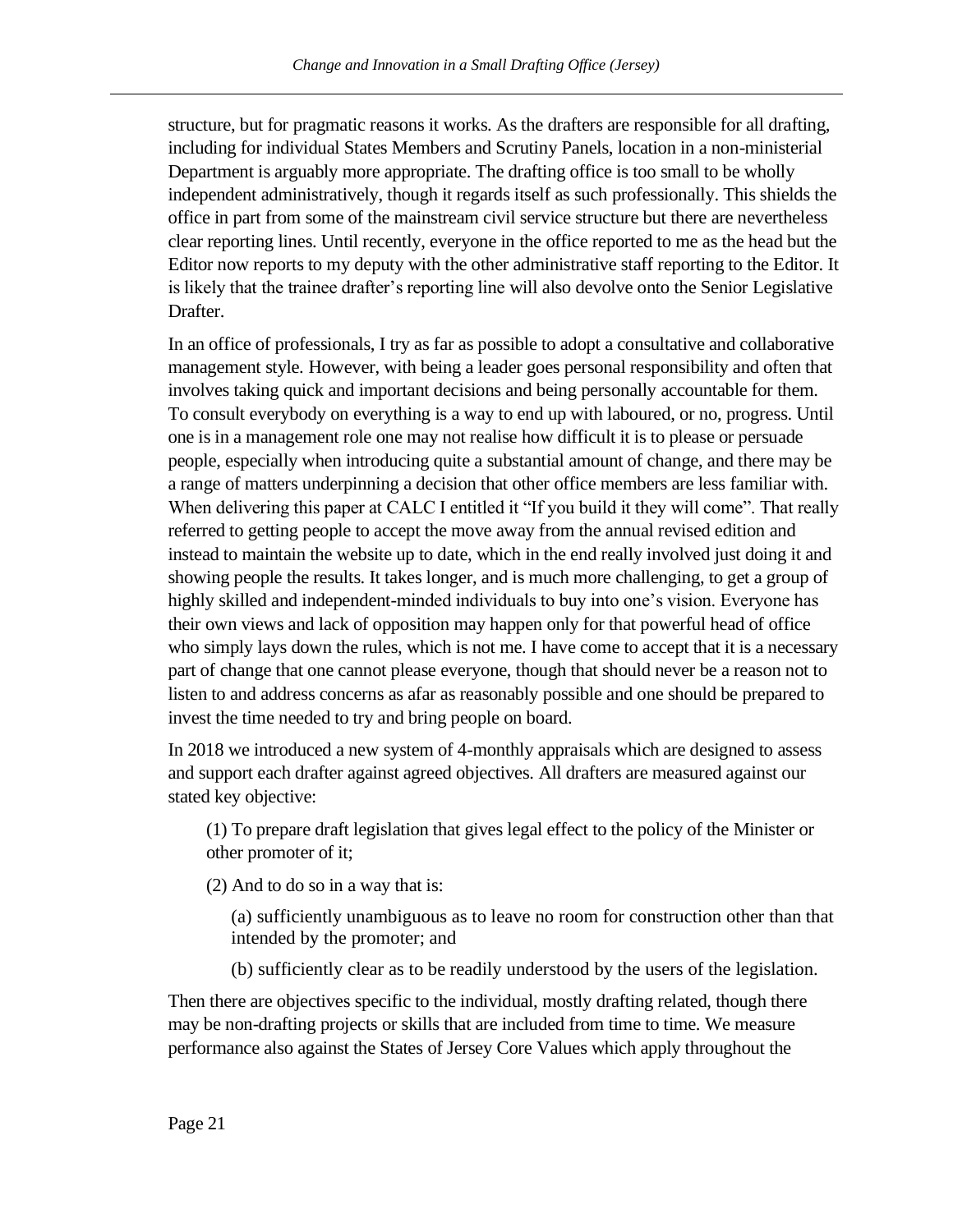service but which we have adapted to make more relevant to our own work. As well as setting and measuring objectives, the aim of the frequent appraisals is to recognise achievements and offer guidance, support and coaching. The system, with necessary adaptations, applies to non-drafters too. The intention is to improve both drafting standards and output, as well as something very important that contributes to both, staff morale. The opportunity to celebrate achievement is an essential part of the process.

This is all very well but the system has not been as successful as it might because of my workload during in a year of great change. During a major part of the year I did not have the full services of a deputy, which meant that I sometimes struggled to conduct the appraisals on time as well as to put in the right amount of time to discuss regularly with drafters their progress and experiences on major drafting projects. I hope to devote more time to supporting individual team members going forward in recognition that they are responsible for what we deliver, I am merely the facilitator.

### <span id="page-25-0"></span>**Innovation in training**

The training of drafters is a relatively new experience for me. Now an instructor on the Athabasca University Diploma in Legislative Drafting, I have come to recognise that there is much to be gained by a formalised programme of study, though I wholly agree with Dr. Lovric that university courses cannot fully replace on-the-job experience. I felt it useful for the trainee drafter to work with all the other members of the team so that she could pick up a range of hints and be exposed to a variety of drafting styles. From those, she will develop her own style. However, I think the best guarantee of a successful outcome is in selecting the right people at the beginning. There are many good lawyers who lack either the aptitude for drafting or the personality that would make them suitable for the demands of the job.

For our trainee recruitment we devised a 3-hour exam testing the candidates' ability to set out the rules of a game, to put old fashioned wording into plain English, to read and interpret legislation and to spot errors in text. No legislative drafting experience was required but the test result gave me significant confidence that the successful candidate was a good fit for the job, and that was long before I discovered her keen interest in punctuation! I wanted to avoid taking a lawyer, who might be very good at their existing role, into an area of work that might not suit them at all.

With more experienced drafters I encourage participation in CALC, including attending conferences. We hold an annual "away day" which has a training element to it and have recently agreed to a series of mutual office visits with the Scottish Parliamentary Counsel Office.

In delivering my talk at CALC I discussed my innovation in training instructing officers. We provide face-to-face group training. Attendees come expecting to endure a dull day. I try to make it interactive by focusing on a fictional scenario, so they spend much of the morning in small groups working up the bare bones of instructions in relation to that scenario and the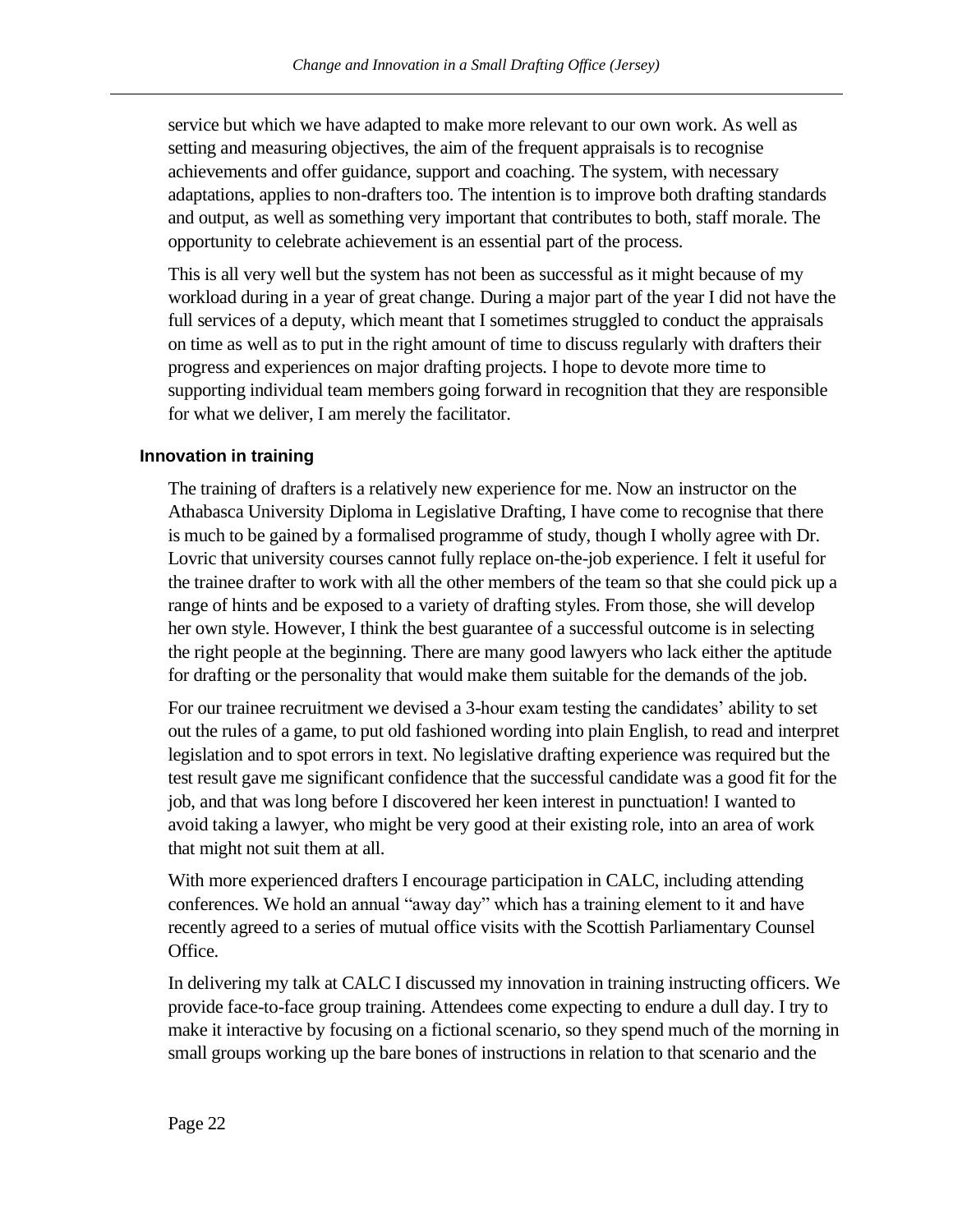afternoon preparing a response to a draft that relates not wholly accurately to a short set of pre-prepared instructions. It gets them thinking. But I also lighten the experience with 2 role-plays, the first one of which is designed to fool them into thinking I am experiencing a moment of personal high drama. However much you tell people that a draft is their legislation, that they are responsible for what goes in it, and that it isn't a good idea just to copy blindly legislation from elsewhere, these messages do not easily sink in. The role-play sketches address this and make it more memorable. The sketches should still be available on the CALC website for those of you who want to play them rather than encourage your inner thespian by developing ones of your own.

### <span id="page-26-0"></span>**Concluding Reflections**

Dr. Lovric's presentation sounds a distinct note of caution in response to these innovations. He points out the naturally cautious and conservative nature of drafting offices and those that work there. He is concerned that there are risks in focusing too much on volume-based innovation, a greater quantity of legislation produced possibly at the expense of quality, which may result in a skating over of the inherent complexity of our work, leading to assembly line drafting. A distinct value of drafters is in their individual skills and personalities, which are not enhanced by focusing on greater volume. He concludes that innovation might be better driven by individual drafters enhancing their personal reputations.

The 5 innovations discussed above need not, I think, stifle the unique skills and qualities we as drafters bring to our work. Output will always be important, but so will innovation in thinking, being open to new ideas and possibilities and developing our unique skillset. We need to adapt to a changing world and cannot sit apart in an ivory tower. It is my hope that by automating processes, enhancing training and innovation in drafting and improving structural coherence and support I will free up more time and better equip my drafters to focus on what they are employed for, the provision of expert drafting services. Technology should be a useful servant to our work; the proponents of legislation as code, I would imagine, do not see it as in anyway undermining the array of skills we all need and therefore I remain optimistic that drafting offices will remain repositories of highly skilled counsel.

In concluding I should acknowledge that much of what I have achieved has its origins in what I have learnt through CALC and the consequent liaison I have had with other drafting offices, particularly those in Australia, New Zealand and Canada. What are innovations for Jersey have been well tried and tested elsewhere and I would encourage other jurisdictions, especially the smaller ones, to look outwards and to benchmark against the very best. I make this point not just in relation to the matters covered by the 5 innovations but also with respect to the highly skilled individuals I have met around the Commonwealth, some of whom I have had the privilege of working with in Jersey.

\_\_\_\_\_\_\_\_\_\_\_\_\_\_\_\_\_\_\_\_\_\_\_\_\_\_\_\_\_\_\_\_\_\_\_\_\_\_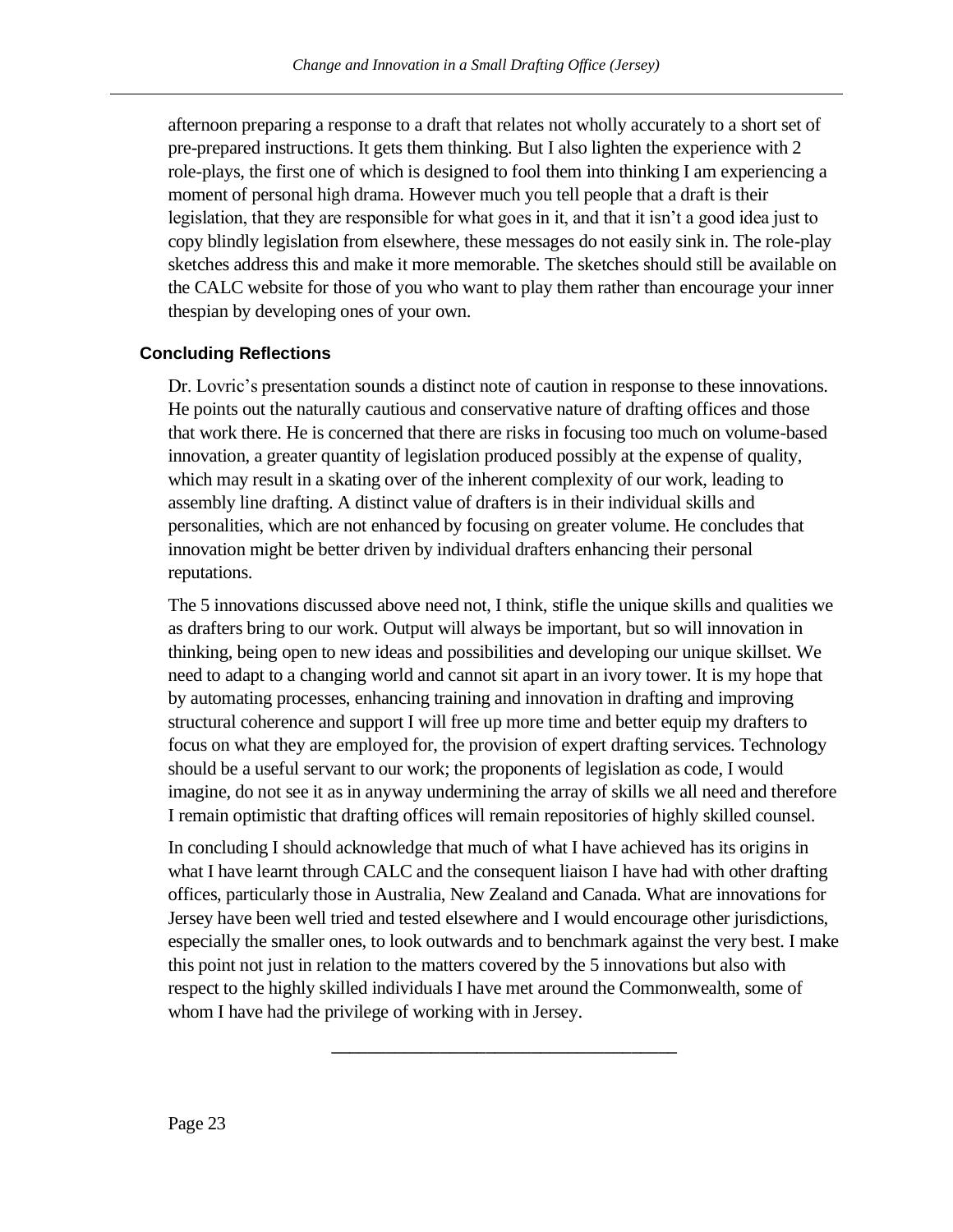# <span id="page-27-1"></span><span id="page-27-0"></span>**Almost God-like Powers – Revising the Laws of St Helena, Ascension and Tristan da Cunha**

*John F. Wilson<sup>1</sup>*



### **Abstract**

*This article is an expanded version of a presentation at the CALC Conference in Zambia in April 2019. It shows that one solution to the problem of accessibility of legislation is regular revision of the statute book, especially in a smaller jurisdiction. The article illustrates how legislation can be kept up to date by the use of the editorial and revising powers conferred by the legislature. It describes the author's work as Law Revision Commissioner for St Helena, Ascension and Tristan da Cunha using the powers given by the Revised Edition of the Laws Ordinance, 2009. That work unravelled the inter-related legislation of the 3 territories and resulted in the first online law revision for those territories (the '2017 Revised Edition of the Laws')*.

### **Table of Contents**

**<sup>1</sup>** MA (Oxon), Barrister (non-practising) Law Drafting Consultant, Kettering, UK [\(johnfwilson@btopenworld.com\)](about:blank). This article is expanded from a paper presented at the CALC Conference Livingstone, Zambia April 2019.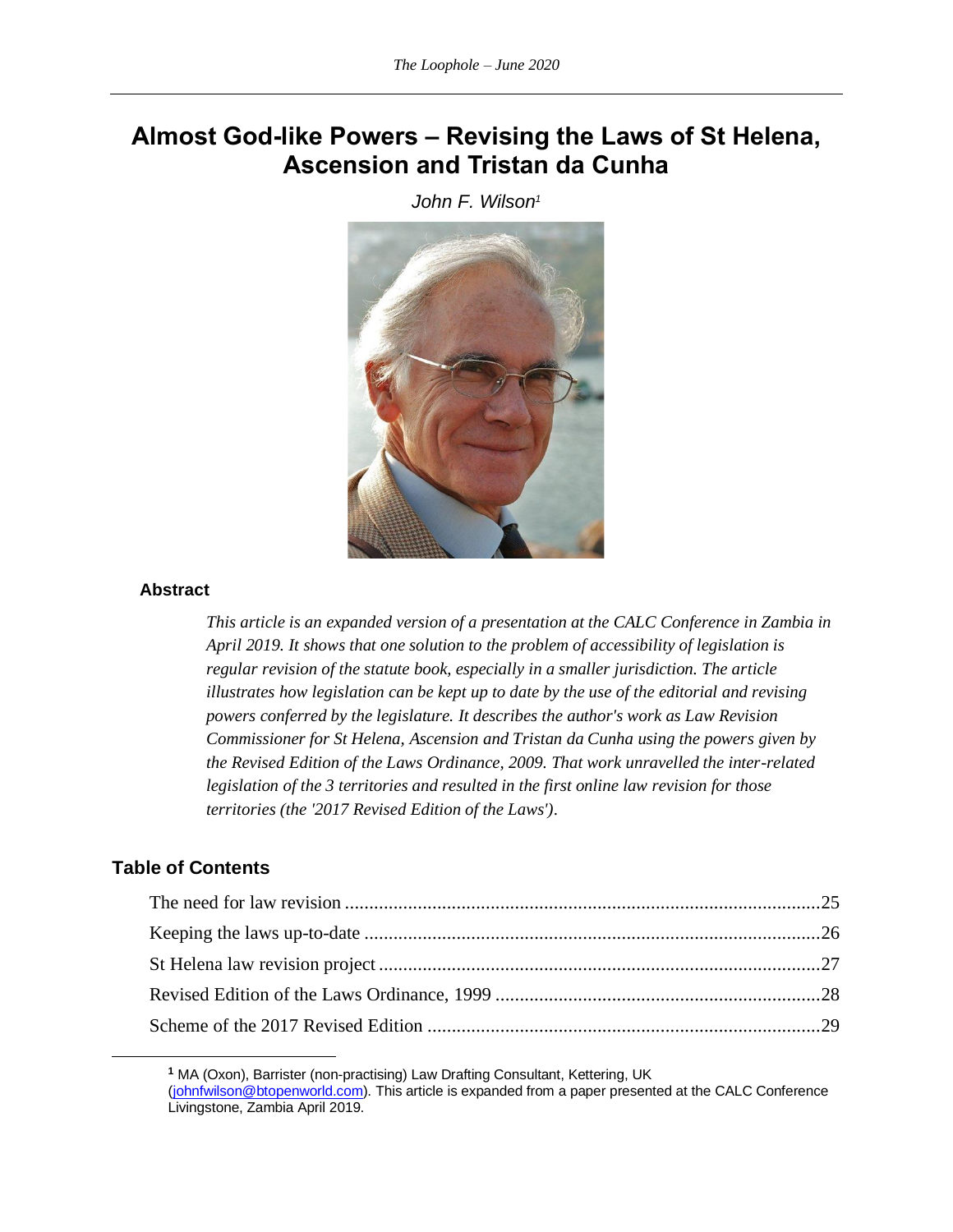### <span id="page-28-0"></span>**The need for law revision**

As Sam Goldwyn said: "Oral agreements are not worth the paper they are written on." It is generally agreed that written laws are needed for the effective government of a country and to achieve justice and fairness for all. And they should be clear and accessible. As a former Lord Chief Justice said:

There cannot be access to justice, unless the laws that govern us are first written in language that is intelligible and second organised in a way such as the laws on a particular subject can be found in one place and in an organised manner. 2

As all law drafters know, accessible legislation needs to have as a basis clear concepts set out in good drafting instructions. It needs a coherent structure for both primary and secondary legislation. It needs clear expression, generally achieved these days by the use of what is known as Plain Language drafting. The text of the law needs to be readily accessible with indices and word search capacity. And there needs to be periodic consolidation, codification or revision of laws.

The Law Code of King Cnut, 1020 was drafted by Archbishop Wulfstan of York and written in Old English. It codified existing law and borrowed from the laws of Æthelred and Edgar. It begins, "I desire that justice be promoted and every injustice suppressed, that very illegality be eradicated from this land with the utmost diligence, and the law of God promoted." But English law has never possessed an authoritative, systematic, or

<sup>&</sup>lt;sup>2</sup> The Rt Hon Lord Thomas of Cwmgiedd, Lord Chief Justice of England and Wales, "The Role of the [Judiciary in a Rapidly Changing Wales"](https://www.judiciary.uk/wp-content/uploads/2015/10/speech-lcj-legal-wales-speech.pdf), Legal Wales Conference (Cardiff, 11 October 2013).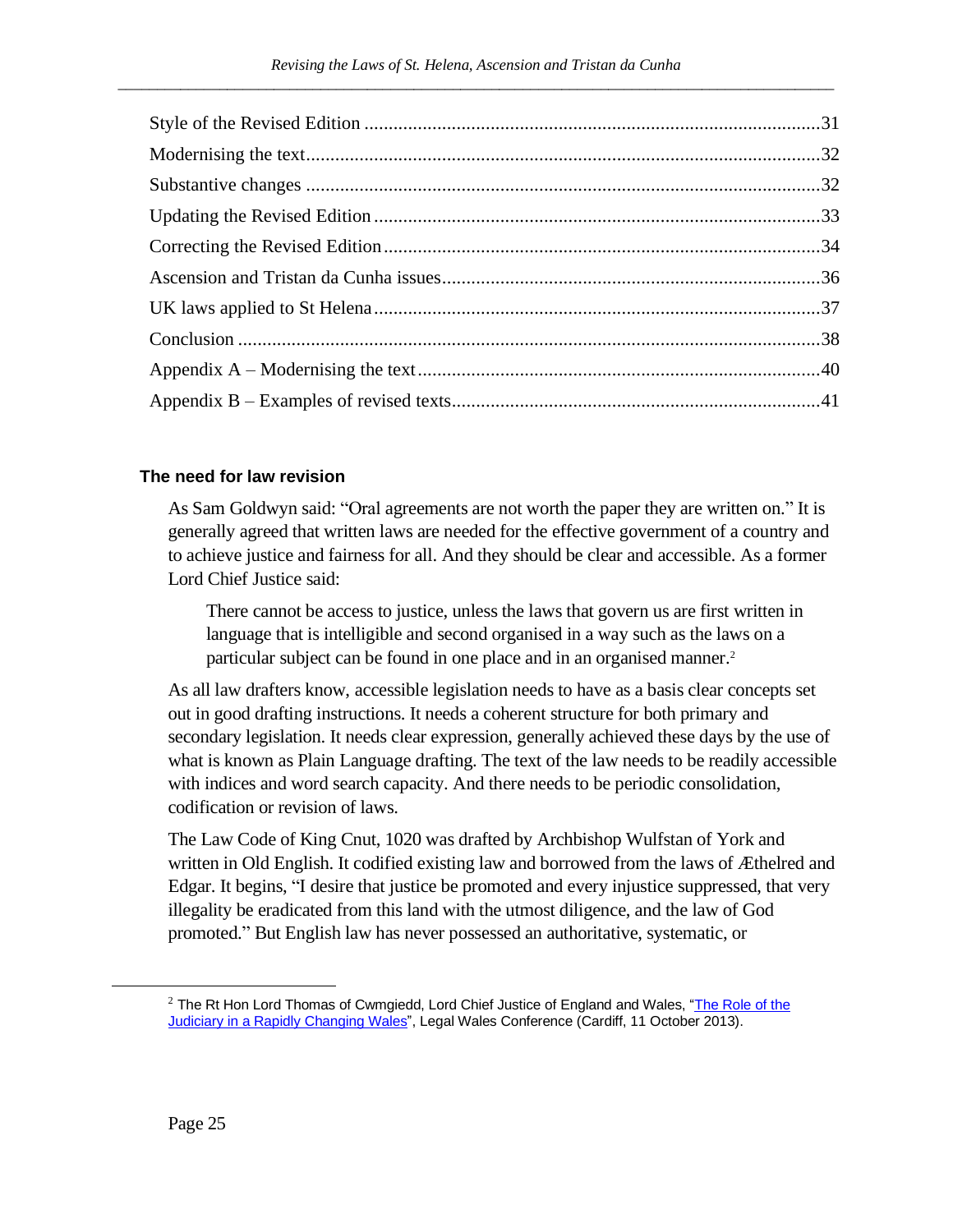approximately exhaustive statement, such as was attempted by the compilers of the civil and canon laws, the best known being that commissioned by Napoleon Bonaparte.

There have been spasmodic attempts to codify English law, as with Macaulay's Indian *Criminal Code* and the *Criminal Code* for East Africa produced by James Stephens. The Law Commission for England & Wales has responsibility for recommending codification of aspects of English law, and was responsible for the *Sexual Offences Act* of 2003 and the *Bribery Act* of 2010. It is currently considering the codification of the law on sentencing. But the English statute book on most subjects still consists of a large number of Acts annotated with many amendments, and although they are accessible on the National Archives website, finding the law on a subject is difficult and time-consuming.

### <span id="page-29-0"></span>**Keeping the laws up-to-date**

The Inns of Court libraries in London hold hard copy sets of the laws of all the Commonwealth countries, including the Crown Dependencies and British Overseas Territories. It gives me pleasure occasionally to visit the Inner Temple library and look at the Hong Kong laws, the Tuvalu laws, the Montserrat laws, the Grenada laws, some of which I drafted. They are elegantly bound, in cloth or leather, with a gold embossed coat of arms of the country. But they are expensive, and need constant updating.

When I first went to the law drafting division of the AGs Chambers in Hong Kong in 1983 there was a very experienced law clerk, Mr Au Yeung, who painstakingly stuck into every set of the laws slips containing the latest amendments published in the Government Gazette. This was also done by law clerks in law firms all over the Commonwealth until comparatively recently.

Because this process can result in laws with too many stickers, or annotations, there has been for a long time a tradition of Law Revision, updating the whole statute book to restate the law with the amendments incorporated. The powers are usually given by a *REL Ordinance*.

Some Commonwealth countries have permanent law revision commissions, for example, the Cayman Islands, Falkland Islands, Singapore. These are distinct from the Law Reform Commissions that are found in many Commonwealth countries. Others appoint a Law Revision Commissioner to do a one-off revision. This is what Neil Adsett did for a number of Commonwealth jurisdictions for several years. I first came across law revision in Tuvalu in 1978 when Basil Smith was the Law Revision Commissioner. Montserrat also had a revised edition in progress while I was Attorney General during 1979 – 83. There is now a Regional Law Revision Centre which operates from Anguilla and has done law revisions for several Caribbean territories. It was set up in 2008 with the help of Susan Dickson, a legal advisor to the FCO, who at the time said: "This is a wonderful opportunity for the Overseas Territories to be model countries in the region with the most up-to-date and organised laws,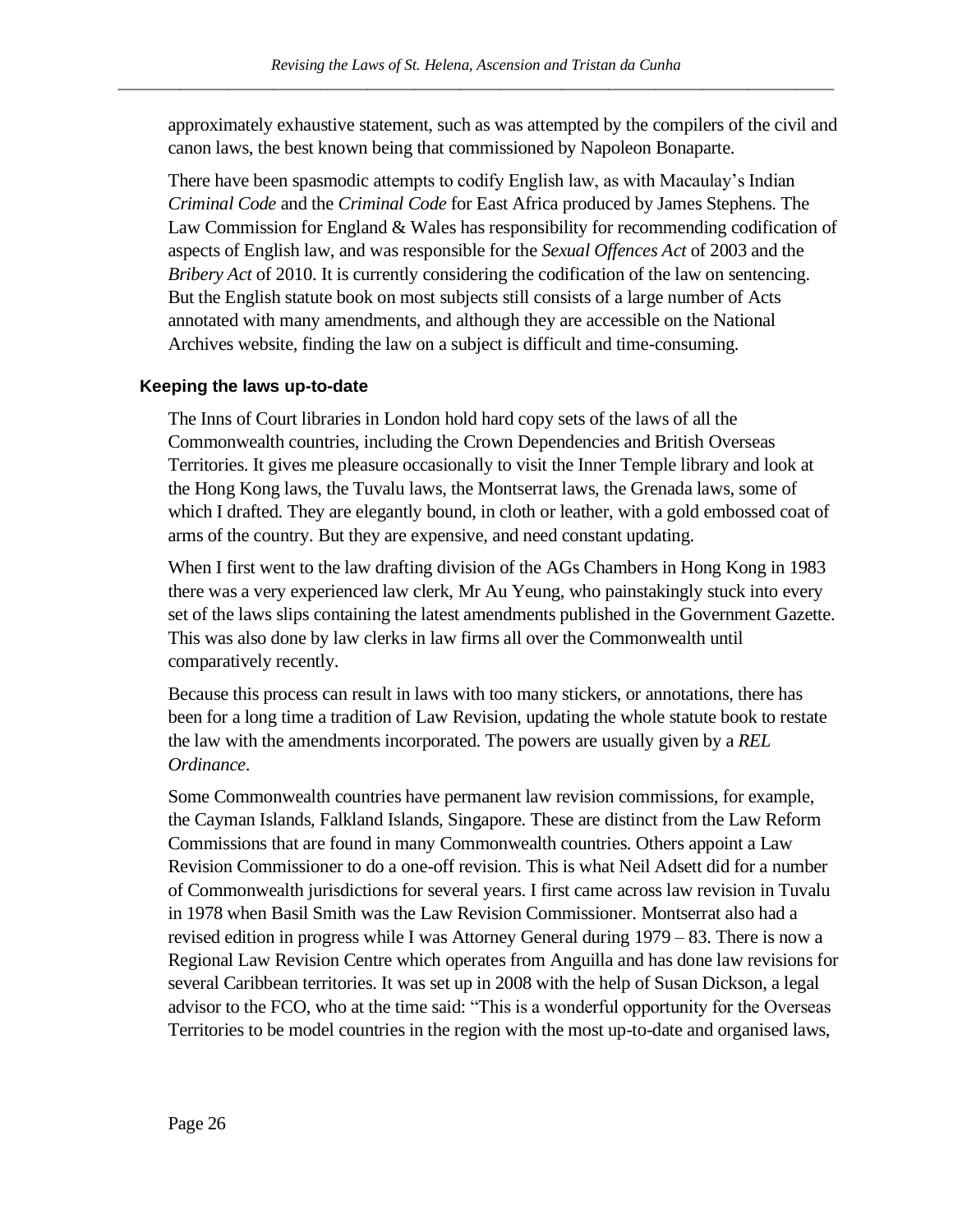accessible to all and contributing to a more effective administration of justice and rule of law". I hope the law revision work I describe in this paper has continued that tradition.

How much should an updating exercise include a revision of the text? This question has been debated for many years, indeed for centuries. It was something that concerned the compilers of the 1662 *Book of Common Prayer* which replaced the 1545 version.<sup>3</sup> The main benefit of modernising the text is that administrative officers in the jurisdiction find the laws easier to understand and apply. This is particularly important in St Helena, Ascension and Tristan da Cunha where there are no lawyers in private practice and where the administrators are not legally trained, except for the Law Officers and the Public Solicitor. But similar considerations apply to larger emerging jurisdictions and the use of modern language in law revision exercises generally would benefit many common law countries. I hope this paper will show that it is possible to achieve modernisation of the text, while preserving, and indeed clarifying, the original legislative intention.

### <span id="page-30-0"></span>**St Helena law revision project**

During 2009-11, I drafted what was in effect a consolidated criminal code for St Helena. This was similar to work I had done for Gibraltar, and subsequently did for the Falkland Islands. The Bills I drafted (a 600 clause Crimes Bill and a 650 clause Criminal Procedure & Evidence Bill) have not so far been enacted in St Helena, but in 2015 I was asked to take on the job of revising the laws, which had last been revised (by Neil Adsett) in 2001. I was appointed as Law Revision Commissioner in January 2016 for St Helena, Ascension and Tristan da Cunha.

The new revised edition was intended to replace the hardback 2001 Revised Edition and to be an online version. It would be accessible to all users of the internet and capable of being updated periodically.

The aim of the law revision project was to produce a version of the statute book of all three territories that is up to date, easily accessible, coherent and complete, and that can be understood by ordinary well-informed readers. This is particularly important in these 3 jurisdictions where there are no lawyers in private practice and where the administrators are not legally trained, except for the Law Officers and the Public Solicitor. For this reason, plain English principles were adopted for the texts, and they were made gender-neutral. This

<sup>3</sup> See the Preface to the *Book of Common Prayer, 1662* (Eyre & Spottiswoode: London, 1892): It hath been the wisdom of the Church of England, ever since the first compiling of her Publick Liturgy,

to keep the mean between the two extremes, of too much stiffness in refusing, and of too much easiness in admitting any variation from it. For, as on the one side common experience sheweth, that where a change hath been made of things advisedly established (no evident necessity so requiring) sundry inconveniences have thereupon ensued; and those many times more and greater than the evils, that were intended to be remedied by such change.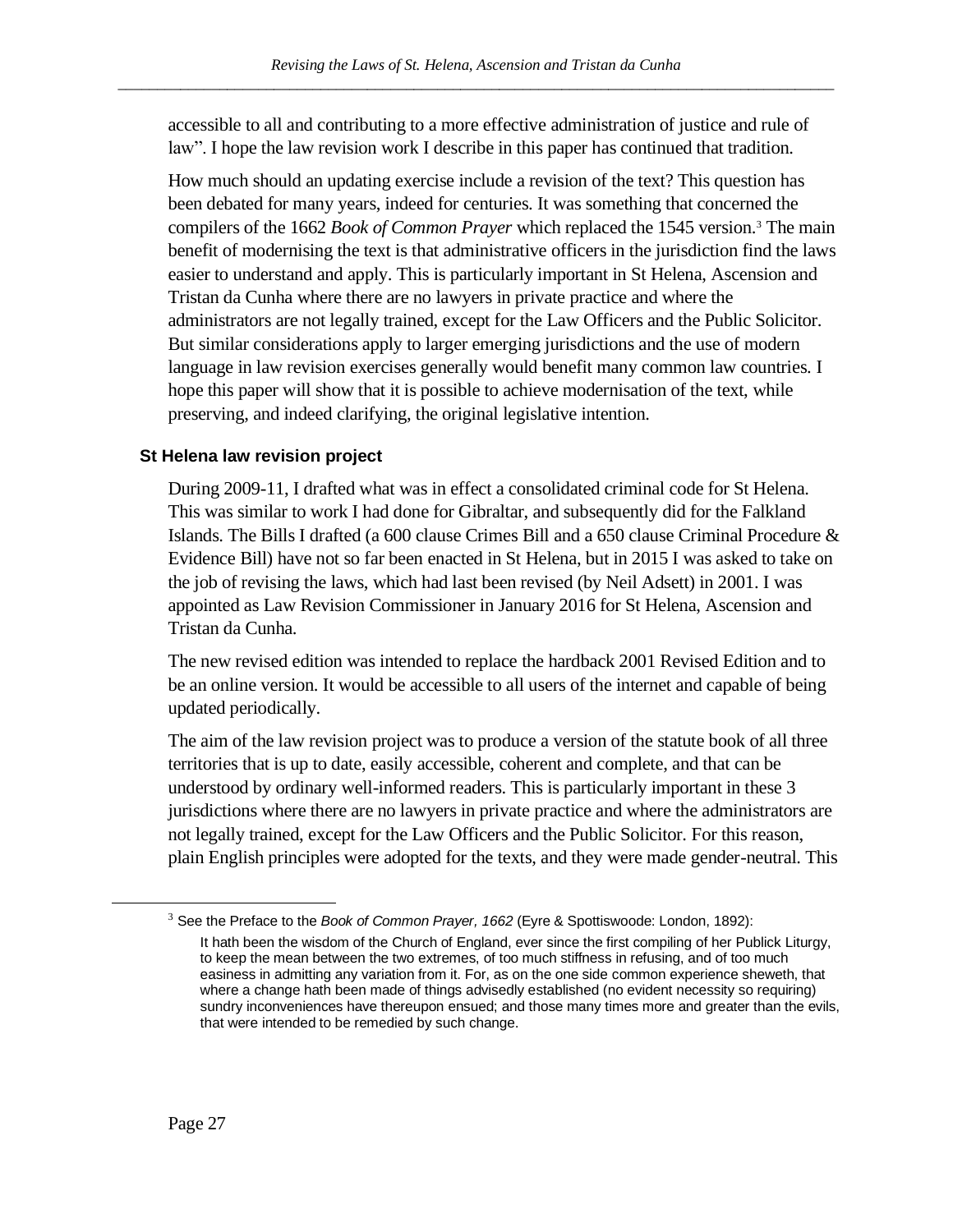added considerably to the time taken to revise them, but hopefully has produced a more useful set of laws, while being true to the intentions of the legislature since laws were first enacted locally in 1815.

The Revised Edition went online in November 2017 and can be found at [www.sainthelena.gov.sh/legislation.](http://www.sainthelena.gov.sh/legislation) It is the sole authentic text of the law of St Helena, Ascension and Tristan da Cunha.

### <span id="page-31-0"></span>**Revised Edition of the Laws Ordinance, 1999**

The St Helena *[Revised Edition of the Laws Ordinance, 1999](https://www.sainthelena.gov.sh/wp-content/uploads/2017/11/Revised-Edition-of-the-Laws-Ordinance-1999-final.pdf)* (the *REL Ordinance*) authorized the preparation of the Revised Edition. It follows a standard pattern for such legislation around the Commonwealth, with the following main section headings:

- 3. Appointment of Commissioner
- 4. Complete revised edition
- 5. Revised booklets
- 6. Powers of Commissioner
- 7. Mode of dealing with alterations of substance
- 8. Omission of certain laws
- 9. Construction of references to matters affected by the revision
- 10. Bringing the revised edition into force
- 11. Rectification of errors
- 12. Distribution and sale of copies of, and access to, the revised edition
- 13. Updating of revised edition. 4

By virtue of the Application of St Helena Laws Ordinance, the *REL Ordinance* applies also to Ascension and Tristan da Cunha.<sup>5</sup>

The key provision for a revision exercise is section 6 of the *REL Ordinance*, which gives the Law Revision Commissioner extensive powers to update and reorganise the texts. I was given the green light to use the revising powers to the full. Law drafters have been heard to comment that the section confers on a Law Revision Commissioner 'almost godlike' powers.<sup>6</sup>

 $4$  Ordinance 14 of 1999.

<sup>5</sup> See below *[Ascension and Tristan da Cunha issues](#page-39-0)*.

<sup>6</sup> Powers of Commissioner

<sup>6.</sup> In the preparation of a revised edition, the Commissioner may — (a) omit—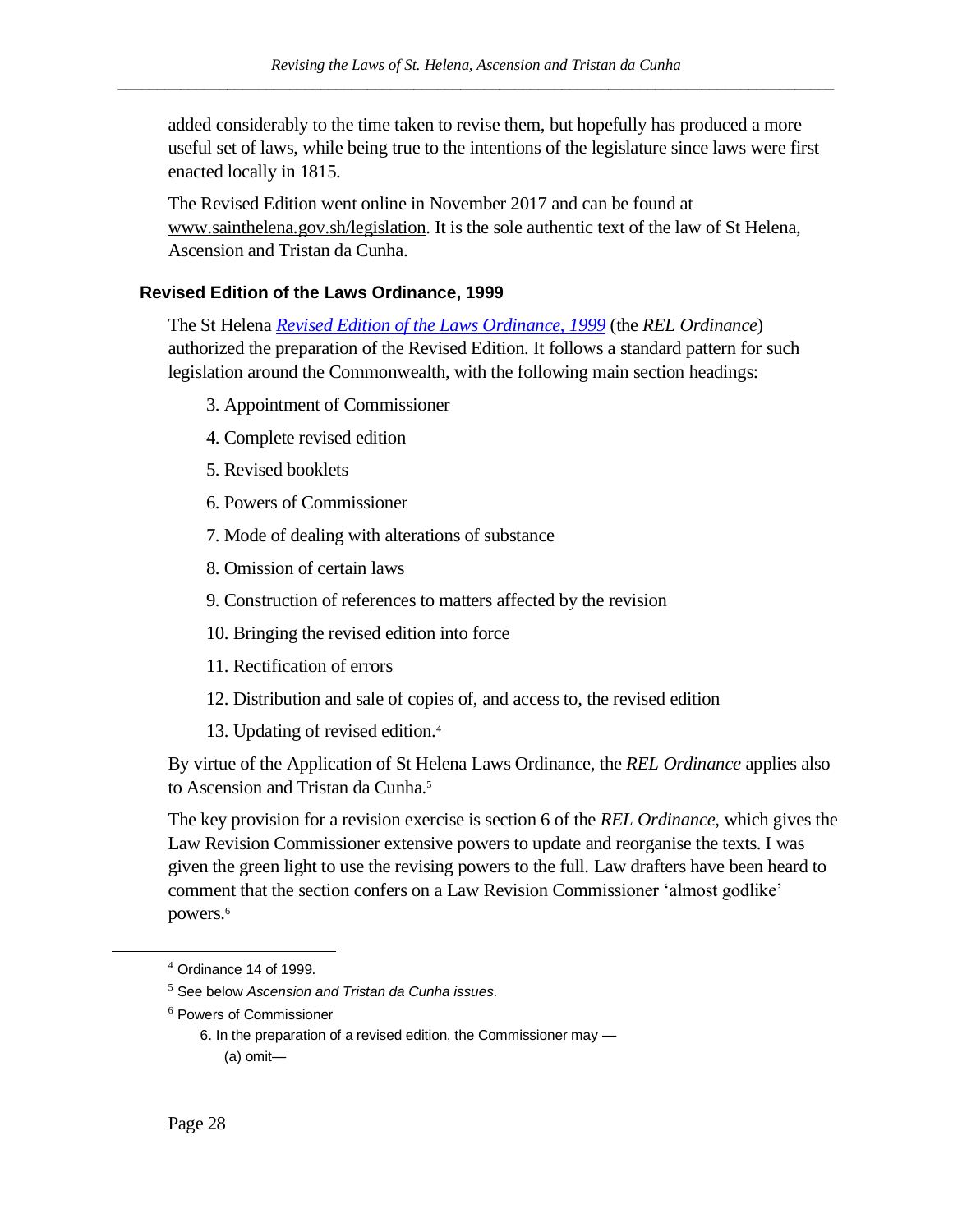### <span id="page-32-0"></span>**Scheme of the 2017 Revised Edition**

The 2017 Revised Edition as it appears on the St Helena Government website [\(https://www.sainthelena.gov.sh/government/legislation/\)](https://www.sainthelena.gov.sh/government/legislation/) begins with a General Introduction setting out the rather complicated constitutional relationship between the 3 territories (the same Governor and Attorney General and Chief Justice, but separate legislatures and executive or advisory councils). There are then 7 Annexes which are the items common to all 3 territories:

- the 2009 Constitution:
- Royal Instructions, 2009;

(v) all amending Ordinances, or parts of such Ordinances, if the amendments made by them have been embodied by the Commissioner in the Ordinance to which they relate;

(vi) all enacting clauses;

(b) consolidate into one Ordinance any 2 or more Ordinances in *pari materia*, making the alterations thereby rendered necessary and assigning a date to the Ordinance as may seem to be most convenient;

(c) alter the order of sections or other subdivisions in any Ordinance, and in all cases where it appears to the Commissioner to be necessary so to do, renumber any sections or other subdivisions;

(d) alter the form or arrangement of any section or other subdivision in any Ordinance by transferring words, by combining it in whole or in part with another section or other subdivision or by dividing it into 2 or more subsections or other subdivisions;

(e) transfer any enactment contained in an Ordinance from that Ordinance to any other Ordinance to which the enactment more properly belongs;

(f) divide any Ordinance into parts or divisions;

(g) add a long or short title to any Ordinance which may require it, or alter the long or short title to any Ordinance;

(h) supply, alter or delete marginal notes, headings or subheadings to any section or other part of any Ordinance;

(i) correct grammatical, typographical, and other similar errors in any Ordinance and for the purpose to make verbal additions, omissions or alterations not affecting the meaning of the Ordinance;

(j) shorten or simplify the phraseology of any Ordinance;

(k) make adaptations or amendments [arising from constitutional change,etc.];

(l) make such formal alterations to any Ordinance as are necessary or expedient for the purpose of securing uniformity of expression;

(m) supply tables etc.,

and do all things relating to form and method, whether or not similar to the foregoing, which appear to the Commissioner to be necessary for the perfecting of the revised edition.

<sup>(</sup>i) all Ordinances or parts of Ordinances which have been expressly and specifically repealed or which have expired or have become spent or have had their effect;

<sup>(</sup>ii) all repealing enactments contained in Ordinances and also all tables and lists of repealed enactments, whether contained in Schedules or otherwise;

<sup>(</sup>iii) all preambles to Ordinances which can, in the opinion of the Commissioner, conveniently be omitted;

<sup>(</sup>iv) all enactments prescribing the date when any Ordinance or part thereof is to come into operation, if in the opinion of the Commissioner such enactments can conveniently be omitted;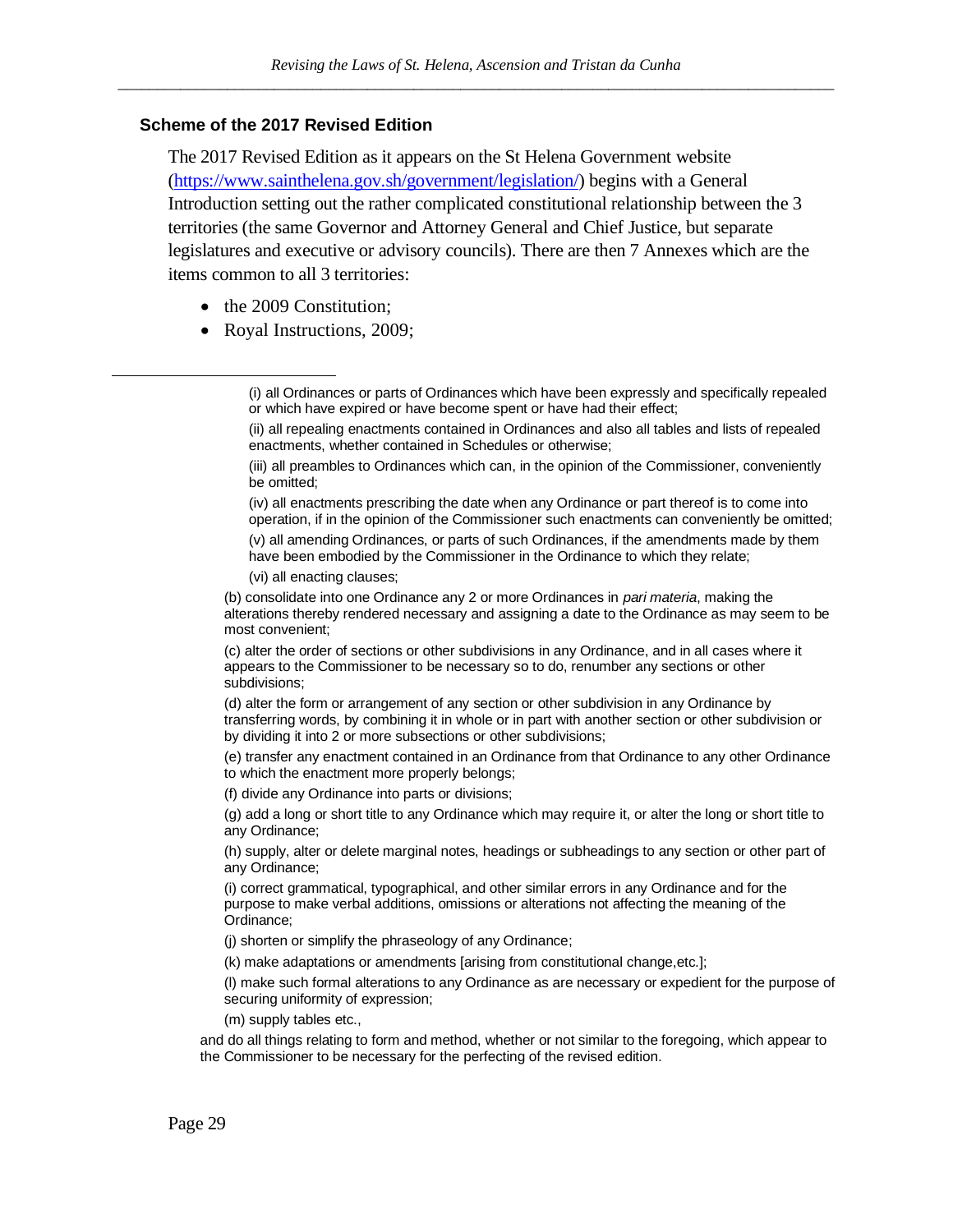- *Territorial Sea Order, 1989*;
- *Revised Edition of the Laws Ordinance, 1999*;
- the omitted laws list (see section 8 of and the Schedules to the *Revised Edition of the Laws Ordinance, 1999* at Appendix 'C');
- a list of UK Laws applied to SH, Ascension and TdC;<sup>7</sup>
- judgments of the St Helena Supreme Court and Court of Appeal relating to the Application of Laws Ordinances.

There is then a separate section of the website for each territory, consisting of:

### *Introduction*

This mentions the status of the territory as a separate jurisdiction, and that the Revised Edition 2017 replaces the 2001 version, and refers to the General Introduction.

### *Alphabetical list of Ordinances*

This has links to the texts of all extant substantive and subsidiary legislation of the territory, except those items that can be omitted, such as Appropriation Ordinances. As required by section 10 of the *Revised Edition of the Laws Ordinance, 1999*, the texts are stated to be authoritative to 1 November 2017, or a later date if placed on the website later.

### *Categories List*

Putting the laws into topic groups or categories is a common feature of Revised Editions. The categories I used were based on the ones used in the 2001 Revised Edition, but modified to reflect the current statute book. They do not have legislative effect but help the reader find the law on a particular topic.

### *Caps. Destination Table*

This is based on the list of 'Caput' (Chapter) numbers in the 2001 Revised Edition, 2001. It shows where the equivalents to Ordinances in that revision can be found in the 2017 Revised Edition (or notes that they have been repealed or omitted.).

### *Chronological Table*

This lists all the Ordinances enacted in the relevant territory, showing the current status of each Ordinance, if it is still law. There is no chronological table for subsidiary legislation as it serves no useful purpose and becomes unwieldy. Subsidiary legislation can be found under the respective Ordinance.

<sup>7</sup> See below *[UK laws applied to St Helena.](#page-40-0)*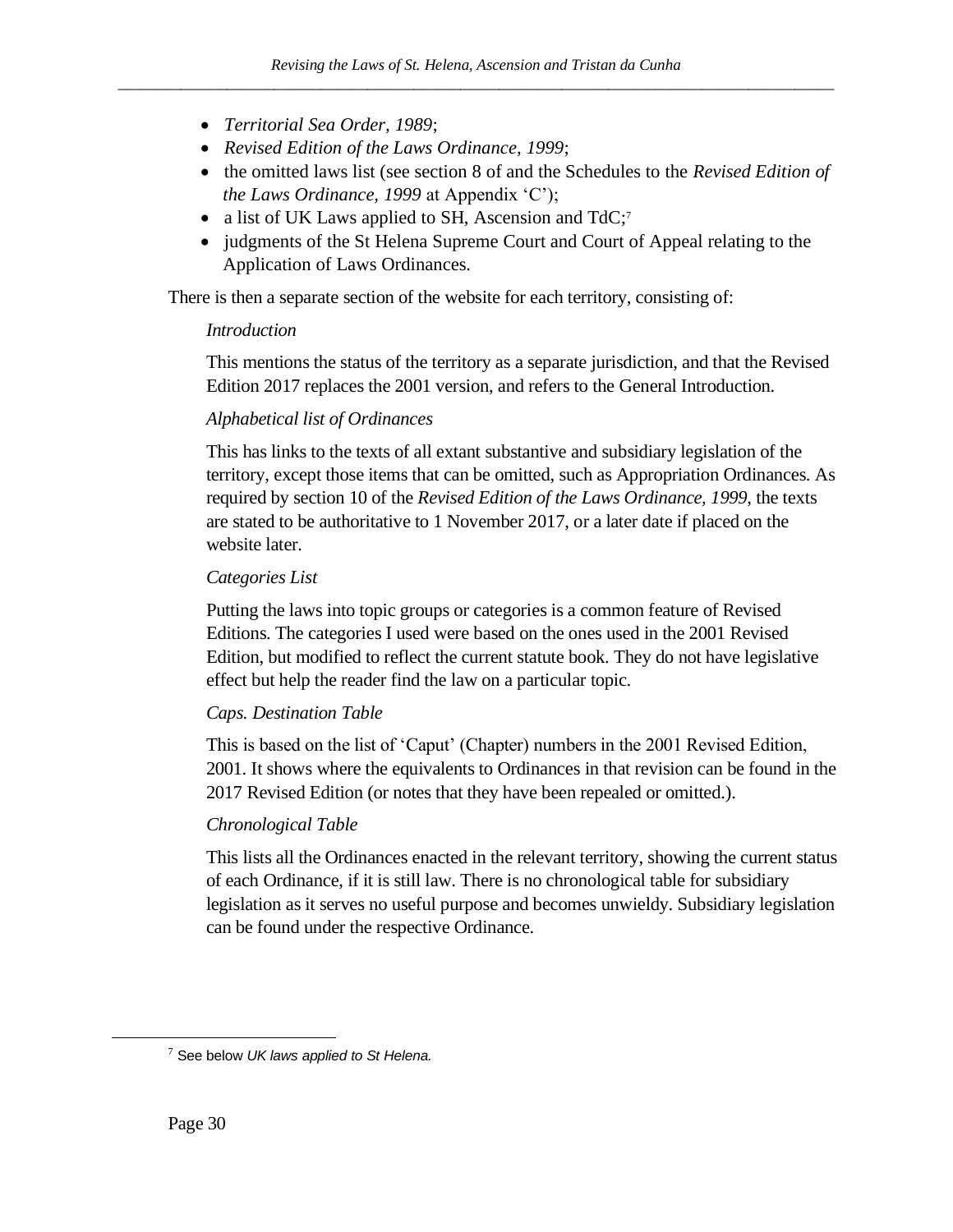### *List of St Helena Laws applied*

This list appears for Ascension and Tristan da Cunha only, and is now historic, as a cut-off date has been applied for the application of St Helena laws *(see* Ascension and Tristan da Cunha issues *below.)* The categories are used also for these lists.

### <span id="page-34-0"></span>**Style of the Revised Edition**

In producing texts for the 2017 Revised Edition, I made full use of the revising powers mentioned above, as follows:

- Sections and subsections are omitted if repealed, or no longer relevant. (But section numbers remain, unless in a consolidation).
- New subsections as  $(1A)$  etc. are added to preserve accuracy of cross-references within the Ordinance or in other Ordinances.
- New paragraphs are added as (ea), (eb) etc.; not (eA), (eB).
- Provisos are converted to new subsections, unless very minor or a genuine proviso.
- Two or more Ordinances dealing with a similar topic are consolidated.
- The text is made gender-neutral, in line with the Constitution.
- Archaic text is converted to modern English and Plain English principles are adopted. 8

The text is presented in a way that makes it easy to read:

- Each Ordinance with its subsidiary legislation is set out as a single consolidated document.
- The relevant Category is shown.
- Every Ordinance and item of subsidiary legislation has a year (i.e. the year it was enacted or made)
- Amendments are listed in italics Ordinances and L.Ns. separately, in year order.
- Subsidiary legislation is listed in chronological order.

As is usual in a law revision, the 2017 Revised Edition incorporates all amendments made to the Ordinances and subsidiary legislation of the 3 territories since 2001. Legislative amendments are not noted in the text, but can be identified from the Ordinances and Legal Notices (L.N.) listed in the headnotes. Commencement dates are only stated if recent.

Instead of the word indexes that appeared in previous Revised Editions, I added Arrangements of Sections or Tables of Contents respectively added to the texts of all Ordinances or subsidiary instruments that have more than a few provisions or that go over one page.

<sup>8</sup> See below *[Modernising](#page-35-0) the text* an[d Appendix A –](#page-43-0) *Modernising the text*.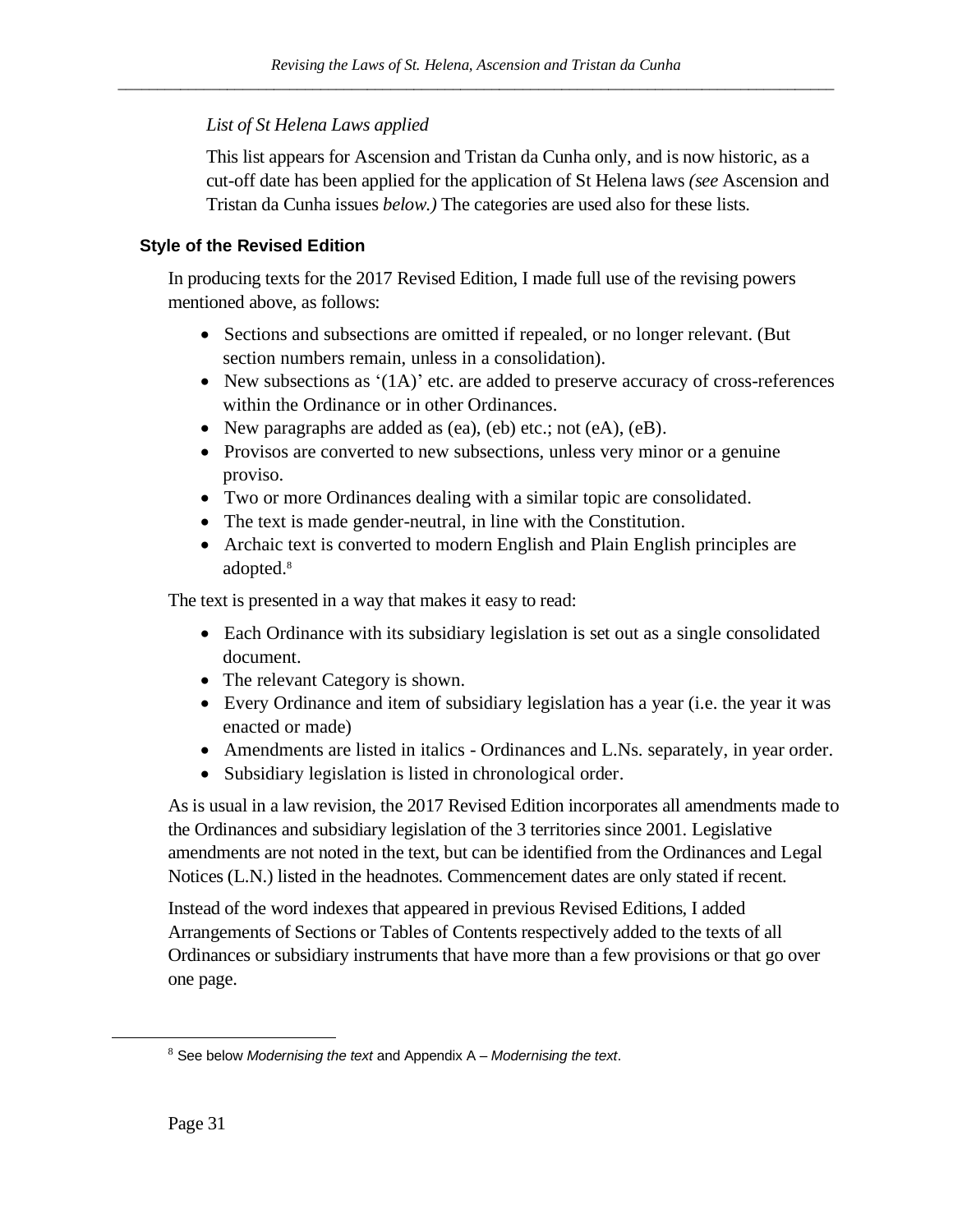Subsidiary legislation includes the year it was made in its title and shows the section under which it was made. It does not include the words of enactment or the name of the maker. Schedules and Forms also show the section under which they were made.

The Revised Edition includes three consolidating Ordinances, which are given the year 2017. It has also renamed a few Ordinances, so for example. the *Gaol Ordinance* becomes the *Prison Ordinance*.

### <span id="page-35-0"></span>**Modernising the text**

In revising the texts of ordinances and subsidiary legislation, I aimed to achieve modern standards of clarity and consistency in the wording and the layout, including in Schedules and forms and tables. I tried to use consistent terminology throughout the statute book, except where specialist terms were involved, as in income tax legislation. I also aimed to make format consistent, except in the case of some forms where the original PDF version had to be been incorporated.

Penalties have been stated more clearly and consistently; they are stated at the foot of the section that creates the offence, as provided for by the *St Helena Interpretation Ordinance, 1968*. A proposal to enact a *Scale of Fines Ordinance* to simplify the statement of financial penalties and achieve greater consistency and ease of amendment is still under consideration in St Helena. 9

As mentioned above, I felt it appropriate to make full use of the revising powers in section 6 of the *Revised Edition of the Laws Ordinance*, 1999, and I was given approval to do so.<sup>10</sup>

### <span id="page-35-1"></span>**Substantive changes**

Where necessary, texts have been altered to comply with the 2009 Constitution. This includes removing references to the death penalty and to imprisonment for debt. The word 'spouse' replaces 'husband or wife' and other gender-specific terms are made gender-neutral unless obviously intended to be gender specific. The need for the Governor to consult the respective Council is made clear where necessary.

Other changes that the Revised Edition had to take account of the abolition of the Bank of St Helena and the Government Savings Bank, the change of title of some public officers and changes in the distribution of work between various Council Committees. The revision has also taken account of changes in English criminal law up to the cut-off date of 1 January 2006 under the *English Law (Application) Ordinance, 2005*.

 $9$  See below Appendix A for details of how 'Plain English' and clear drafting principles were adopted in the texts.

 $10$  See below Appendix B for examples of how the powers were used to modernise texts that were either archaic or used on old-fashioned drafting style.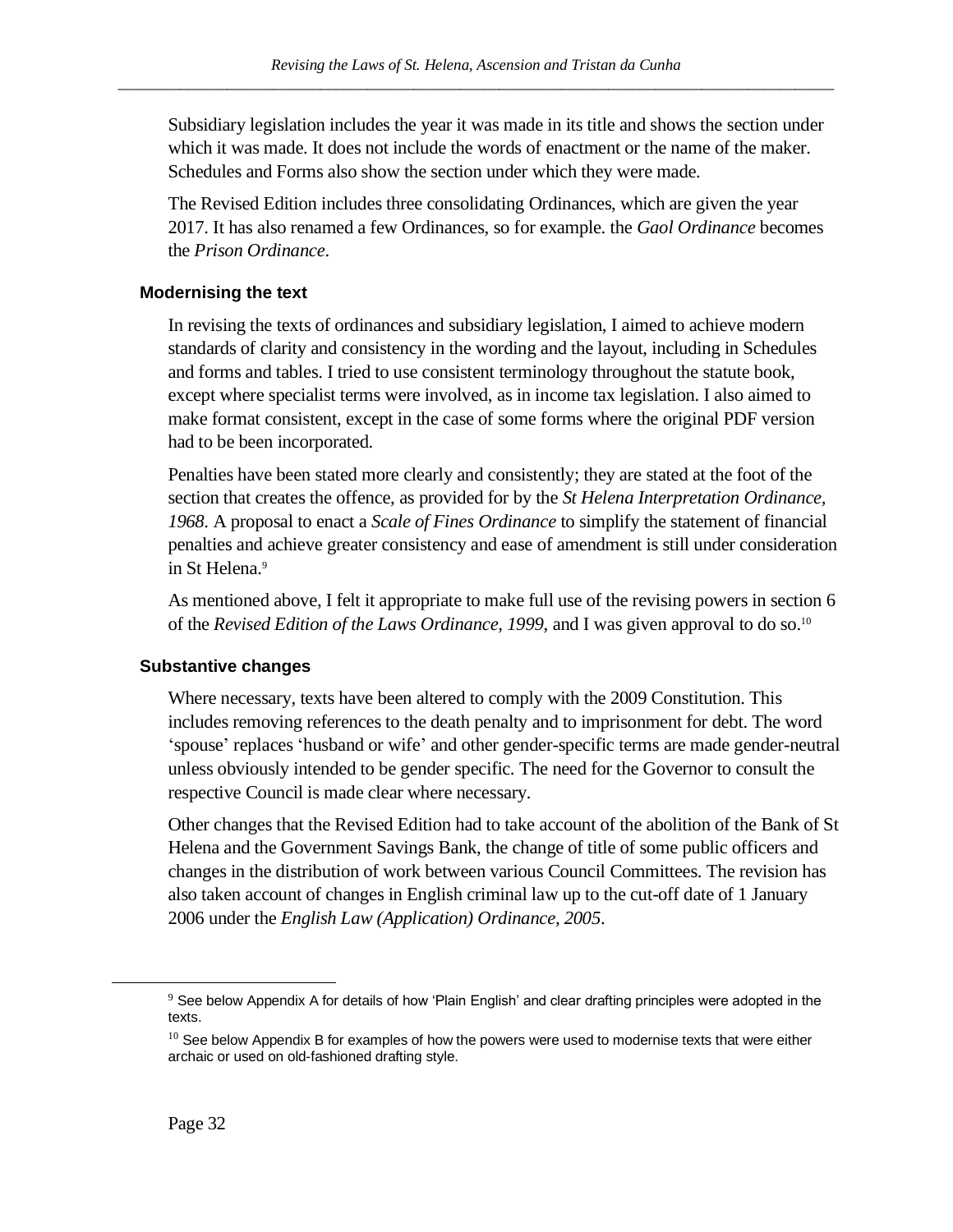As some of the changes that I felt were needed went beyond the revising powers, I included them in an amendment Bill for submission by the Attorney General to the Legislative Council as contemplated by section 7 of the *Revised Edition of the Laws Ordinance, 1999*. 11 The Bill was enacted as the *Law Revision (Miscellaneous Amendments) Ordinance, 2017*<sup>12</sup> and the resulting amendments were incorporated in the revised texts. They included such matters as increasing some penalties, abolishing imprisonment for debt, replacing 'foreign company' by 'overseas' company, and repealing a whole Ordinance that had never been brought into force. Among other changes to the criminal law, the amendment Ordinance amended the *Criminal Procedure Ordinance, 1975* and the *Police & Criminal Evidence Ordinance, 2003* to bring them into line with the amendments to the *Police & Criminal Evidence Act 1984* and other recent changes in the criminal law of the UK.

#### **Updating the Revised Edition**

As mentioned above, the *Revised Edition of the Laws, 2017* is the only authentic text of the legislation set out in it, by virtue of section 10(3) of the *REL Ordinance* bringing the revised edition into force. Each Ordinance has a footnote saying:

Under section 10 of the *Revised Edition of the Laws Ordinance, 1999* this text is authoritative and is the sole authentic edition in respect of the law contained in it as at [*a given date.*]

When the website was launched, the date shown on every Ordinance was 1 November 2017, because that was the date declared by the Attorney General in a Gazette notice under section 10(3). However, in order for the texts to be kept up to date, they need to be revised periodically in the light of amendments and new laws enacted in St Helena (or Ascension, or Tristan da Cunha) and of new subsidiary legislation.

Section 13 of the *REL Ordinance* contemplates that there will be periodic updating of a revised edition.<sup>13</sup> The changes can be made to it online (by the Attorney General as Law

 $11$  Mode of dealing with alteration of substance

<sup>7.(2)</sup> If the Commissioner considers that it is desirable that in the preparation of revised editions there should be amendments or additions other than those authorised under the powers conferred by section 6, the Commissioner must draft one or more Bills setting forth such proposed amendments or additions, and submit the draft to the Attorney General who will consider them for submission to the legislature.

<sup>&</sup>lt;sup>12</sup> No. 14 of 2017.

 $13$  Updating of revised edition

<sup>13.</sup> (4) A complete revised edition or booklet contained in the form of a data bank that is accessible by remote computer may be updated by the amendment of part or the whole of that data bank and the consequent replacement of the current version of the data bank.

<sup>(5)</sup> A replacement, insertion, deletion or amendment pursuant to this section does not have effect unless made pursuant to and in accordance with a notice issued under section 10(3).

<sup>(6)</sup> A revised edition in whatever format, marked with the latest revision date, is deemed to be the authoritative revised edition to which section 10(4) applies.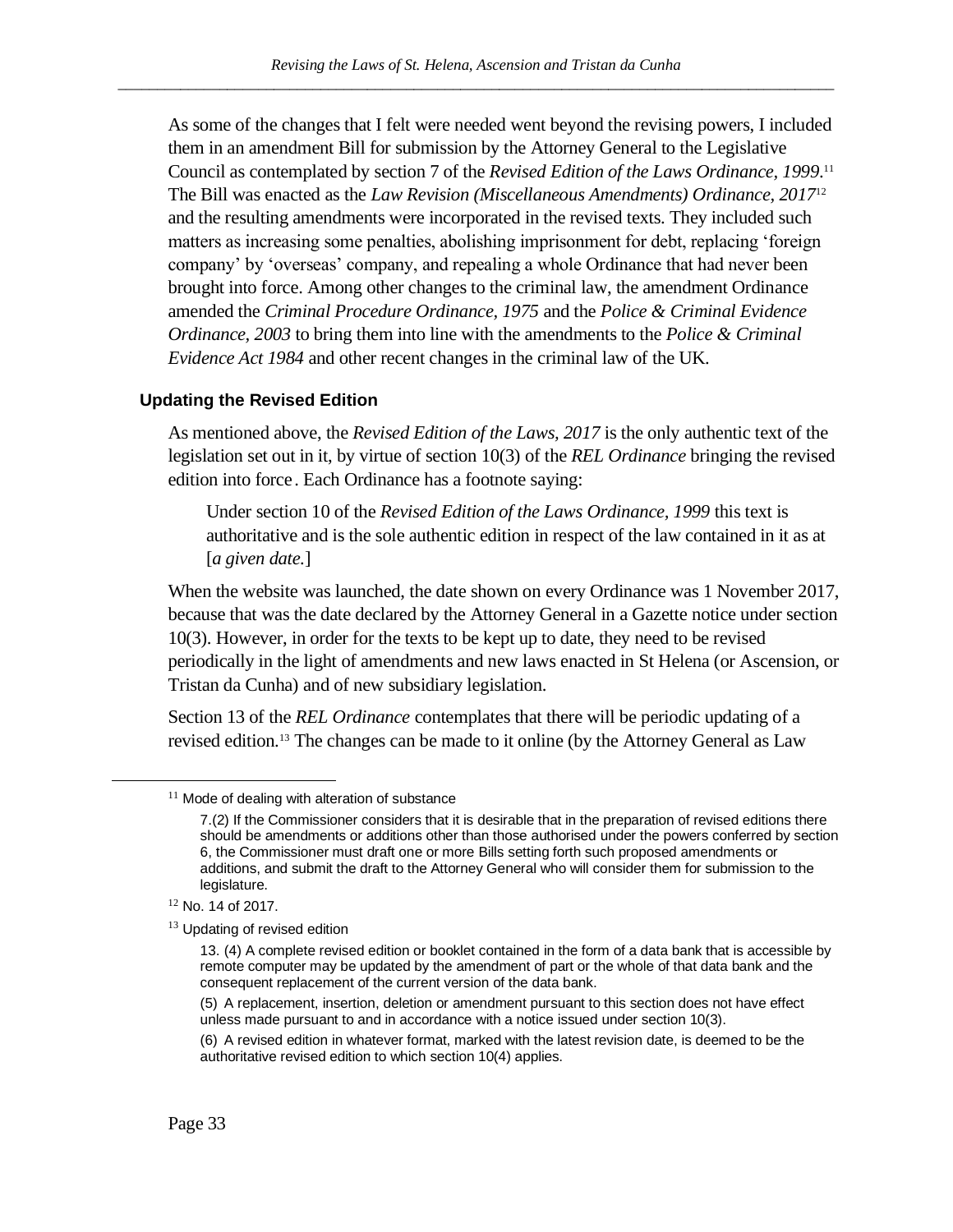Revision Commissioner) rather than being produced as pages to be inserted in a loose-leaf edition, or an annual volume, as used to happen, and as still happens in some jurisdictions. With online publication, the job of updating can be done frequently. Ideally, it should be done whenever a new or amending law is enacted or made, although in practice it is more likely to be on a periodic basis. In St Helena, the updating is done every month (if there is anything to update) by issuing a notice under section 10(3) stating a new date for the coming into effect of the whole Revised Edition, with the new or amended material incorporated.<sup>14</sup>

With the availability of regular updates to the website comes the need to update the Chronological Table which shows all laws enacted in the jurisdiction. Also, under section 13(6) of the *REL Ordinance*, if a new or amending Ordinance is to be authoritative, the date of the revision has to be shown on the revised Ordinance.<sup>15</sup> The date shown on the foot of any new Ordinance should also be updated and the date stated in the General Introduction as the date of the Revised Edition has to be updated.<sup>16</sup>

The date of entry into force of the whole Revised Edition is brought forward whenever new or amending material is placed on the website. The current website version states that it was last updated on 3 February 2020. In fact, the year 2017 is almost irrelevant to the title as the Revised Edition will be correct for every year until some new publication supersedes it.

#### **Correcting the Revised Edition**

With such a complex constitutional set-up, and taking into account the ambitious aim of modernising the text of all the laws of all three jurisdictions, it is not surprising that a few errors or ambiguities crept into the final texts. Provision is made for this eventuality by section 11 of the *REL Ordinance*<sup>17</sup> and a few correction orders have been issued. They

Marriage Ordinance, 2017

Welfare of Children Ordinance, 2010

These Ordinances show the law as at the revision date noted in the revised text of the respective Ordinances. The updated revised edition comes into force on 8 June 2018 and from that date is, in all courts of justice and for all purposes, the sole authentic edition of these Ordinances.

<sup>15</sup> Updating of revised edition

(6) A revised edition in whatever format, marked with the latest revision date, is deemed to be the authoritative revised edition to which section 10(4) applies.

<sup>16</sup> Since the launch of the Revised Edition website in November 2017 all the work mentioned in these paragraphs has been assiduously done by the St Helena law drafter, Christell Brodrick, whose contribution to the revision of the texts was also considerable.

 $17$  Ratification of errors

 $14$  The following is an example of a recent updating notice:

In exercise of the powers conferred by section 10(3) of the *Revised Edition of the Laws Ordinance, 1999*, I hereby declare as follows:

The Revised Edition of the Laws of St Helena, Ascension and Tristan da Cunha, 2017, set out on the website maintained by the St Helena Government, is updated in accordance with section 13 of the Ordinance by amending the following parts of the data bank accessible from that website:

St Helena: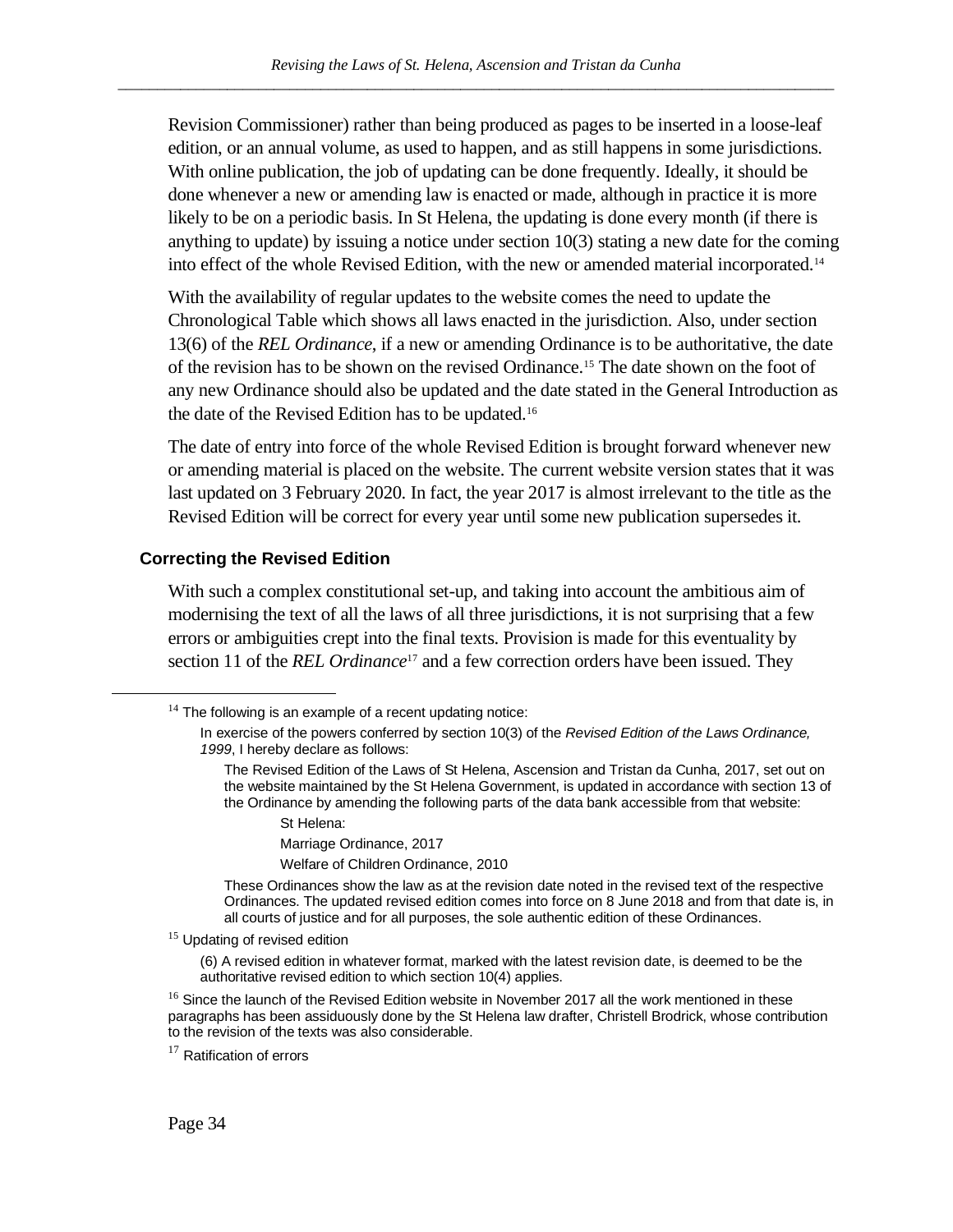include one which clarifies that 'the prescribed fee' in the *Patents (Registration) Ordinance*  means prescribed by the Governor in Council, as there was uncertainty as to whether the Registrar also had the power to prescribe fees, as a result of the revision which showed up an ambiguity.<sup>18</sup>

Irrespective of the powers in relation to law revision, Gazetted Ordinances and subsidiary legislation can be rectified by an order under section 32A of the *Interpretation Ordinance* (section 33 in Ascension), and this has been done on a few occasions, both before and after the publication of the Revised Edition.

One error that recently came to light is that in the Ascension *Interpretation Ordinance*, 'Governor in Council' is now defined to mean the Administrator for the purposes of applied St Helena laws. That cannot be right for legislative functions, as section 151 of the Ascension Constitution gives legislative functions exclusively to the Governor (after consulting the Island Council.) This could be cured by a section 11 correction order but meanwhile will need to be borne in mind when deciding who has the powers of the Governor in Ascension.

A more significant error involves the term 'mental disorder' which I used instead of 'insanity' in the criminal procedure laws. I did this because the defence of 'insanity' is based on too limited a concept and 'mental disorder' is the preferred and politically correct term nowadays. The Butler Committee proposed reform of the law as long ago as 1975, but its proposals have not so far been adopted by the UK Government and insanity is still a defence in the St Helena criminal law. A section 11 correction order has restored the term 'insanity' to the St Helena *Criminal Procedure Ordinance, 1975*, leaving open the possibility of amendment in the future.

Under the St Helena *Registration of Births & Deaths Ordinance* as applied to Ascension, the Governor appoints the Registrar of Births and Deaths for Ascension, and the Administrator of Ascension has been so appointed. Under the Ascension Interpretation Ordinance, 1968 as revised, the Administrator makes acting appointments rather than the Governor. (This was not provided for by a Law Revision (Miscellaneous Amendments) Bill, as Ascension never got round to enacting one.) The change was made in exercise of the revising powers, in view of section 148 of the Ascension Constitution. <sup>19</sup> A problem arose

<sup>11.</sup> If any clerical, printing or other error is found in any matter included in a revised edition, the Attorney General may by Order published in the *Gazette* rectify the error in a manner consistent with the powers of revision conferred upon the Commissioner by this Ordinance.

<sup>&</sup>lt;sup>18</sup> The correction order states:

In exercise of the powers conferred by section 11 of the Revised Edition of the Laws Ordinance, 1999, I hereby rectify the following error in the Revised Edition:

St Helena: Patents (Registration) Ordinance, 1927

In section 4 delete the words "prescribed fee" and substitute "fee prescribed by the Governor in Council by regulations".

 $19$  Section 148 states: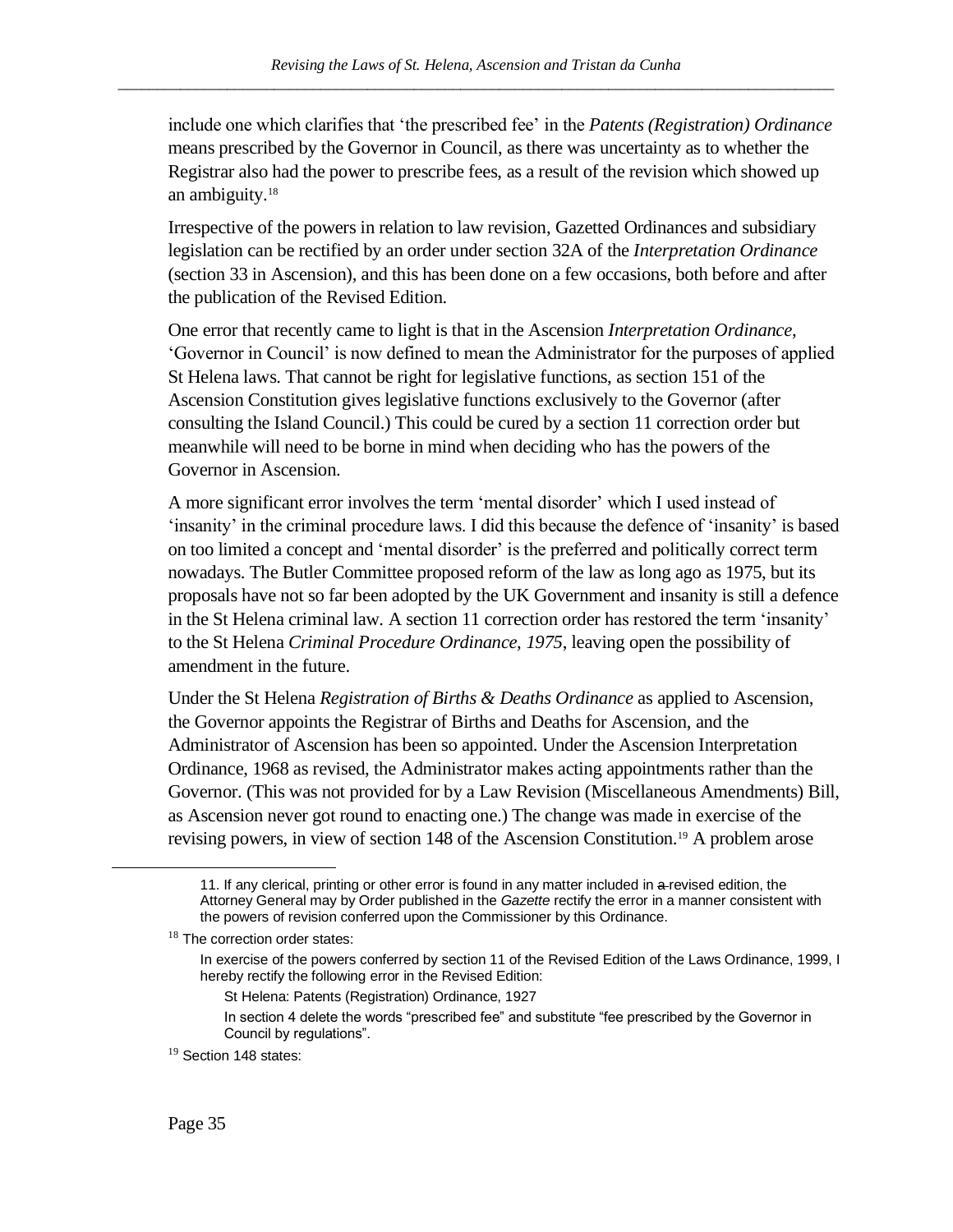because the Administrator was the Registrar and was going to be absent. Should the Administrator make the acting appointment for her own replacement as Registrar? A practical solution was found (appointment of a deputy) but this shows the problems that can arise in updating the laws of a territory that are applied from another jurisdiction.

# <span id="page-39-0"></span>**Ascension and Tristan da Cunha issues**

The main constitutional issue that the revision had to deal with was the separation of the legislative powers of the three territories under the 2009 Constitution. It became no longer acceptable that St Helena should legislate for Ascension or for Tristan da Cunha, although it remained acceptable for those territories to apply St Helena law when appropriate. Each of the two other territories has an Application of St Helena Laws Ordinance which says in effect that all St Helena laws that are capable of applying to the territory do so, with necessary modifications.<sup>20</sup> Each Ordinance provides for the territory to designate a cut-off date, in the same way that there is a cut-off date for the application of English law to St Helena. A cut-off date for the application of St Helena to each territory was therefore designated: 1 April 2017 in the case of Ascension, and 1 January 2018 in the case of Tristan da Cunha.

Given the different constitutional arrangements in place since 2001, and the cut-off dates for the application of English laws, I felt it appropriate to set out the text of the applied St Helena laws that still apply in Ascension and Tristan da Cunha. For this purpose, I devised a new legislative creature – the 'Part B' Ordinances for Ascension and Tristan da Cunha. These are St Helena Ordinances that are expressly applied to one or both of the territories either by a St Helena law or a law of the territory. Part B texts are intended to show the combined legislative effect of any express application provision, subsequent constitutional changes, the Application of St. Helena Laws Ordinance of each territory, and the powers under the *REL Ordinance*.

The texts are not authoritative, but it is hoped they will be useful in guiding future legislation in the two territories on the subjects covered. They are not a full list of St. Helena Ordinances that apply, as all its Ordinances are capable of applying up to the cut-off date mentioned above, and if not wanted, should be disapplied. The position is made reasonably

<sup>148.</sup> Executive authority is to be exercised by the Governor either directly or through the Administrator of Ascension and other officers subordinate to the Governor.

<sup>20</sup> See the *St Helena Law (Application to Ascension) Ordinance, 1988* and the *Application of St Helena Law (Tristan da Cunha) Ordinance, 1987*.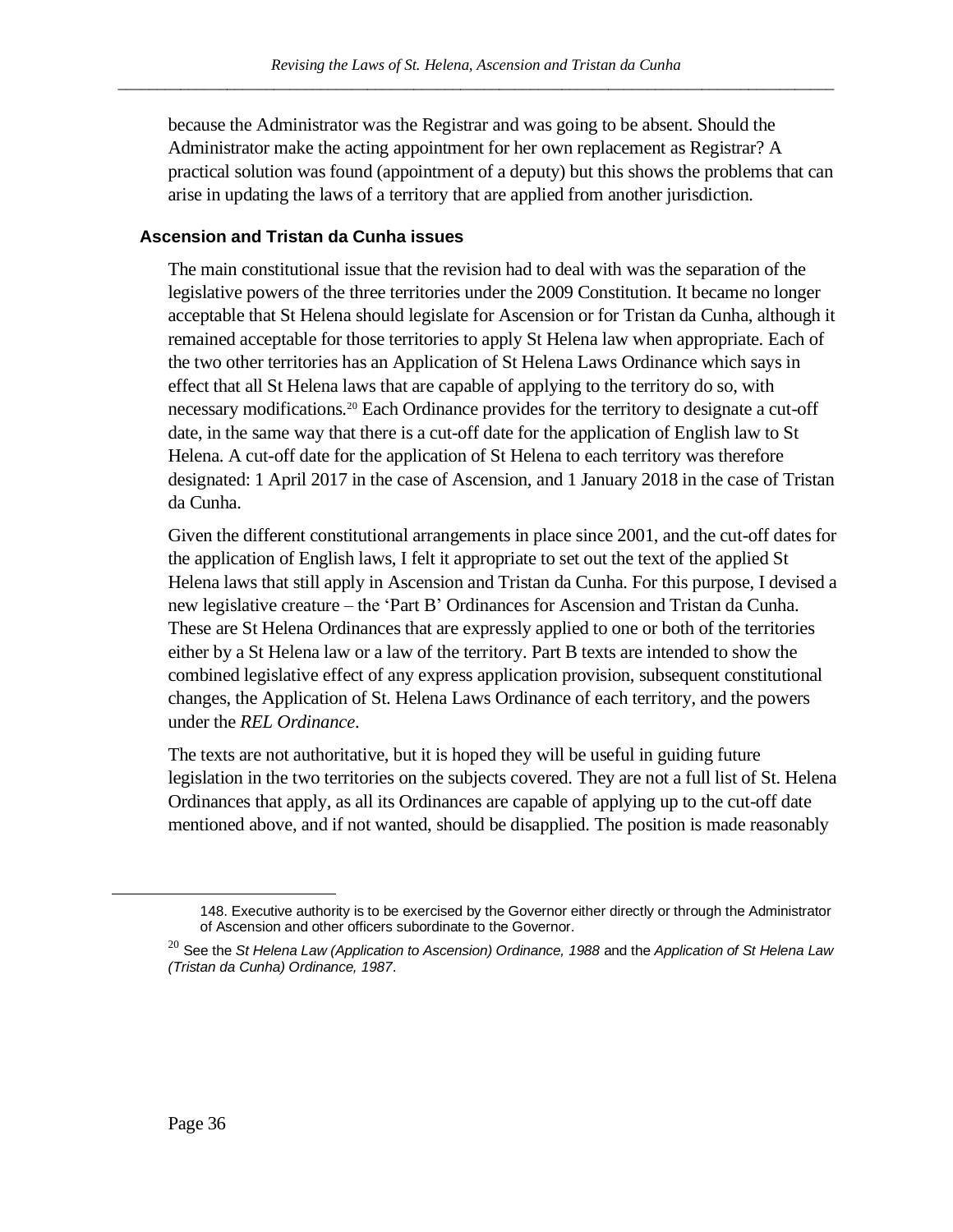clear by the combined effect of the General Introduction and the footnote to each 'Part B' Ordinance.

The General Introduction states:

As each of the three territories can now make its own laws, it is appropriate that St Helena Ordinances which originally applied to Ascension and Tristan da Cunha should become Ordinances of those territories, and they are so identified, with the original year of enactment.

The footnotes to the Part B Ordinances say:

This text is not authoritative but was prepared by the Law Revision Commissioner under section 14 of the REL Ordinance as stating the law at 1 November 2017.

So, if any of the 'Part B' Ordinances need to be amended, the drafter has to go back to the original texts. This was why at one stage I suggested that the Revised Edition should be reenacted as a single statute, at least for Ascension and Tristan da Cunha. That was not accepted, but it should be possible for the respective legislature to re-enact a whole Ordinance, with necessary amendments, based on the 'Part B' text.

#### **UK laws applied to St Helena**

The Annex to the General Introduction includes a List of UK laws applied to St Helena, Ascension and Tristan da Cunha that apply of their own force or by an Order in Council. The list is fuller than in previous Revised Editions and is divided into 5 categories for ease of reference.<sup>21</sup> However, it is not a full list, which would include several hundred UK laws, in both the civil and criminal areas, as all English laws in force on 1 January 2006 are capable of applying by virtue of the *English Law (Application) Ordinance, 2005*.

All the UK Orders that are expressed to apply to 'St Helena and Dependencies' apply also to Ascension and Tristan da Cunha by virtue of the *Overseas Territories (Change of Name) Orders 2011*. There is also a separate category of UK laws that apply to St Helena by virtue of the *English Law (Application) Ordinance, 2005*. Those laws apply also to Ascension and Tristan da Cunha by virtue of the *St Helena Law (Application to Ascension) Ordinance*,

Part B: UK Orders and Regulations applied to Overseas Territories, including St Helena, Ascension and Tristan da Cunha;

 $21$  The 5 Parts of the list are:

Part A: UK Acts applied to Overseas Territories, including St Helena, Ascension and Tristan da Cunha;

Part C: UN Sanctions and Restrictive Measures Orders (Specified Countries);

Part D: Civil Aviation and related Acts and Orders;

Part E: Merchant Shipping and related Acts and Orders.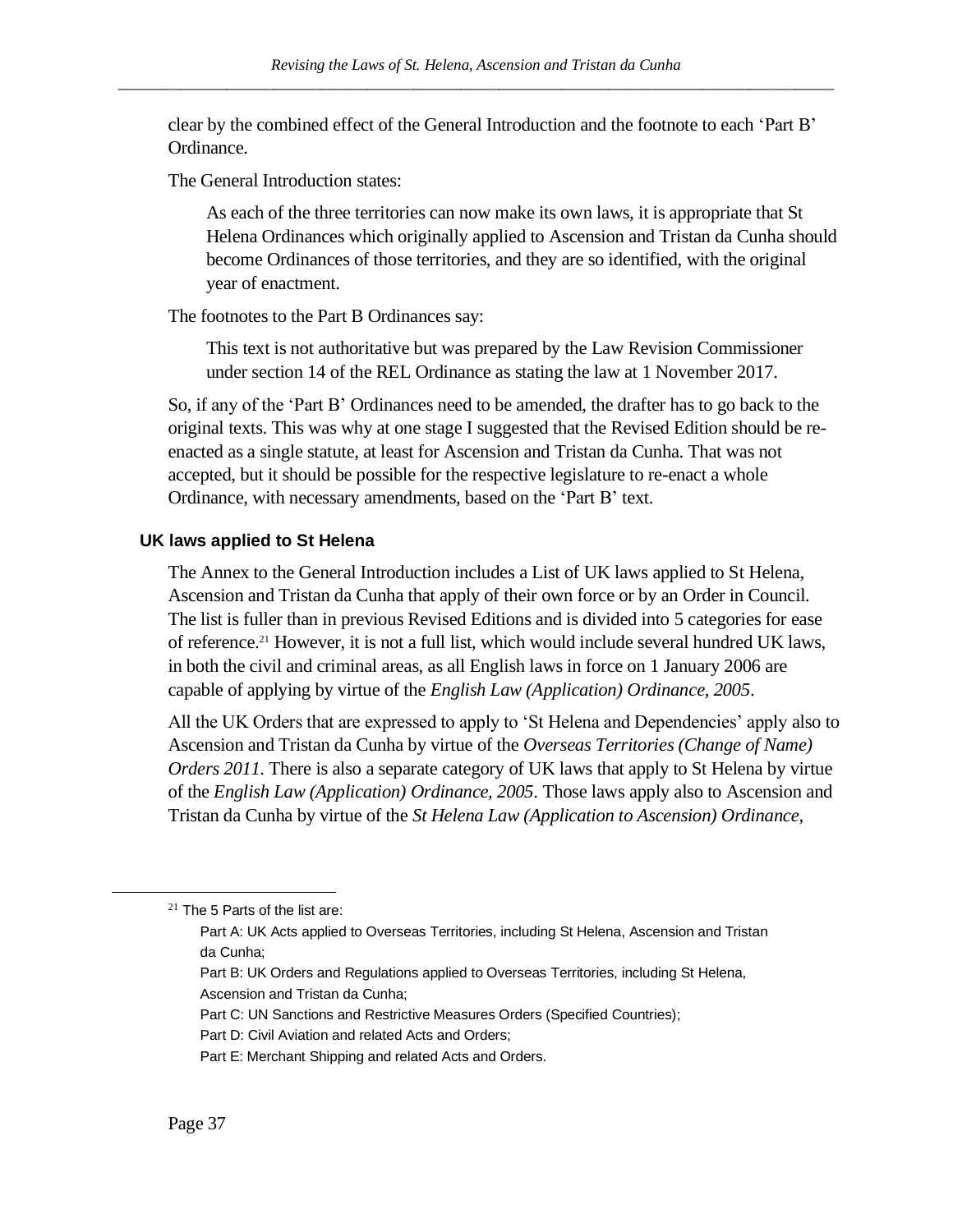1988 and the Application of *St Helena Law (Tristan da Cunha) Ordinance, 1988* respectively. 22

Note that any UK law of general application may apply if it is not contrary to a local law, and can be adapted to local conditions. There are also some UK Acts and Orders referred to in St Helena, Ascension and Tristan da Cunha Ordinances, which have the effect given them by the respective Ordinance.

For all these reasons the list of UK laws that apply in St Helena, Ascension and Tristan da Cunha annexed to the Revised Edition is not complete. Nor is it definitive as it has not been sanctioned by the Foreign & Commonwealth Office. There is in fact no definitive list of laws applying to British Overseas Territories kept by HM Government in the UK. The list in the Annex is based on one prepared by the Foreign and Commonwealth Office of the UK Government in early 2017 for the Falkland Islands, supplemented by the *United Nations (Sanctions) (Amendment) Order 2000* and the *Restrictive Measures (Amendment) (Overseas Territories Order) 2012* and Orders applied specifically to St Helena. The list is not however definitive and advice should be taken on the current status of UK laws applying to St Helena, Ascension and Tristan da Cunha.

Also, the list of UK laws applied is not authoritative, and the applicability of some laws may be challenged in court. Unless a UK Act is applied by Order or a local Ordinance (as in the case of the *Tristan da Cunha Abortion Ordinance*) the precise way in which any UK law applies is far from clear, and the only guidance is contained in the few court judgments, extracts from which are included in the Annex to the General Introduction.

This is a problem that is not unique to St Helena, Ascension and Tristan da Cunha but applies to most Caribbean British Overseas Territories, and could well be the subject of a separate study. One territory that has come up with a solution is the Falkland Islands, whose Statute Law Database project has resulted in a list of all UK Acts that apply, with notes on how they apply or should be modified. See the *Falkland Islands Applicable UK Laws Order 2017*.

# **Conclusion**

Access to legislation is an ongoing preoccupation for any government concerned with the development of democracy and the rule of law and human rights. It is certainly of great interest around the developing Commonwealth. In the Caribbean there is the IMPACT Justice project for the CARICOM countries;<sup>23</sup> legislation of Pacific Commonwealth countries can be accessed on the website of the Pacific Islands Legal Information Institute

<sup>22</sup> See above *[Ascension and Tristan da Cunha issues.](#page-39-0)*

 $23$  The Improved Access to Justice in the Caribbean project run by the Caribbean Law Institute Centre of the University of the West Indies, which has published manuals on the legislative process and on legislative style and practices.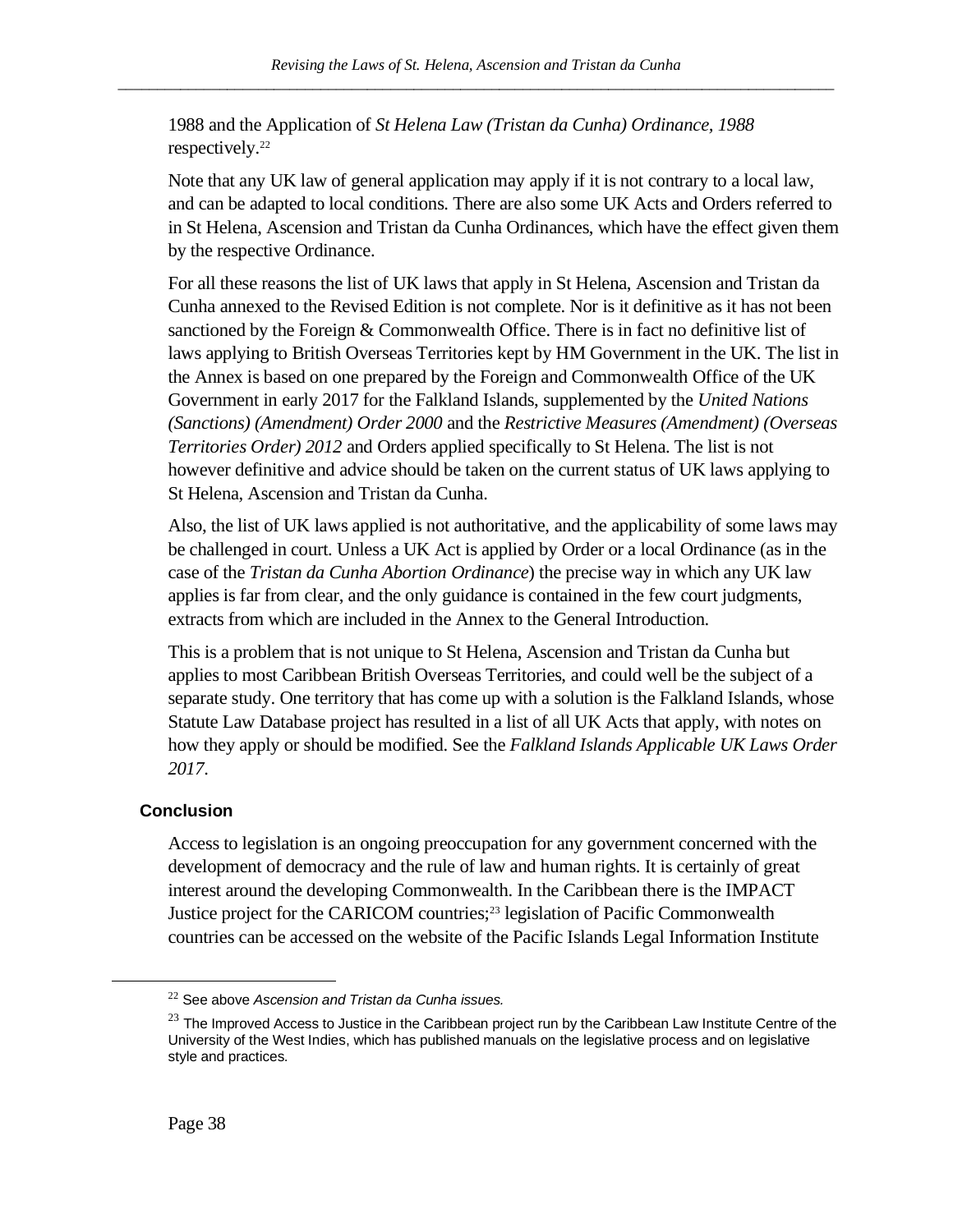(PILLii) www.paclii.orgwebsite run by the University of the South Pacific. In the UK there is the [www.legislation.gov.uk](about:blank) website run by the National Archives.

A solution to the problem of accessibility of laws that might be workable even for a small jurisdiction is to have a Statute Law Database run by a full-time Statute Law Commissioner. This solution was adopted by the Falkland Islands under the Revised Laws Project. The project ran for about the same period as the St Helena project, and was governed by *the Law Revision and Publication Ordinance, 2017.* Under that, the Statute Law Database "is an authoritative statement of the legislation applying to or in relation to the Falkland Islands by Ordinance." It also requires the Statute Law Commissioner to aim "to keep the Statute Law Database up to date at all times". The Falkland Islands revision resulted in a fully searchable database, but it did not update the language of the legislation, as was done for St Helena.<sup>24</sup>

Some lawyers still prefer to access legislation by using Halsbury's Statutes of England on hard copy in a law library (now available online, in fact.) Others prefer to read legislation online. But whatever the medium, if the legislative text does not accurately state what the law is at any given time, legal advice is likely to be defective, and law reform cannot happen. This is why Commonwealth jurisdictions have come up with various ways of keeping the laws up to date.

One way is to have regular codification or consolidation of new laws and amending laws on a subject. But even then there needs to be a way of updating the text. Periodic law revision in hard copy has fallen out of fashion for reasons of time and cost. Online publication of the laws, together with regular online updating (and correcting, if necessary) is probably the way ahead, and I hope that my experience with an online law revision for St Helena, Ascension and Tristan da Cunha will show how it can be done.

The Revised Edition, 2017 is not a statute law database in that it is not fully searchable and does not identify the text of every amendment. But it is the sole authoritative statement of a law once the law is included in the website. It replaces the previous Laws website for St Helena and Ascension and constitutes a Laws website for Tristan da Cunha, which did not previously have one. For this reason, law libraries around the Commonwealth, and indeed the world, should be informed that the 2001 Revised Edition has been replaced by the online revision, and that the revision will be periodically updated.

The St Helena law revision exercise was not a straightforward one, as it involved updating the language of all the laws, and converting them into an online format. It required careful navigation of the constitutional relationship between St Helena, Ascension and Tristan da

<sup>&</sup>lt;sup>24</sup> See the Falkland Islands Statute Law Database at [www.legislation.gov.fk.](about:blank) Another difference between the St Helena project and the Falkland Islands project is that the budget for the Falkland Islands project was rather higher, so that a professional firm was hired to produce the website, whereas in St Helena the Press Office simply converted my Word document texts into PDF format and added them to a section of the existing government website. This was all fitted into the normal work programme, which, as anyone who has worked for a small island jurisdiction knows, can be just as overwhelming as in a large metropolis.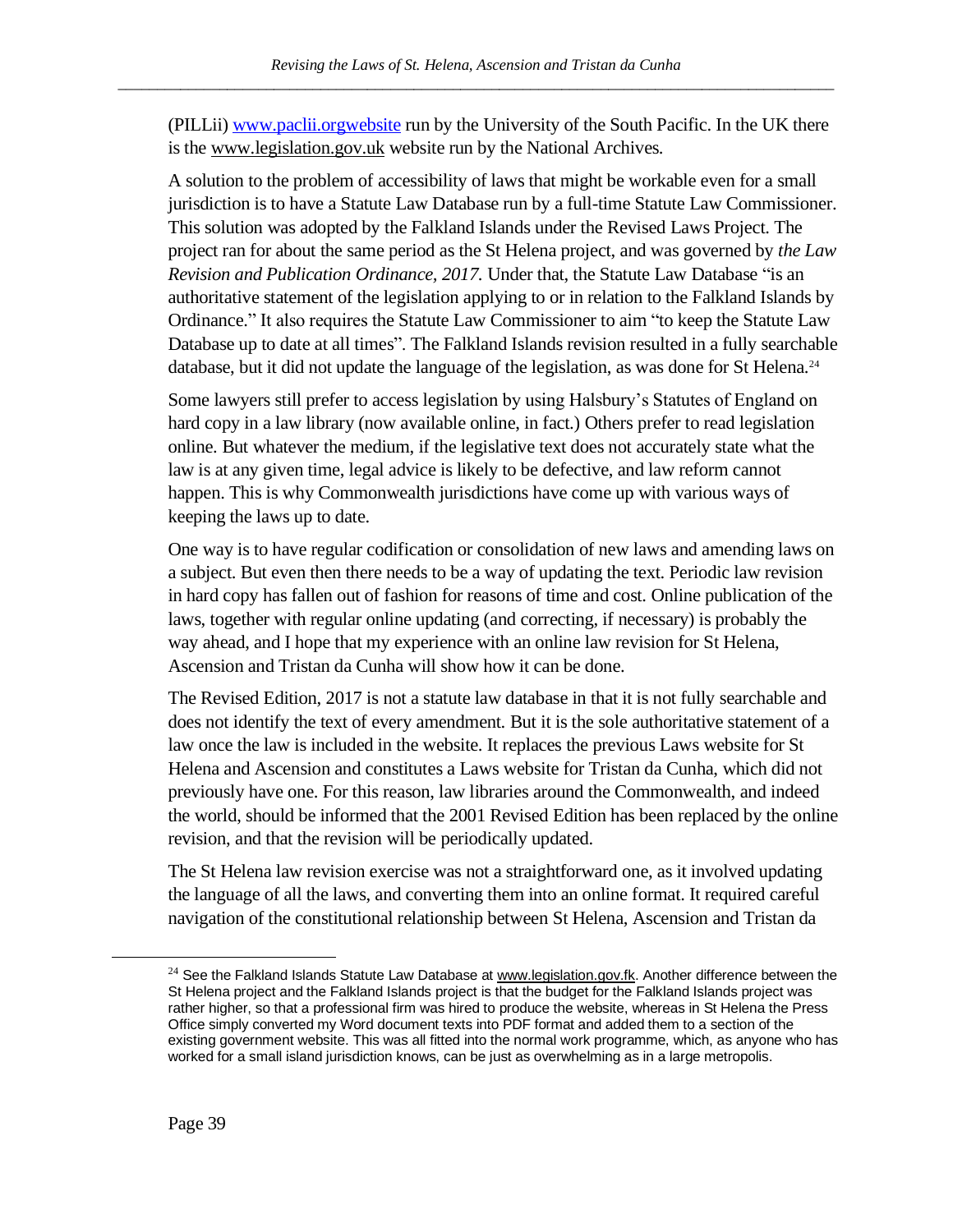Cunha, and it had to fit in with all the other demands on the very small government staff of the three territories. Despite the complications (indeed, probably because of them) I found the project a fascinating one. The opportunity to use the extensive, 'almost godlike' revising powers in the *REL Ordinance* was a great privilege. I hope administrative officers and the public in each of the jurisdictions will find the *Revised Edition of the Laws, 2017* helpful, and that, updated regularly, it will serve for many years.<sup>25</sup>

# **Appendix A – Modernising the text**

The 2017 Revised Edition:

- makes consistent the divisions into Chapters, Parts and groups of sections.
- avoids long sentences;
- makes one statement per subsection;
- divides section if they are too long;
- avoids provisos uses 'subject to' in a new subsection;
- makes section headings/marginal notes clear, etc.

#### *Format, etc.*

- All text is in Times New Roman 12-point, including footnotes.
- The layout is consistent, with section headings to left margin, section numbers indented, sub-sections indented, paragraphs 5-space indented.
- Space is added between subsections, for ease of reading.
- Section heads and numbers and subsection numbers are in bold (except in crossreferences).
- Paragraphs are in letters in italics (except for cross-references); sub-paragraphs are in small Roman numerals, not italic.
- Parts headings are in capitals and not italic.
- Headings of Divisions and Chapters are in capitals.
- Cross-headings are in italic
- Numerals for headings are in Arabic rather than Roman.
- There are lines between the ordinance and its subsidiary legislation, between items of subsidiary legislation, between Schedules, between forms, and at the end.
- Dashes instead of semi-colons are used before lists, unless 'as follows', in which case a colon is used.
- Capitals for 'regulation' and 'rule' are only used when referring to the whole document i.e. 'these Regulations'
- Capital 'c' is not used for 'Court' unless it is given a special meaning in the document.

 $25$  It is pleasing to note that Mark Neale, Crown Counsel in Ascension, has said "I personally haven't found any issues with the updates and to be honest love that there is now a central, up to date resource where legislation can be found easily."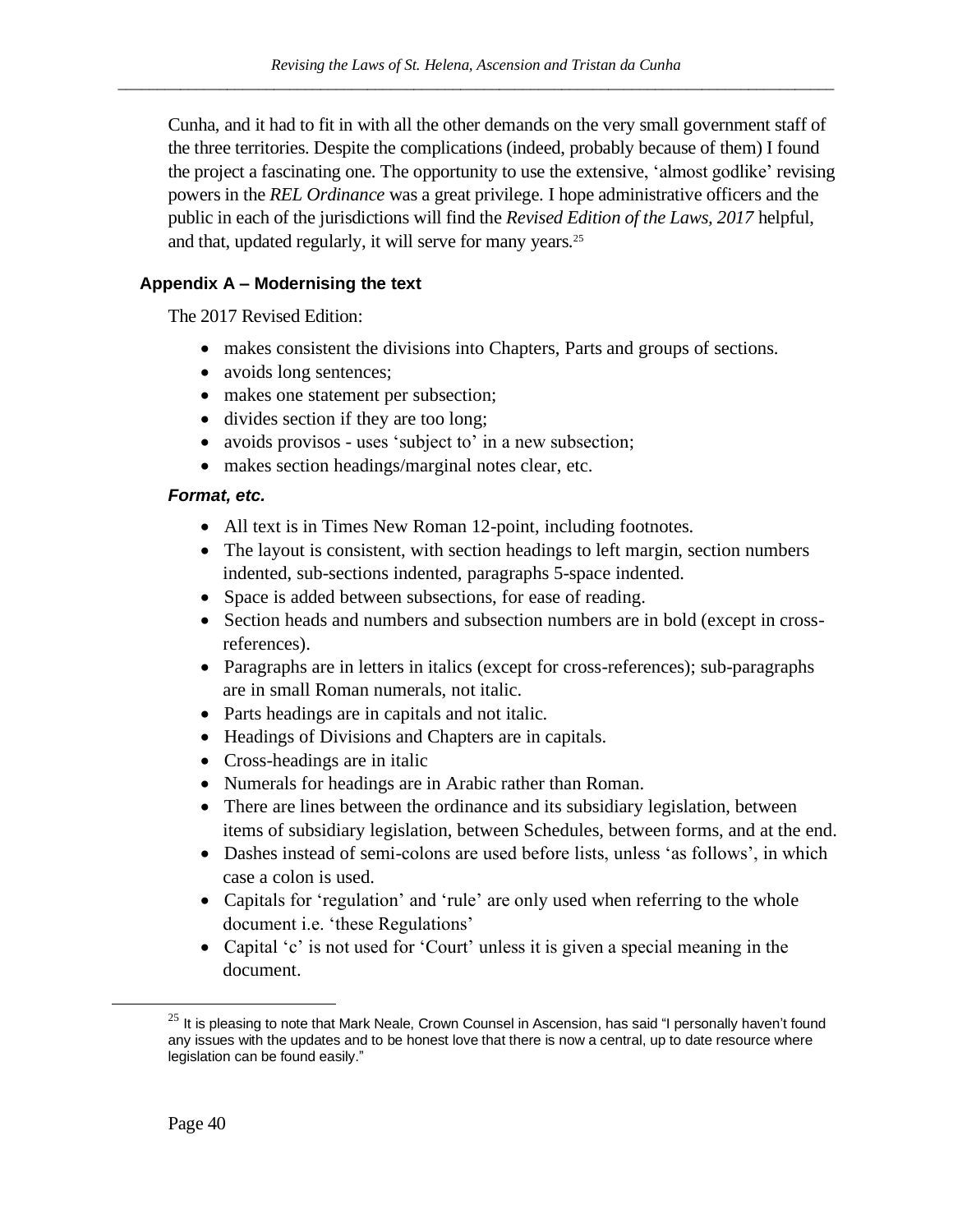- Italics are used for Latin phrases (and French, as in 'in lieu'); also for 'Gazette'
- Notes in Forms are in italic.
- References are to e.g. 'section 9(2)', not 'subsection (2) of section 9'.

# *Titles*

- The Long Title to an Ordinance avoids 'matters connected therewith or incidental thereto' and says 'and for connected and incidental matters' or similar.
- The Short Title (or 'Citation' for subsidiary legislation) aims to be helpful to the reader as regards its alphabetical placing etc. E.g. Not 'Disposal of waste' but 'Waste disposal'.
- Brackets are sometimes used to achieve this e.g. 'Dogs (Licensing) Ordinance, not 'Licensing of Dogs'.

# *Offences and penalties*

- Says 'commits an offence' not 'shall be guilty of an offence'.
- Says 'A person' not 'Any person'.
- Avoids 'sandwich' clauses; uses 'It is an offence for a person to..' if more than one offence is created.
- Sets out the penalty at end of section e.g. 'Penalty: A fine of £xxx.'

# **Appendix B – Examples of revised texts**

Here are two examples of how the original rather archaic text in the laws of St Helena was stated in the Revised Edition, using the powers in section 6 of the REL Ordinance:

#### *St Helena Births & Deaths (Registration) Ordinance, 1853, section 23*

#### **23. Offences by Registrar**

If any Registrar shall refuse, or without reasonable cause omit, to register any birth or death of which he shall have had due notice as aforesaid, and every person having the custody of any register book or certified copy thereof, or of any part thereof, who shall carelessly lose, or allow the same to be injured whilst in his keeping, shall forfeit a sum not exceeding £50 for every such offence.

#### *Revised version of section 23*

#### **23. Offences**

(1) A Registrar who refuses, or without reasonable cause omits, to register any birth or death of which he or she has had due notice as provided by this Ordinance commits an offence.

Penalty: A fine of £50.

(2) A person who has the custody of any register book or certified copy of a register book, or of any part of a register book or copy, who carelessly loses it, or allows it to be injured while in the person's keeping, commits an offence.

Penalty: A fine of £50.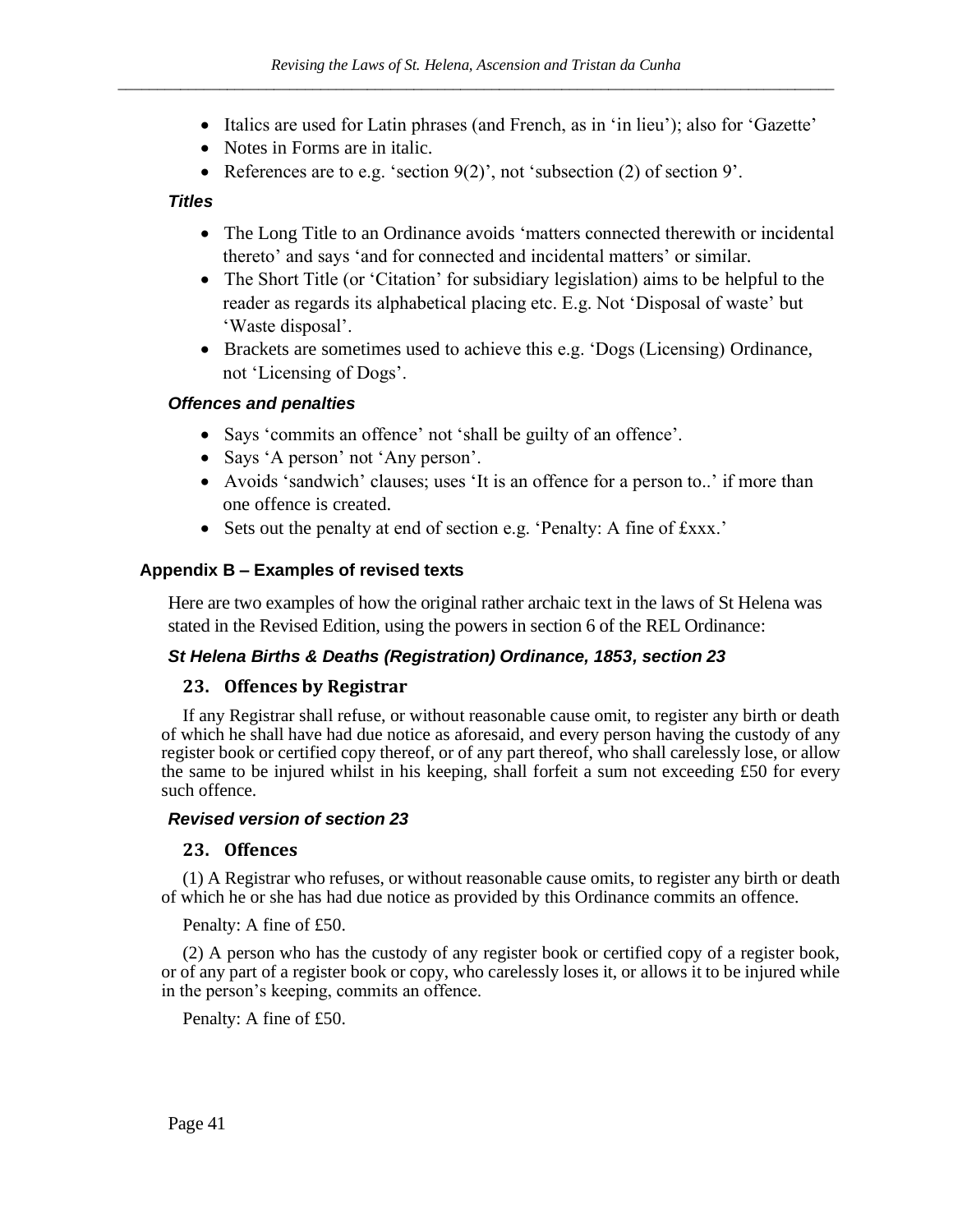#### *St Helena Land Acquisition Ordinance, 2006, section 4*

#### **4. Payment for damage**

So soon as conveniently may be after any entry made under section 3 the officer so authorized as aforesaid shall make arrangements for payment to be made for all damage done and, in case of dispute as to the amount to be paid for such damage, he shall at once refer the dispute to the Attorney General whose decision shall be final subject however to an appeal to the Supreme Court.

#### *Revised version of section 4*

(1) As soon as is convenient after an entry is made under section 3, the person authorised under section  $3(1A)$  must –

- (a) make arrangements for payment to be made for all damage done; and
- (b) in case of dispute as to the amount to be paid for such damage, at once refer the dispute to the Attorney General.

(2) The Attorney General's decision on a referral under subsection (1) is final, subject however to an appeal to the Supreme Court.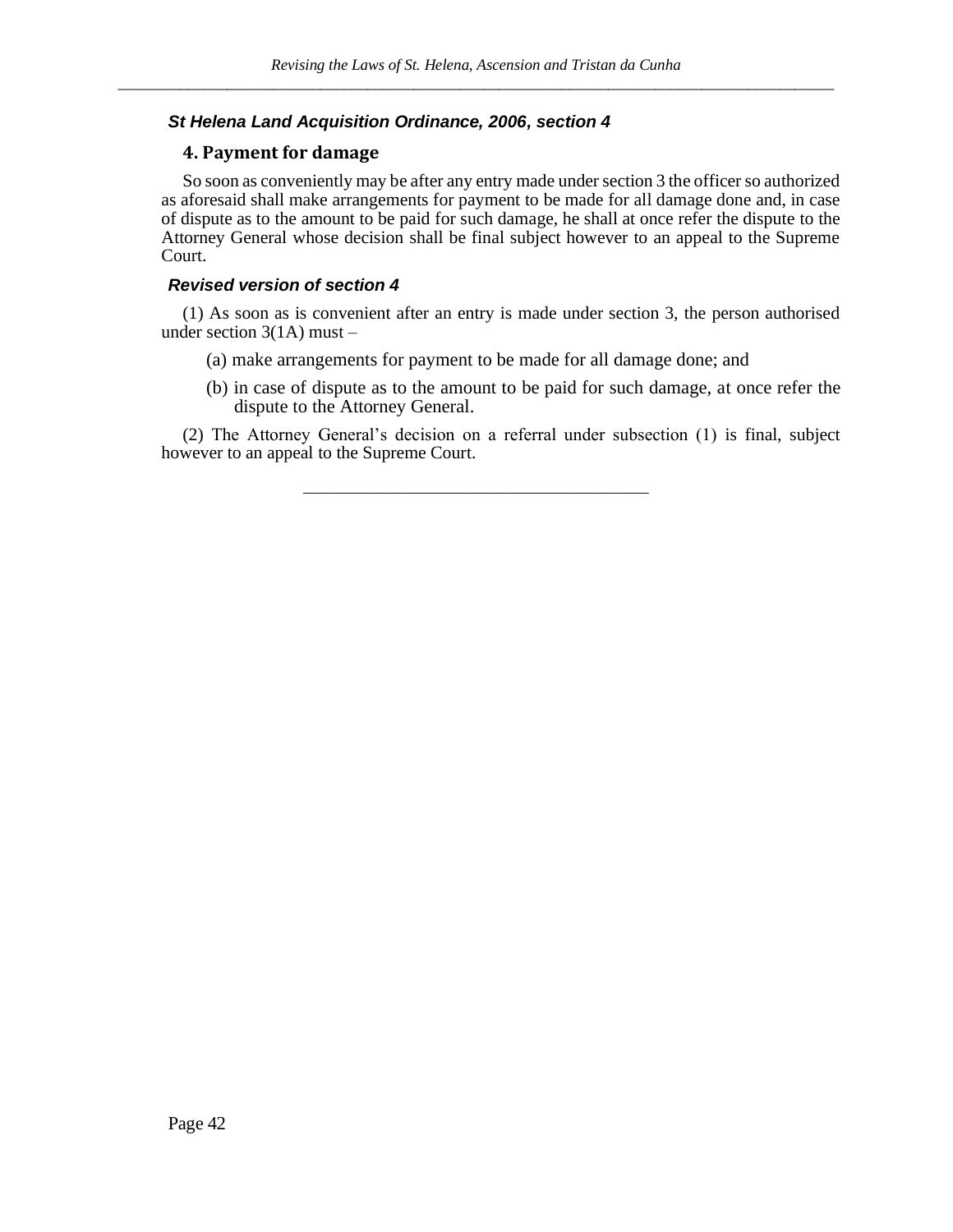# **The question of bilingual legislation in Ireland**

*Donncha Ó Conmhuí<sup>1</sup>*



#### **Abstract**

*When it comes to bilingual legal systems, Ireland is in some respects unusual. The Irish language is afforded an unusually strong position when it comes to divergent meanings*  between the English and Irish texts of laws. The status of the Irish language influences, *directly and indirectly, the role of legislative counsel in the drafting of legislation in Ireland. That role can be better understood by considering the role of drafters in other common law bilingual legal systems.*

# **Table of Contents**

| A comparative analysis with the role of legislative counsel in other multilingual |  |
|-----------------------------------------------------------------------------------|--|
|                                                                                   |  |
|                                                                                   |  |

<span id="page-46-0"></span>*<sup>1</sup>* LL.B, BCL (Oxon.), Solicitor. The author is a legislative drafter in the Office of the Parliamentary Counsel in Dublin, but the article is written and published in an individual capacity and all views expressed herein are those of the author alone. Though thanks are due to Prof. John Mark Keyes, Ingrid Cloete, Hamudi Ismail Majamba, Briar Gordon and June Riordan, for their input and assistance, the author has sole responsibility for the contents of the paper and errors, if any, are entirely his own.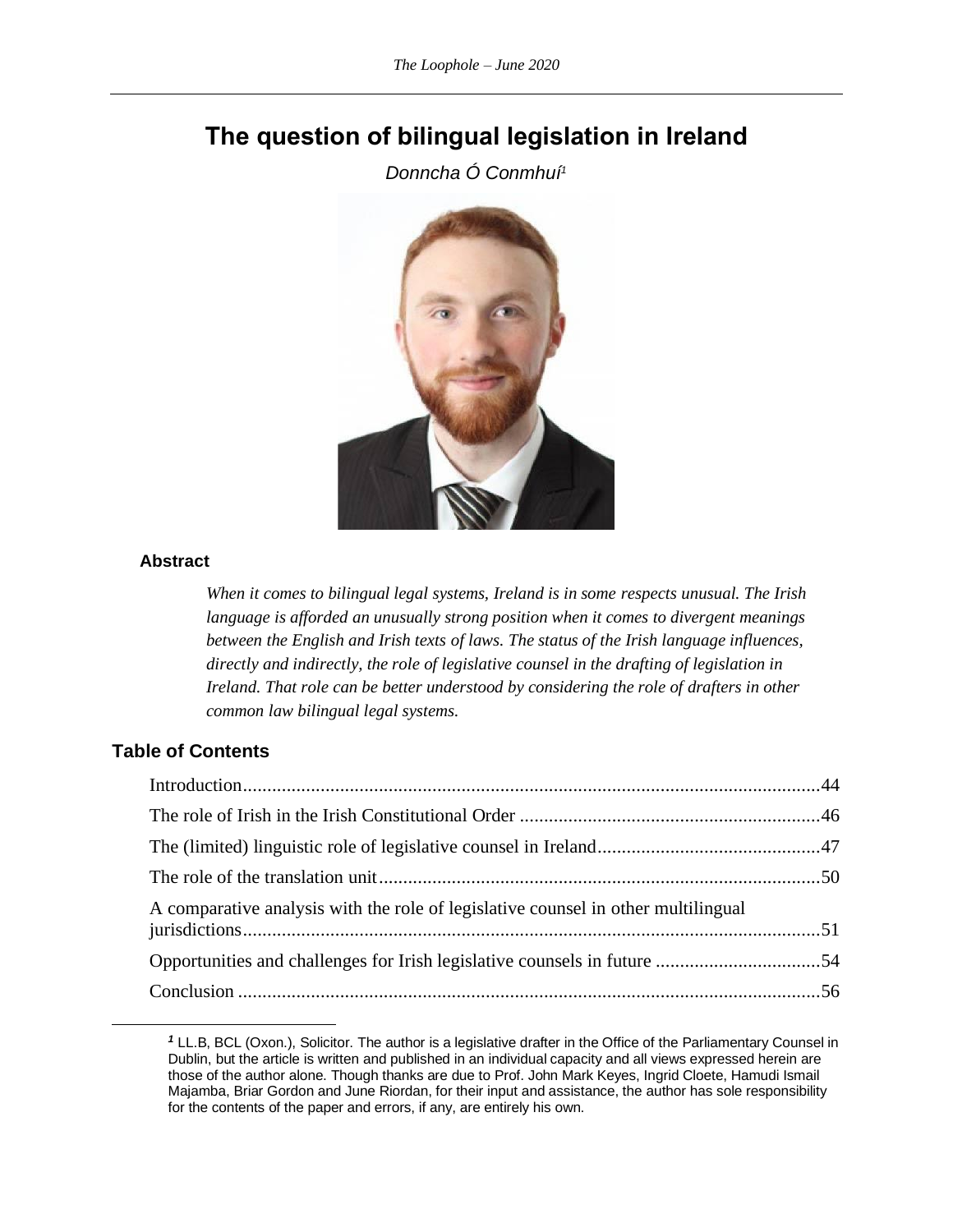# **Introduction**

This article focuses on the role of legislative counsel in Ireland's bilingual legal system. A discussion of the Irish language's role in our legal system, and society generally, would require a consideration of matters legal, historical, cultural, political and linguistic (at the very least) in order to be described as adequate, never mind comprehensive. In this short article, however, I hope to at least allow readers to come away with enough of an insight into such matters to appreciate the role of the Irish legislative counsel (such as it is) as regards the Irish language, without being unduly confounded by the myriad contentious but important issues lying just beneath the surface of matters relating to the Irish language.

I present an overview of the challenges and concepts relevant to Irish legislative counsel in our bilingual system. This overview (and it is, out of necessity, a simple overview rather than an exhaustive analysis) will be conducted via-

- 1. a short description of the historical and social background to the role of the Irish language in our legal system,
- 2. a basic account of the ways in which the Irish language affects and influences legislative affairs, including the drafting process,
- 3. an outline of the role of the Office of the Parliamentary Counsel (OPC), by way of a brief comparative view of the Irish legislative counsel's role and the position of our colleagues in the varied but comparable bilingual legal systems in effect in Wales, Canada, Hong Kong, South Africa, and Tanzania, and
- 4. a consideration of the potential challenges and issues yet to be faced by legislative counsel in Ireland regarding the Irish language in the future.

The Irish courts have considered a significant amount of important case law on the Irish language since the foundation of the State, particularly on the topic of the rights of the individual to conduct their affairs through Irish. Though such matters are beyond the scope of this article, it is worth mentioning that our courts have considered the ways in which the constitutional position of the Irish language confers individual rights regarding the right to a fair trial,<sup>2</sup> the responsibility of the State to provide translations of certain legislative enactments,<sup>3</sup> and the State's responsibility to make Irish language legislation available.<sup>4</sup>

<span id="page-47-1"></span><span id="page-47-0"></span>The position of the Irish language in our legal system is acknowledged, both as a matter of principle<sup>5</sup> and in certain specific respects,<sup>6</sup> in the Constitution. To understand the complex but prominent role of the language in the Irish legal order, one must first understand why the Constitution gives Irish its particular legal status.

<sup>2</sup> *An Stát (Mac Fhearraigh) v Mac Gamhnia* (1983) TÉTS 29.

<sup>3</sup> *Delap v an tAire Dlí* (1990) TÉTS 46.

<sup>4</sup> *Ó Beoláin v Breitheamh Fahy* [2001] IESC 37.

<sup>5</sup> See Article 8 of Bunreacht na hÉireann.

 $6$  See Article 25 of Bunreacht na hÉireann.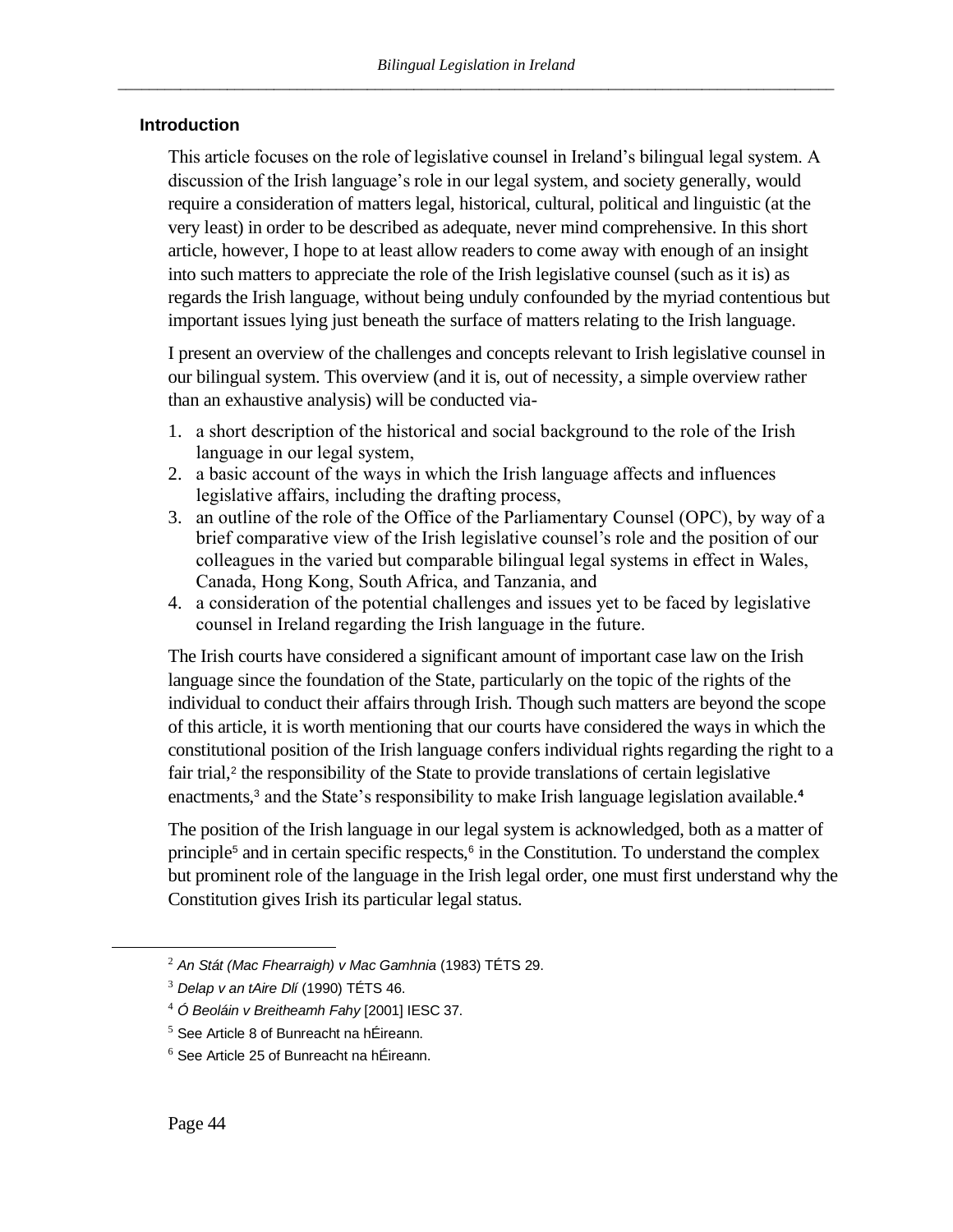The Irish Constitution has a particular vision as regards the Irish language. At the turn of the 20th Century, the Irish language was in a state of decline and disuse amongst the majority of the population due to a number of multi-generational factors including mass emigration from Irish-speaking regions, financial pressures to master the more economically lucrative English language, and coercive efforts on the part of colonial forces to discourage the use of, and education in, the language.

The Constitution of 1937 (or *Bunreacht na hÉireann*) was adopted in the context of fundamental political and social change in Ireland. It was the first legal instrument of the modern era by which Ireland asserted a wholly autonomous legal order, and officially claimed political self-determination without reference to Westminster or the Royal prerogative.<sup>7</sup>

One of the chief architects of, and advocates for, the 1937 Constitution was President of the Executive Council (later Taoiseach and subsequently President) Eamonn DeValera. Like most of his cabinet and Fianna Fáil party members at the time, he was from a staunchly nationalist cohort of the Irish independence movement, to a far greater extent than his more moderate Cumann na nGaedheal and Fine Gael predecessors who held power in the earliest days of the Free State. DeValera himself was a fluent Irish speaker and vociferous advocate for the promotion and, in some cases, revival of Irish cultural touchstones.<sup>8</sup> Part of DeValera's vision for an independent Ireland was to revive the language's viability as the primary method of communication for the Irish people.<sup>9</sup> The drafters of the Constitution therefore envisaged, to at least some extent, a bilingual society and saw the Constitution, being the first complete and legally effective provision for an entirely independent Ireland, as an appropriate medium for setting out this vision. The importance of the Irish language was, therefore, one of the many nationalistic values – accompanied by religious and cultural ideas –embodied in the Constitution due to the fact that they were, at the time, considered to be especially important and relevant to contemporary Irish culture and society.

It is probably fair to say that the position of the Irish language in the Ireland of 2020 falls somewhat short of what the architects of the 1937 Constitution envisaged. Though the most recent census data suggest that 40% of Irish people can speak Irish to some extent, the same data suggests that just over 4% use the language on a daily basis. Despite the fact that education in Irish is compulsory in the public education system, the language is recognised as "definitely endangered" by UNESCO.<sup>10</sup>

 $7$  The Free State Constitution of 1922 gave Ireland a degree of independent autonomy but retained references to the British Monarch.

<sup>8</sup> Tim Pat Coogan, *DeValera: Long Fellow, Long Shadow* (Head of Zeus Ltd: London, 2015) at 30.

<sup>9</sup> Dermot Keogh and Andrew McCarthy, *The Making of the Irish Constitution*, (Mercier Press: Cork, 2007) at 148.

<sup>&</sup>lt;sup>10</sup> Christopher Moseley, Atlas of the World's Languages in Danger, 3<sup>rd</sup> ed. (UNESCO Publishing: Paris, 2010), Online version[: http://www.unesco.org/culture/en/endangeredlanguages/atlas.](http://www.unesco.org/culture/en/endangeredlanguages/atlas)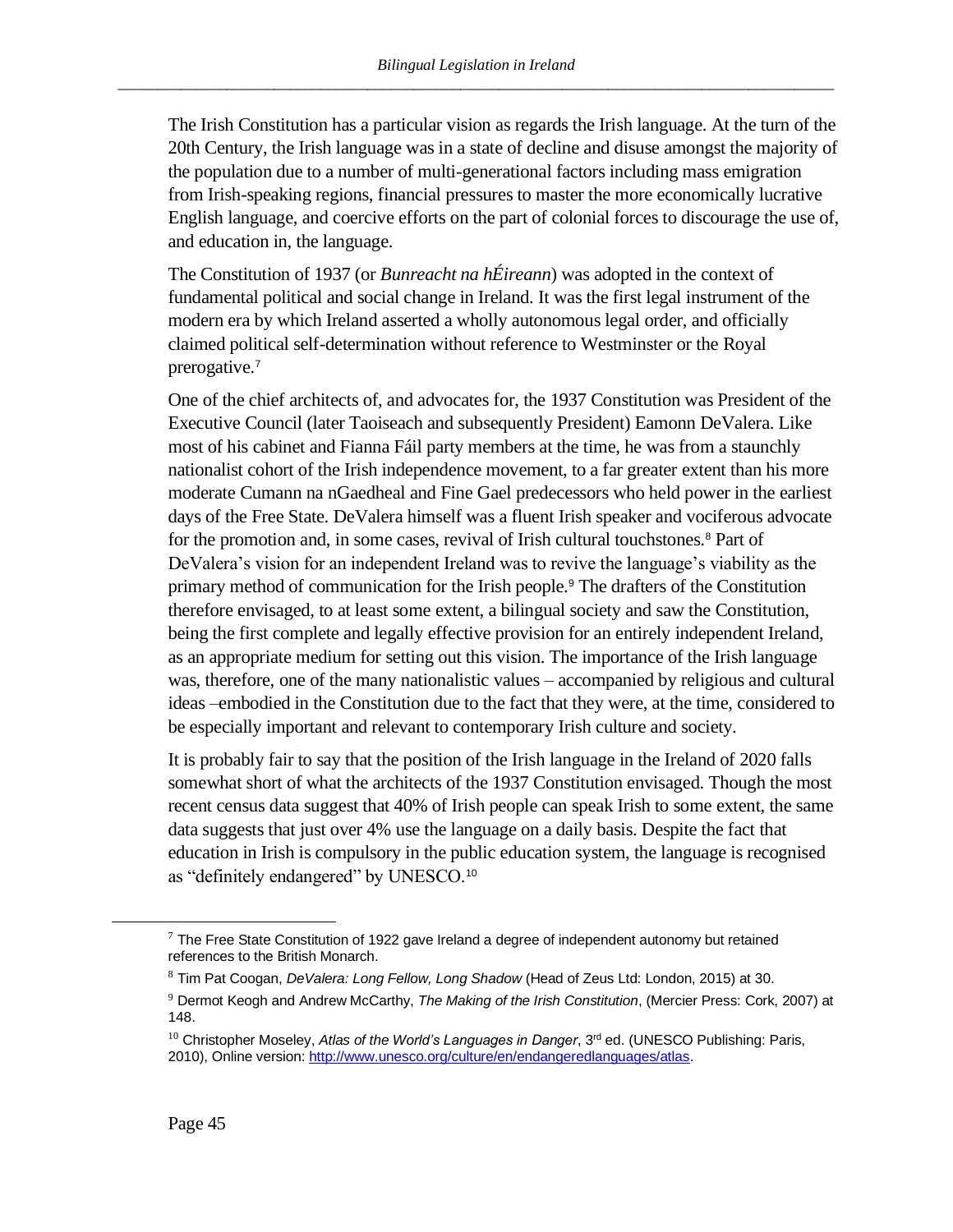As will be seen in the following discussion of the role of Irish in the Constitutional order, there is something of a dissonance between the position of primacy and supremacy formally afforded to the language by the Constitution and its position in daily speech and ordinary social affairs. Clearly, the failure to reinstate the Irish language as the primary means of communication amongst the majority of Irish people cannot realistically be laid at the feet of the Constitution alone, but the contrast has significant ramifications for those working with the formulation and interpretation of Irish legislation, including legislative counsel.

#### <span id="page-49-0"></span>**The role of Irish in the Irish Constitutional Order**

The Constitution's approach to the Irish language was one element of a young nation's attempts to declare and shape a distinct national entity. It was drafted and published in two languages, with Irish designated as the first national language and English as a second official language.

The Constitution, though an aspirational document in certain respects, gives the Irish language a strong position not just as a matter of sentiment or idealism, but also in certain substantive respects:

- Articles 8.1 and 8.2 of the Constitution designate Irish and English as the "first official language" and a "second official language" respectively.
- Article 25.5 requires that the text of the Constitution be made in both official languages, and Article 25.5.4° provides that, in the case of conflict between the English and Irish texts of the Constitution, the Irish version shall prevail.
- Article 25 assumes that a Bill may be made in either or both official languages (Article 25.4.3°), and that if a Bill is made in only one official language, an official translation of the Bill into the other official language must be issued (Article 25.4.4°).
- Article 25.4.6° provides that, in the case of conflict between the English and Irish texts of an Act, the Irish text will prevail. Crucially, this provision applies only in the case of laws which have been *made* (initiated in, and subsequently passed by, the Oireachtas<sup>11</sup> and enrolled according to the Constitution) in both English and Irish simultaneously. The same interpretive supremacy is not afforded to official translations of laws produced *ex post facto*. In this respect, the principle of democratic oversight and legitimacy is given precedence over the apotheosis of the Irish language. Official translations are prepared by civil servants in Rannóg an Aistriúcháin (the official Irish Language translation unit)<sup>12</sup> after Bills have been passed. The translated text of laws is not, therefore, scrutinised in any way by the Oireachtas. To afford interpretive supremacy to such a text, over the

 $11$  The Irish legislature, which is bicameral and consists of an upper house (the Seanad) and a lower house (the Dáil).

 $12$  See below the discussion of the role of Rannóg an Aistriúcháin.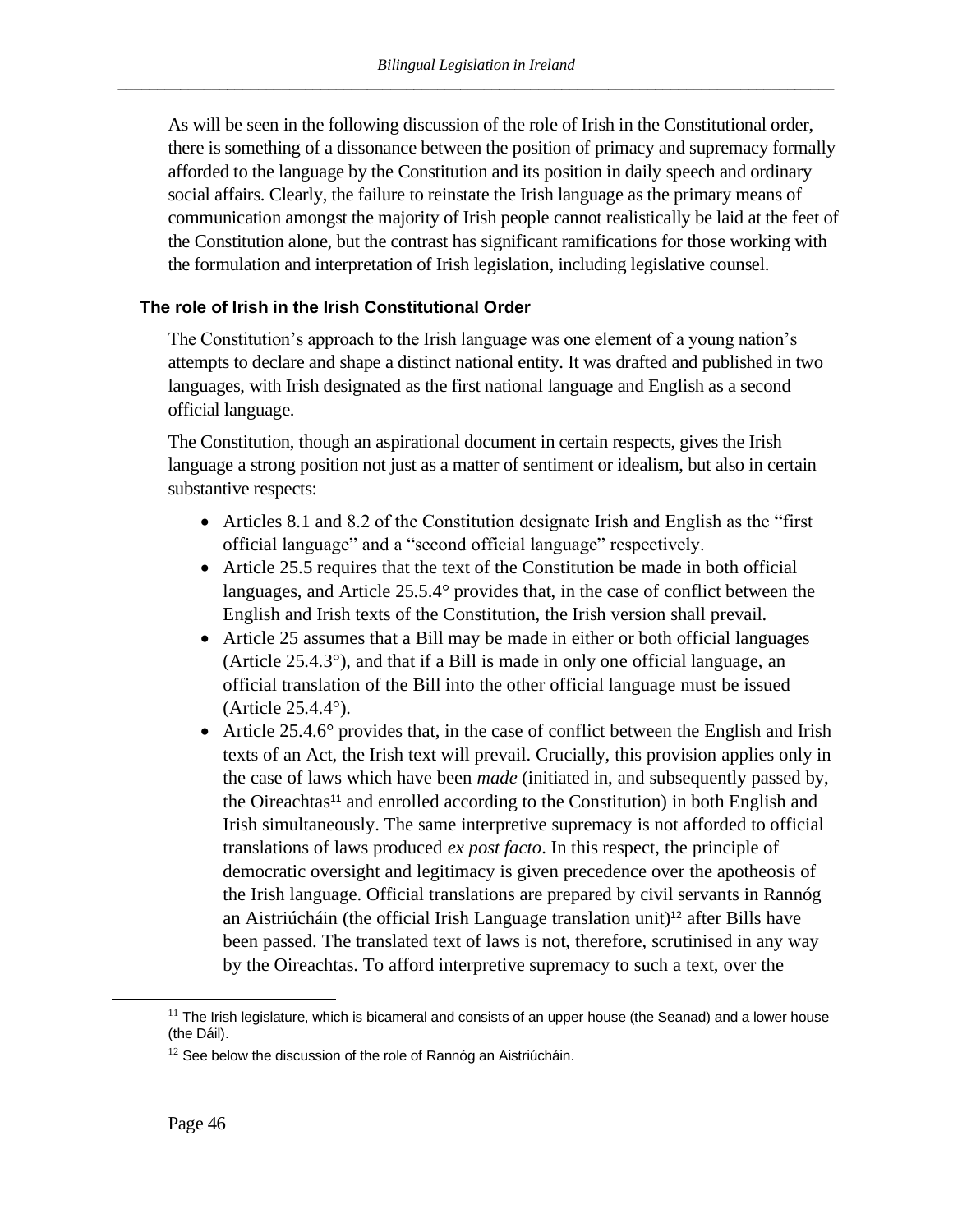version that was passed by the Oireachtas, would raise serious questions of democratic legitimacy, and so the Constitution does not afford official translations this status. In practice, it is extremely rare for a Bill to be passed in Irish and translated to English. The reverse is usually the case.

The Constitution, therefore, affords Irish a very strong position in the legal system, going so far as to make it the determinative language in the case of conflicts between the English text and the Irish text (in cases where two texts of equal legal status are available). As was noted earlier, the formal supremacy of the Irish language in constitutional terms is in contrast with the limited extent to which the language is used as the means of ordinary communication. As will now be discussed, this indirectly but profoundly shapes the legislative counsel's role, such as it is, in the preparation of laws in the Irish language.

# <span id="page-50-0"></span>**The (limited) linguistic role of legislative counsel in Ireland**

From the perspective of legislative counsel, one of the practical offshoots of the constitutional supremacy of Irish is that legislation is almost universally formulated in English alone.

In the overwhelming majority of cases, the policy underpinning Bills is formulated and circulated in English, Heads of Bills are produced in English, instructions based on that policy are provided to OPC by instructing officials in English, and the iterative process of seeking and clarifying instructions, as well as the actual drafting, takes place entirely through English in almost all cases. Naturally, as a result of being prepared and published in English, Bills are typically considered and debated in both houses of the Oireachtas in English, amended (if at all) in English, and ultimately passed and published in English.

The predominance of English in this context is probably attributable to a number of factors. Though it is relevant to note that there are relatively few personnel sufficiently competent in both English and Irish to provide and receive bilingual drafting instructions, not to mention a low number of elected representatives with a sufficient ability to understand both languages to properly debate and consider bilingual texts, in reality it is submitted that one of the biggest factors working against the production of Irish language legislation is marketbased. Given that virtually everyone in Ireland understands and speaks English, and given that there are very few who speak Irish alone and cannot understand English, there is a comparative lack of demand for resources and services to be made available in Irish. Elected representatives making remarks in the Oireachtas in Irish cut down their audience by more than half (according to census data), and essentially rule out detailed coverage and analysis by all but one national broadcaster.<sup>13</sup>

 $13$  TG4, the Irish language television station, was established in 1996 to make available Irish language news and entertainment content.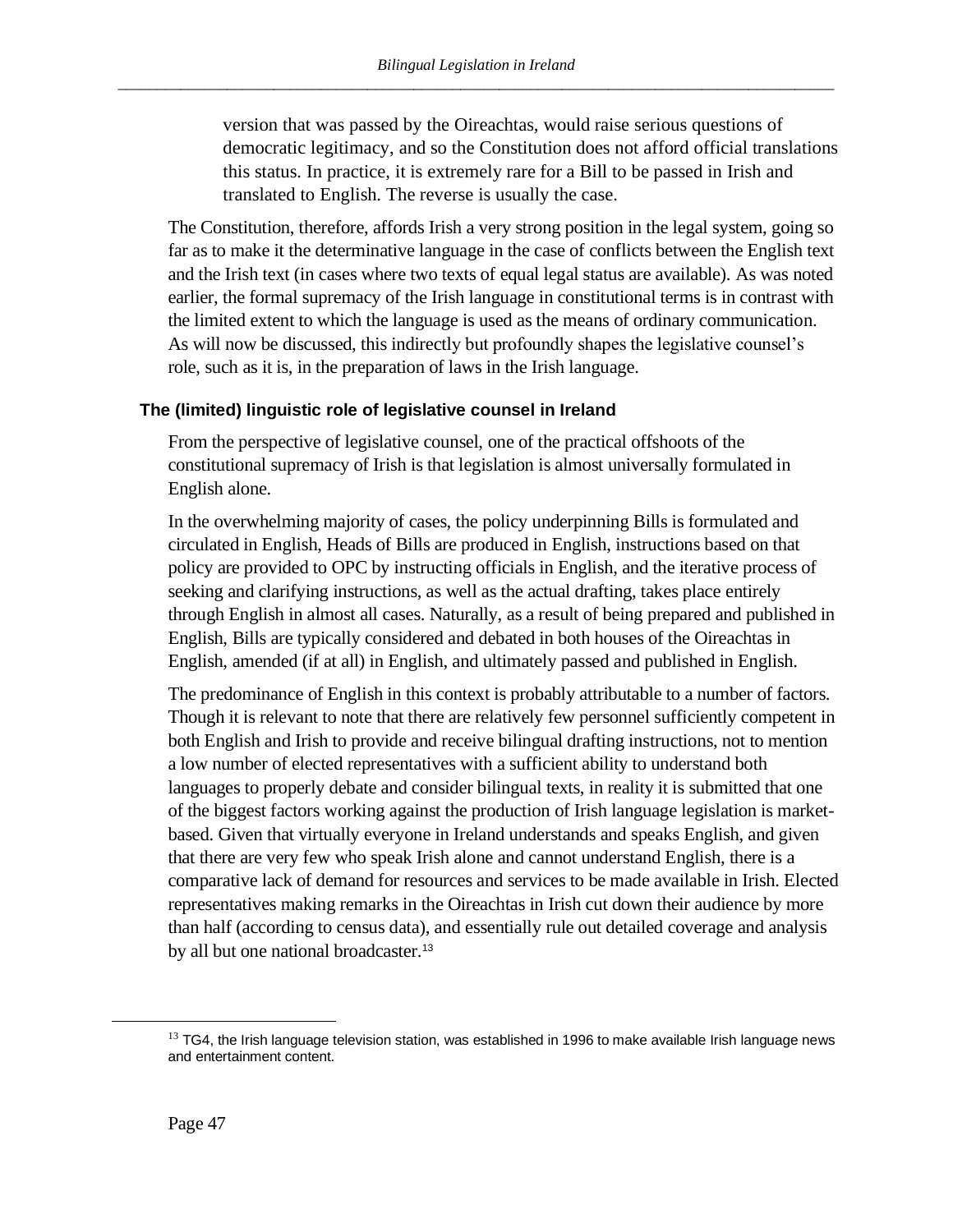In truth, the competence of officials to formulate, instruct on, draft, and pass bilingual legislation from source is at present largely untested. The lack of legislation prepared in Irish at source is, it is submitted, attributable in the main to a lack of political imperative to produce Irish language legislation.

Furthermore, it will be recalled that, in relation to legislation initiated and passed in both English and Irish, the Irish text prevails in the event of conflict between the two versions. The same supremacy is not relevant in the case of a Bill passed in one language only and subsequently translated. This means that the stakes are, relatively speaking, quite high when it comes to the preparation of bilingual legislation. The Irish version of the text must be assiduously parsed and reviewed in order to ensure that it properly reflects the intention of the sponsoring department and the Oireachtas. The Irish text cannot be prepared simply as a direct translation of the English text in such cases, as it will be treated as authoritative in cases of conflict. This presents certain risks if the instructions on which legislation is based are provided in English, and if the English text is the primary focus of legislators during its passage through the Oireachtas. The chances of the Irish text taking precedence in a way which does not fully reflect the legislative intent may be somewhat heightened.

It may be the case that, in light of these risks, it is seen as legally safer to draft legislation in one language and have it translated, after enactment, into the other (thereby making the former the authoritative text and the latter an official interpretive document, representing an official version of the law in question, and which can be relied upon in court, but which does not "trump" the text that was passed by the Oireachtas). It should be noted that there is no textual authority or evidence for this interpretation; it merely represents one possible reading of the factual position.

The risks in this respect might be well illustrated by reference to a hypothetical example, drawing on the experience of our Canadian colleagues. In the case of *Cardinal v The*  Queen,<sup>14</sup> the Court considered certain requirements for the surrender of land under the *Indian Act* 1906. The English language version of the relevant provision stated that surrender of certain lands had to be certified by "some of" the relevant chiefs or elders, whereas the French version stated that the certification had to be made by "*l'un des chefs ou des anciens*" (translating to "one of the chiefs or the elders"). Because of the fact that "some of" is an inherently ambiguous and unhelpful way to describe the number of people required to do something, the court referred to the clearer meaning of the French text, which provided a sufficiently unambiguous means of counting the chiefs or elders in question. The Court in that case was at liberty to prefer the interpretation of the text in the language providing the clearer solution to issue at hand, as the French and English versions of Canadian federal statutes have *equal* authority (as is discussed in greater detail below). The Court was therefore at large to synthesise an interpretation based on the mutual interaction of both

<sup>14</sup> [1980] 1 FC 149, (1980), 97 DLR (3d) 402.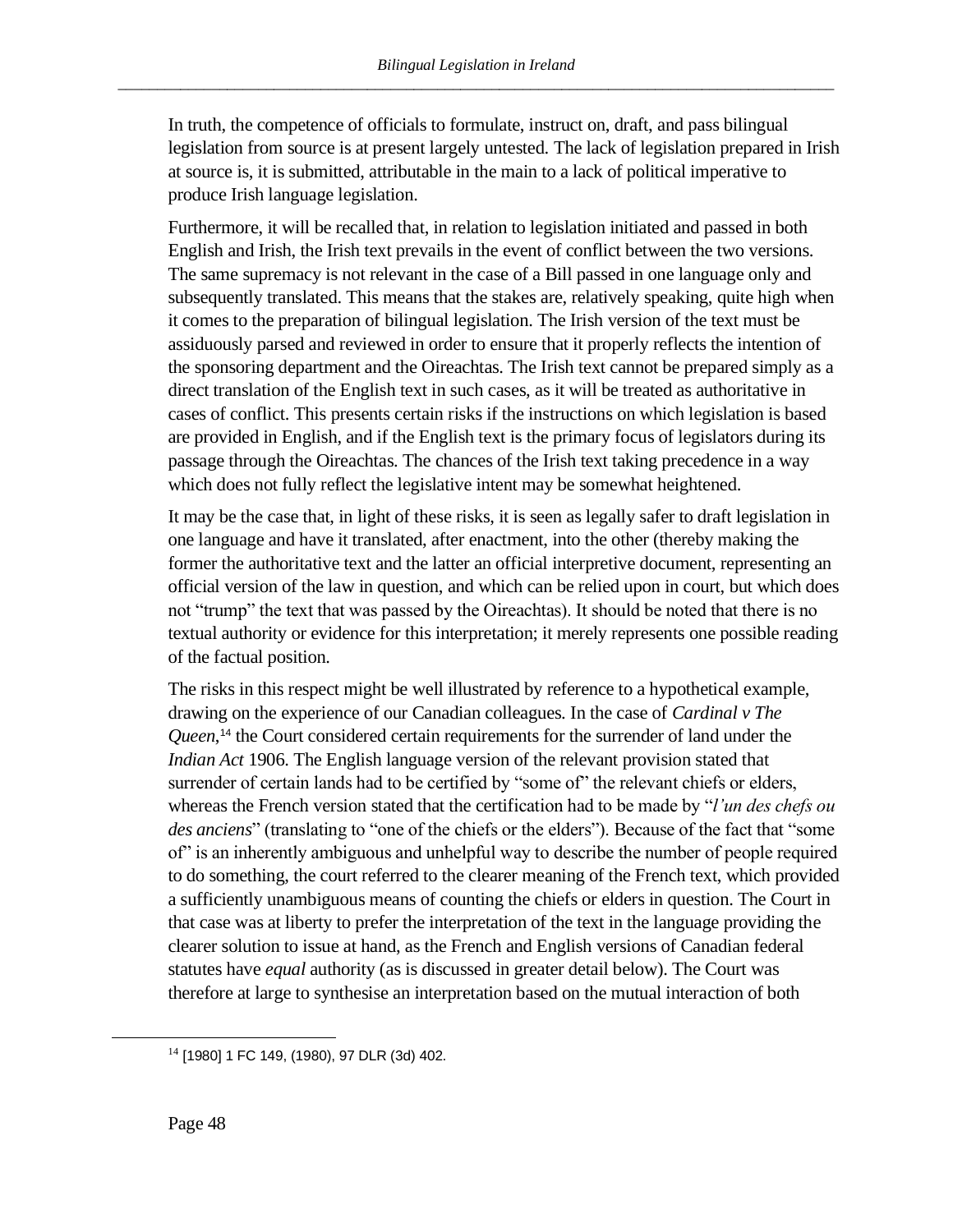texts, and to prefer one text over the other where it was impossible to achieve a harmonious or sensible synthesis.

While Canadian courts have made many decisions more authoritative than *Cardinal* on the question of bilingual interpretation,<sup>15</sup> the case illustrates a very significant divergence between the position in Ireland and the position in Canada. On the plainest available reading of the Irish Constitution, the above approach would not be available to a judge dealing with a similar ambiguity between the Irish and English texts of a law. The Constitution is quite clear in stating that, where there is a conflict between the Irish text and the English text, the former shall prevail. It does not make any exceptions for cases in which the "conflict" in question arises due to the Irish text being unhelpful, ambiguous, or even mistaken.

To the very limited extent that this question has been litigated in Ireland, the Superior Courts have typically dealt with this conundrum by reading the Irish and English texts together in a harmonious way that relies upon their shared meaning, thereby concluding that there is no "conflict" between the texts in the first place, which in turn avoids having to place complete reliance on the Irish text alone.<sup>16</sup>

All this means that OPC's role in relation to the drafting of the vast majority of legislative provisions is unilingual. At a general level, it is a role with which CALC members will, of course, be very familiar. In essence, it typically consists of reviewing legislative proposals, usually in the form of a draft enactment, provided by a government department or (on occasion) a private member. An iterative process then begins, in which the policy intent behind the proposal is elucidated, various legal issues (if any) are discussed, and a series of further drafts are provided before the text is agreed between OPC and the sponsoring department. In the enormous majority of cases, this is done entirely unilingually (in English). As will be discussed below, in taking a comparative look at the role of legislative counsel in bilingual legal systems, this is a relatively unusual approach.

While OPC typically deals only with the English text of legislation, there are two partial exceptions to this:

- a) Bills to amend the Constitution, which are always drafted by OPC and which (by virtue of the bilingual character of the Constitution) necessarily involve the inclusion of Irish and English texts. In such cases, the English version of the Bill is drafted by OPC first, and the relevant provision relating to the Irish text to be amended is subsequently provided by Rannóg an Aistriúcháin for insertion into the Bill, and
- b) Enactments that are to be *made* bilingually (rather than translated after enactment), an approach which has been adopted most often in relation to Bills with a particular

<sup>15</sup> *R. v Daoust* [2004] 1 SCR 217, *Chrysler Canada Ltd. v Canada* [1992] 2 SCR 394 *Att. Gen. of Quebec v. Blaikie et al*., [1979] 2 S.C.R. 1016.

<sup>16</sup> *Sinnott v Minister for Education* (2001) IESC 148, *Roche v Roche* (2009) IESC 82*, McGee v Attorney General* (1973) IESC 2, *O'Donovan v Attorney General* (1961) 1 IR 114.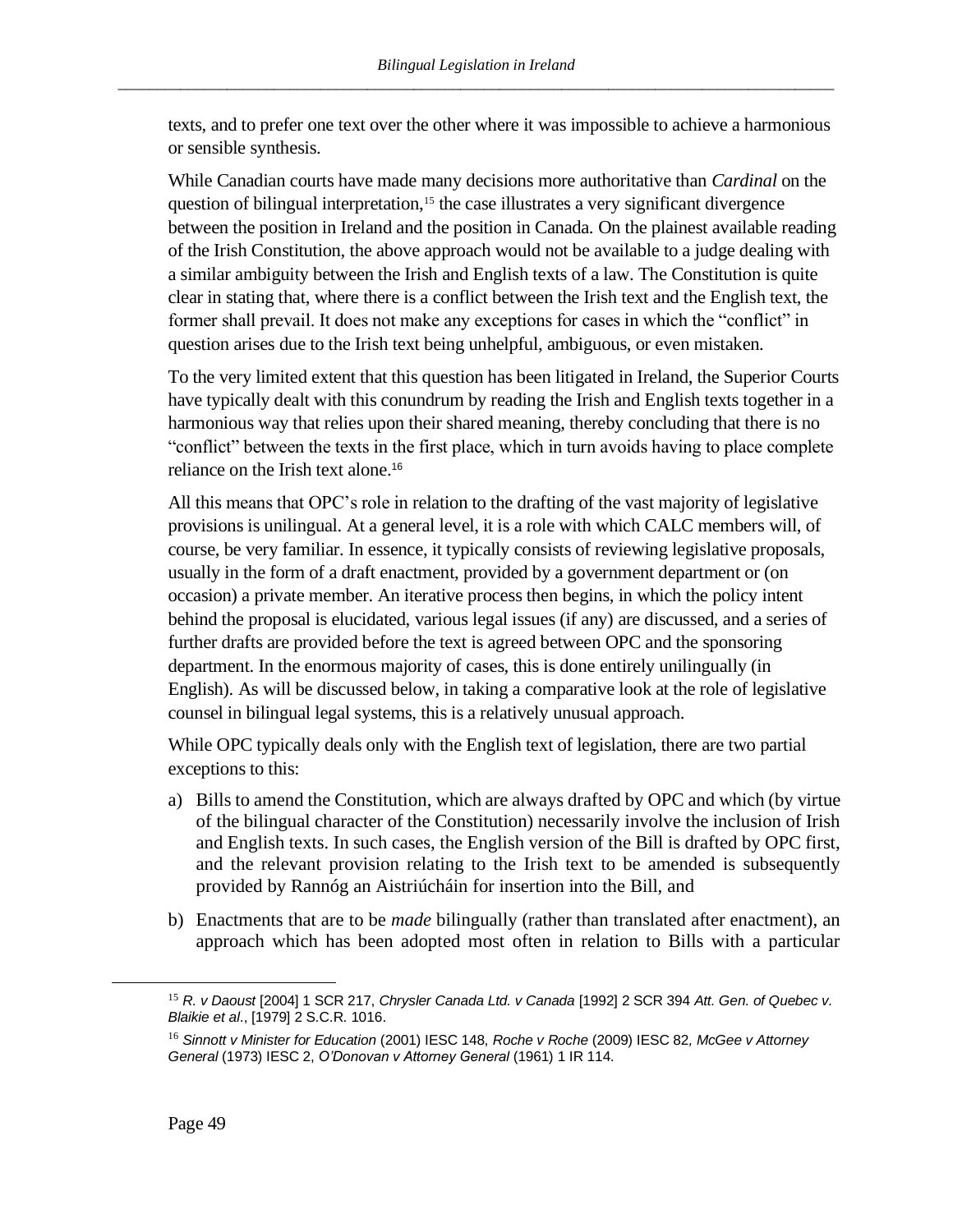significance to the Irish language, such as the Official Languages Act 2003, which was produced and enacted bilingually. In such cases, the English and Irish texts are produced via a collaborative process between OPC and Rannóg an Aistriúcháin, with advisory input on the potential interpretive issues arising from the two texts.

# <span id="page-53-0"></span>**The role of the translation unit**

The role of OPC in preparing primary legislation comes to an end once the Bill is enacted and signed into law by the President. After that, the unilingual version of the law, as enacted, is to be officially translated. Official translations are prepared by Rannóg an Aistriúcháin (the official Irish Language translation unit), which has been translating legislative provisions on an official basis since the 1930s, and has a wide variety of other responsibilities including providing simultaneous interpretation between English and Irish language contributions in the Oireachtas, translating a variety of official (but non-statutory) documents and state communications, and the production and review of An Caighdeán Oifigiúil (the official standardised rules of the Irish language, which regularises the highly diverse and dialect-based language for use in formal and official contexts).

Possibly due in part to these many and varied demands on its time and resources, the official translations of Acts prepared by Rannóg an Aistriúcháin are not being produced at quite the same rate as the overall legislative output of the Oireachtas. This has led to quite a significant backlog in the availability of official Irish language translations of Acts, despite legislative provision being made specifying certain obligations regarding the printing and publication of Bills.<sup>17</sup>

In practice, the roles of OPC and Rannóg an Aistriúcháin in the legislative process are largely distinct. Save in the exceptional cases mentioned previously, OPC alone deals with the entirety of the drafting process for most primary and secondary legislation, and does so in one language. OPC's role in the legislative process concludes upon the making of the statutory instrument or the enactment of the Act in question, at which point no changes – structural, substantive, or otherwise – are possible. It is only after that point that the role of Rannóg an Aistriúcháin in the translation process begins. Thus, there is rarely a dialogic or consultative process between OPC and Rannóg an Aistriúcháin as regards legislation. Rannóg typically deals with the "finished product", so to speak, when translating legislation into Irish. As will be discussed below, there are benefits and disbenefits to this separation between the role of OPC and Rannóg an Aistriúcháin.

<sup>&</sup>lt;sup>17</sup> There is an obligation under s. 7 of the *Official Languages Act 2003* to print and publish legislation "as soon as may be after enactment".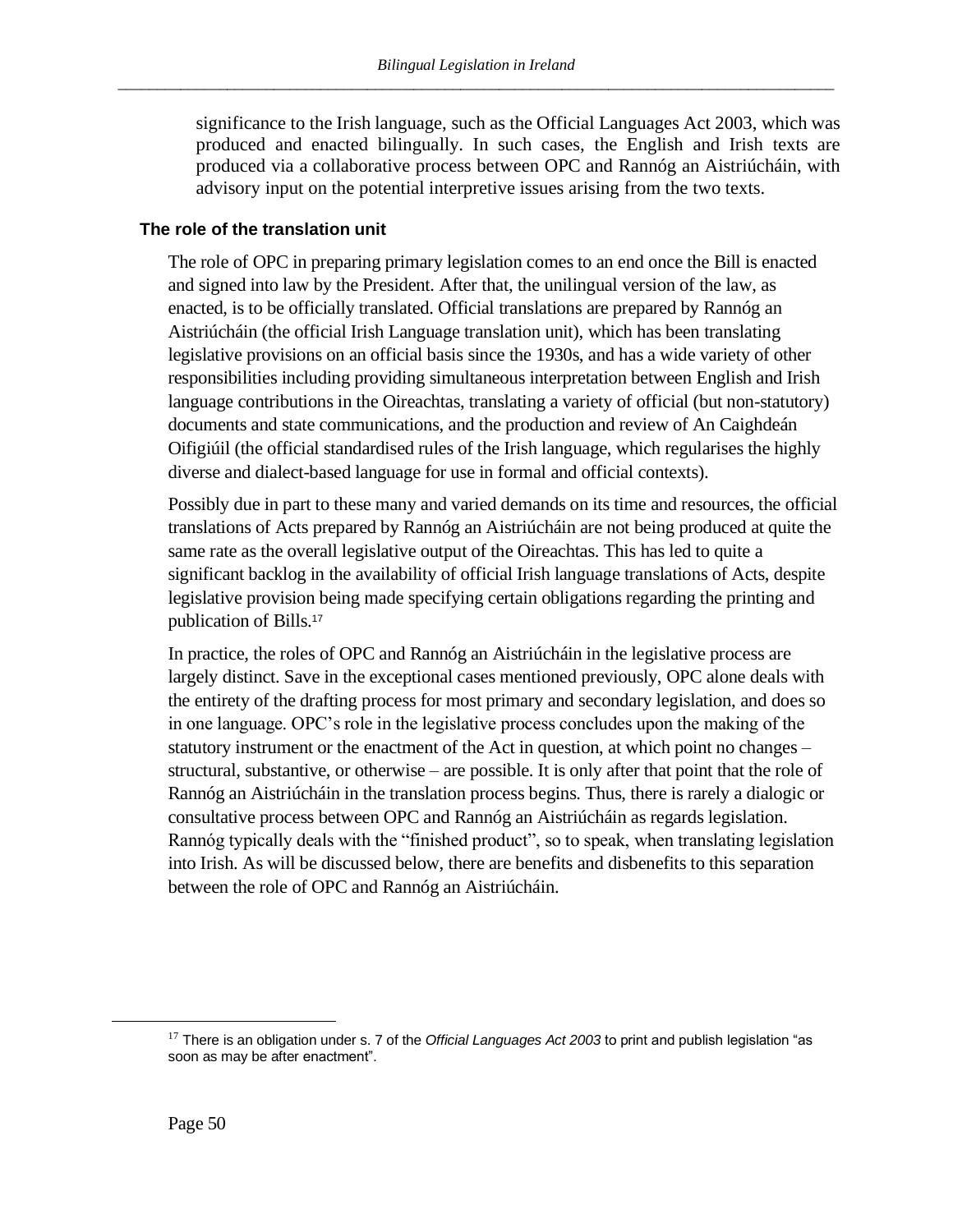# <span id="page-54-0"></span>**A comparative analysis with the role of legislative counsel in other multilingual jurisdictions**

As will be seen from the following comparative overview of a selection of other jurisdictions with bilingual legal systems, the position of Irish in our legislative drafting system is unique in two important and countervailing ways:

- a) it is afforded a position of exceptional linguistic strength to a greater extent than any of the jurisdictions to be considered, and
- b) there is a greater habitual separation between the processes of producing the English and Irish texts than is evident in any of the jurisdictions to be considered.

At the Federal level in Canada, legislation is required to be produced in English and French<sup>18</sup> and both English and French texts are afforded equal status.<sup>19</sup> Laws are drafted using a process known as "co-drafting" whereby two legislative counsel are instructed simultaneously. One is responsible for preparing the English text and one is responsible for the French, and each has a high degree of literacy and understanding of the both languages. Though drafting instructions are typically provided monolingually, background and preparatory materials in both languages are provided at the instruction stage.<sup>20</sup> The two legislative counsel continuously consult and compare their drafts as they are progressed, allowing them to work out linguistic knots and other issues on a mutually agreeable basis that works in both languages. As both legislative counsel have access to the same instructions and have equal responsibility for equally authoritative texts, neither is relying solely on the work of the other to attempt to ascertain the intended policy effect of their respective text. A positive offshoot of this collaborative-by-design approach is that both legislative counsel identify translation problems at source, so that phrases, structures, or concepts that are difficult to express in one language can be altered to allow for a more accurate reflection in the other, which leads to fewer inconsistencies or inelegant translations. This approach also has the ancillary but important benefit of meaning that English and French texts of laws are produced at the same rate.

There are differing approach to preparing bilingual legislation in the various Canadian jurisdictions. In Ontario, New Brunswick, and Quebec, for example, an ex-post-facto translation approach is adopted rather than the co-drafting method espoused at Federal level and in the Province of New Brunswick.<sup>21</sup> In Ontario, the translator has access to dialogue

<sup>18</sup> *Constitution Act, 1867* s. 133 and *Canadian Charter of Rights and Freedoms*, ss. 17 and 18. The Supreme Court has interpreted s. 133 to require enactment in both official languages and entail equal authenticity of both versions: see *Att. Gen. of Quebec v. Blaikie et al*., [1979] 2 S.C.R. 1016.

<sup>19</sup> *Constitution Act, 1867* s. 133 and *Canadian Charter of Rights and Freedoms*, ss.16(1).

<sup>20</sup> Donald L. Revell, "Authoring Bilingual Laws: The Importance of Progress" (2004), 29 *Brook. J. Int'l L*. 1085.

<sup>21</sup> D. L. Revell, "Bilingual Legislation: The Ontario Experience" (1998), 19 *Stat LR* 32.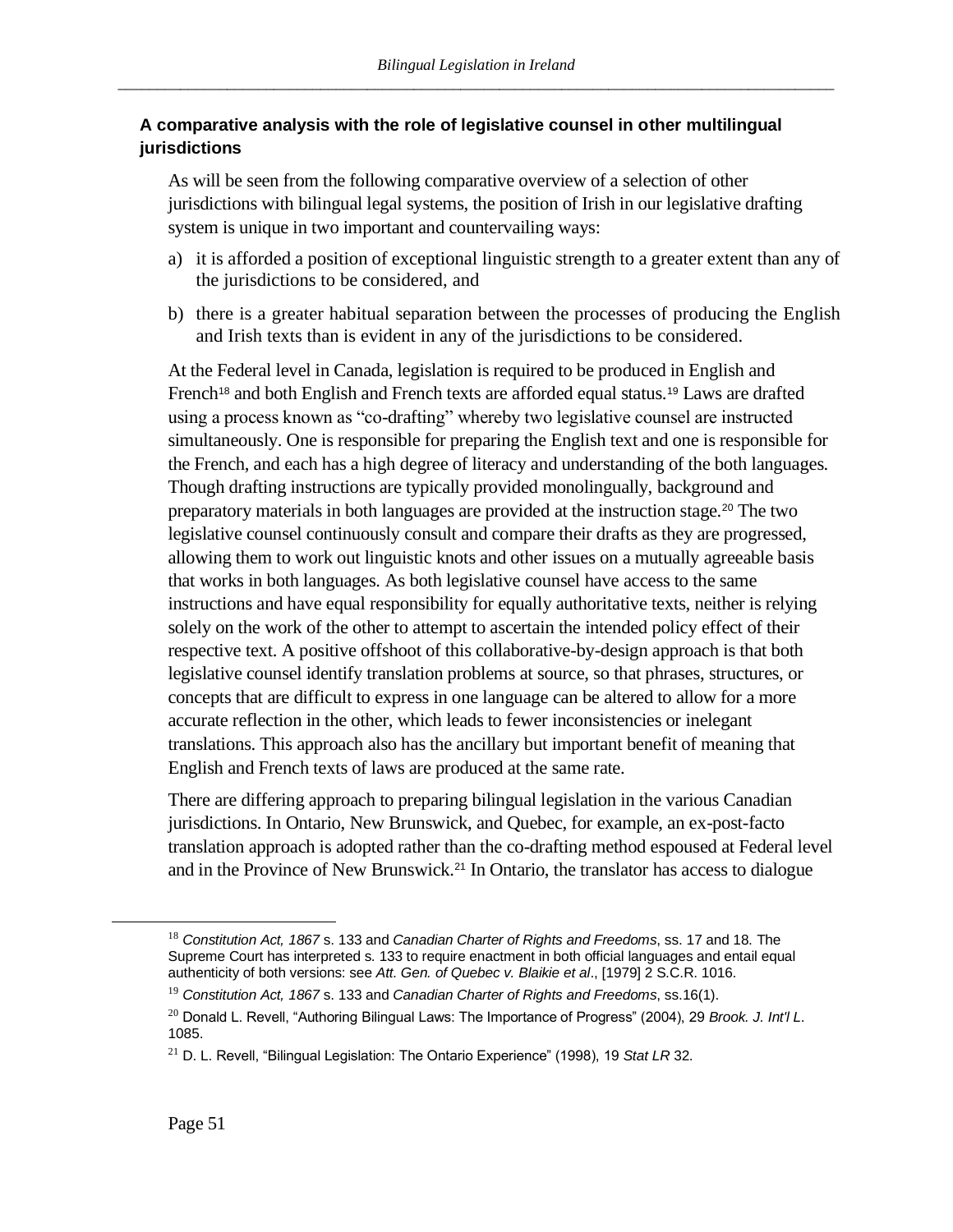with the original instructing official, whereas in Quebec the translator works directly with the person who drafted the original provision.

In Hong Kong, by virtue of the *Official Languages Ordinance*, <sup>22</sup> both English and Chinese texts of laws have equal authority.<sup>23</sup> Legislation is prepared by a collaborative translationbased process that involves the primary receipt of instructions and drafting being carried out in English by a legislative counsel. Once a draft of the relevant provision is at an advanced stage, but critically before it is finalised and enacted, a Chinese translator reviews the English text with a view to preparing the official translation into Chinese. This provides the translator with an opportunity to engage in a dialogue with the original legislative counsel in order to point out any expressions or structures that will be difficult or impossible to translate faithfully into Chinese. The legislative counsel then has the opportunity to revise their text. This might be termed a "translation-friendly drafting" approach.

Hong Kong has also engaged in a process of retrospectively translating laws from English into Chinese. Legislative counsel writing on the issue have noted that the process of translating from the highly-idiomatic and legalistic English texts of pre-1997 legislation into Chinese is a significantly more difficult task than translating modern texts, which have the benefit of the collaborative approach described in brief above. 24

The phenomenon of translation-friendly drafting is particularly useful for translations between languages without a common linguistic heritage, where one is more likely to encounter moods, syntax, and manners of expression which are vital to one language but alien to the other. Without paying attention to the ways in which a perfectly normal expression in one language might result in translation conundrums in the other, it is possible that legislative counsel in bilingual systems could inadvertently give rise to ambiguities or inconsistencies between the two language versions.

In Wales, certain legislative provisions are made in both English and Welsh, and once made both texts of a law have equal authority.<sup>25</sup> Unlike many Canadian jurisdictions, there is no requirement that all laws be made bilingually, but those that are so made are prepared in both languages before being passed. The Welsh text of laws is prepared by the Legislative Translation Service, which is staffed both by interpreters and jurilinguists and typically works by preparing a Welsh text after the English version has been drafted. A unique way in which conflicts between the Welsh and English texts of laws are mediated is that Welsh Ministers are empowered to specify by Order that a particular Welsh word or phrase has the same meaning as the English word or phrase.<sup>26</sup>

<sup>22</sup> Section 3, *Official Languages Ordinance*, Cap. 5.

 $23$  Ibid, section 3(2).

<sup>24</sup> Yen, 'Bi-lingual Drafting in Hong Kong' (August 2010) *The Loophole* 65.

<sup>25</sup> Section 156(1), *Government of Wales Act 2006,* c. 32 (UK).

 $26$  Ibid, section 156(2).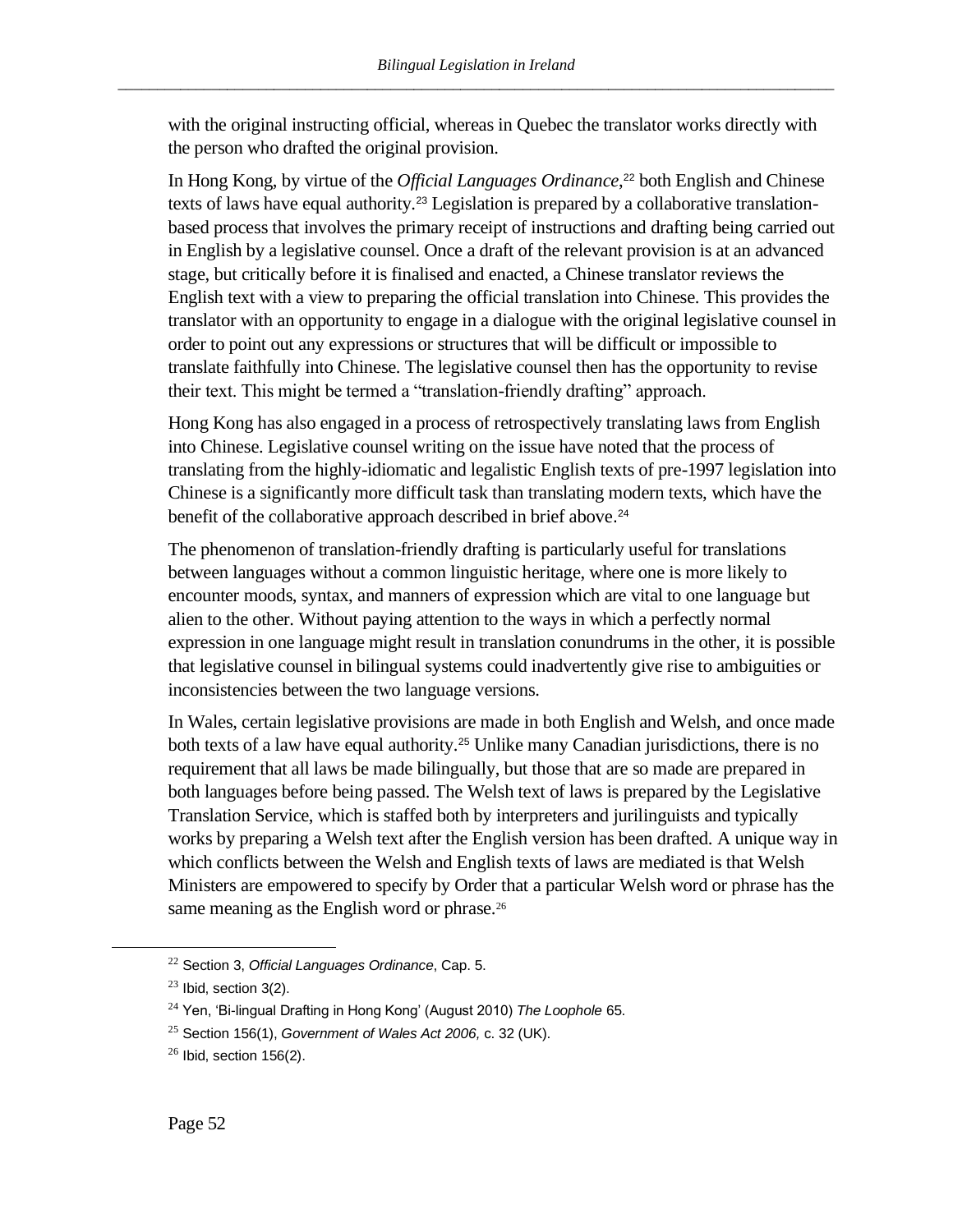The approach to preparing bilingual legislation in South Africa and Tanzania is (broadly speaking) quite similar to that adopted in Ireland. In South Africa, the eleven official languages are recognised in the Constitution and the State is required to protect them, particularly with regard to "minority" languages. In an approach similar to that at play in Ireland, the Translation Unit of the Office of the Chief State Law Adviser prepares translations in the various languages after the legislation has been enacted (which is almost always done in English), but only the version of the Bill that is originally signed into law is considered an authoritative version.

In Tanzania, translations of laws (which are usually presented in Parliament in English, sometimes in Kiswahili, but only ever in one language) are prepared by the Attorney General on a selective *ex-post-facto* basis. Bills are usually debated in Parliament in Kiswahili despite the fact that the Bills are ultimately published in English. This is done without a specific constitutional imperative, and the translations do not have the status of authoritative texts.

This paper aims to be comparative and descriptive rather than normative. It is not proposed to sit in judgment of the various approaches described, or indeed to claim in light of this brief comparative overview that the Irish approach necessarily should be changed. Having said that, benefits can be identified in relation to each approach.

- The Canadian co-drafting approach allows for the two texts to be complementary and coterminous from the outset. In theory, in relation to bilingual legislation, there are two texts but those two texts should express only one law. Any other approach would give rise to impossibilities of application and interpretation. Because the co-drafting method allows the texts to influence and shape each other at source, with equal access to policy instructions and with both texts forming an equally critical part of the legislative output, it presents a good opportunity for the two texts to mutually benefit one another. Ambiguities can be identified at source and provided for, linguistically incompatible modes of expression can be altered, and faithfulness to the legislative intent can be ensured in both languages.
- The "translation-friendly drafting" approach adopted in Hong Kong has been described as providing a fruitful basis for the mutual improvement of bilingual texts.<sup>27</sup> This approach can allow one text to be altered where it would present serious translation difficulties in the other, and also stands to allow for the active contribution to one language of innovative terminology and expressions. Yen has noted that Chinese terms have been adopted, adapted, and created in order to accommodate certain legal concepts commonly expressed in English, which has

 $27$  Yen, above n. 26.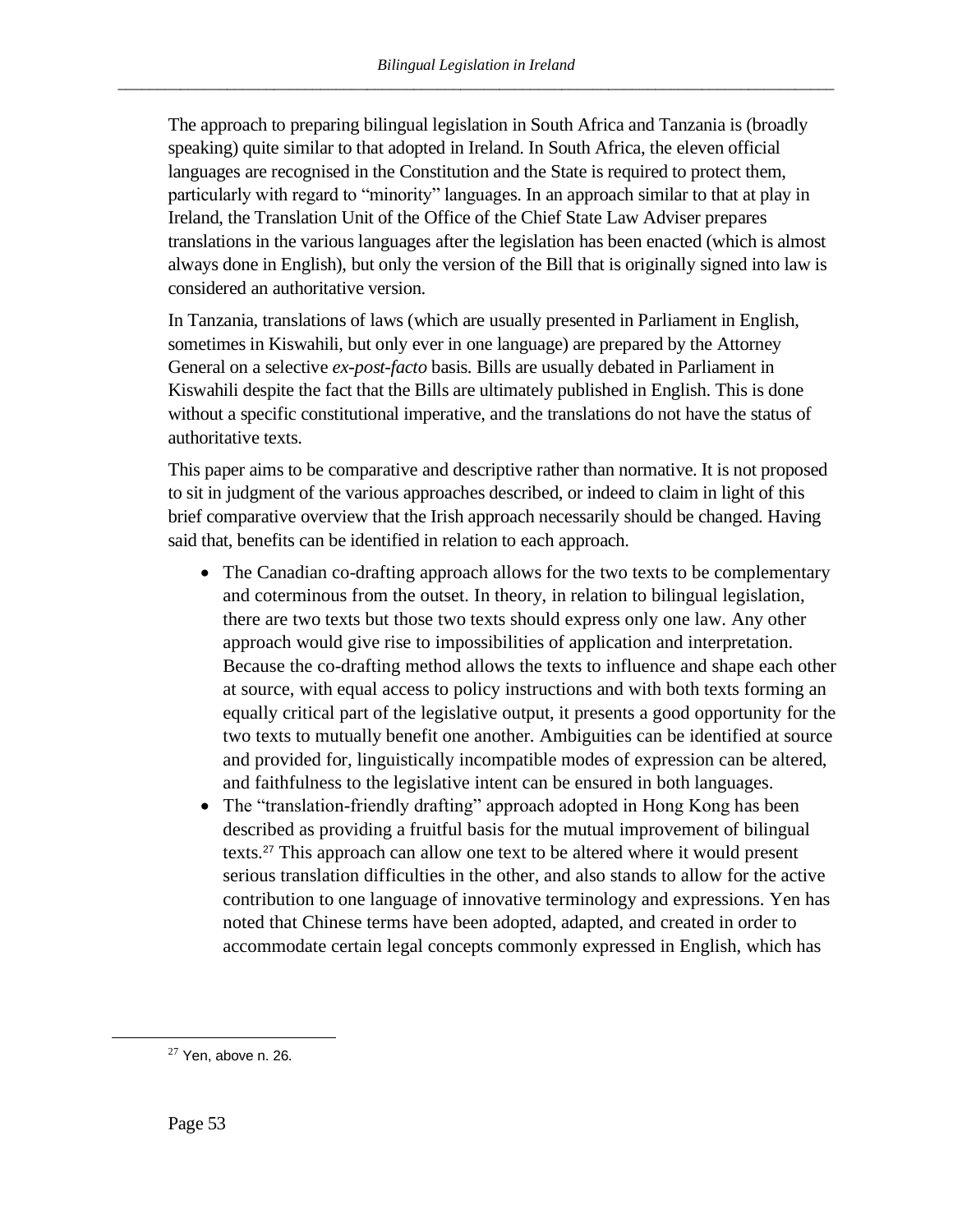led to an enriching of the Chinese vocabulary in Hong Kong as regards linguistic matters.<sup>28</sup>

• The *ex post facto* translation approach evidenced (in varying ways) in South Africa, Tanzania, and Ireland casts the role of the legislative counsel and the translator as functionally separate. There are advantages and disadvantages to this approach. It can be argued that drafting in one primary language allows the legislative counsel to focus, with the greatest available level of precision, on the ways in which their words give effect to the policy instructions in question, and the extent to which their draft reflects the policy considerations underpinning the legislation in question. To paraphrase Paul Salembier,<sup>29</sup> a person with just one watch always knows the time, but a person with two watches can never quite be sure. Conversely, this approach isolates the legislative counsel in a bilingual system, to some extent, from the ways in which their drafts can be interpreted and applied downstream. This approach therefore represents a drafting system that is monolingual in a legal system that is bilingual. This approach has the ancillary (though not insignificant in the modern era of significant demands being placed on the legislative counsels' time) benefit of being the most likely method to produce completed legislation from instruction to enactment in the shortest period of time, albeit monolingually.

One constant function of the legislative counsel, regardless of the legal system in which they work, is to attempt to predict, as best they can, how their work will be interpreted in future. In the context of bilingual legal systems, this function is in effect doubled, as there will be (at least) two available reference points by which to interpret laws. The systems described above cast legislative counsel in a variety of different roles, each with their own varying perspectives on the best connection between drafting and translation. The most appropriate approach probably depends greatly on the context of the legal system in question, and the practical realities of general resources and the demand and political imperative for bilingual legislation.

# <span id="page-57-0"></span>**Opportunities and challenges for Irish legislative counsels in future**

One of the most important and interesting developments around the Irish language in the legislative process comes from the law of the European Union.

Irish was officially recognised as an official language of the EU in 2005,<sup>30</sup> but is currently subject to a derogation<sup>31</sup> from the full translation responsibilities that flow from that

 $28$  Ibid.

<sup>&</sup>lt;sup>29</sup> Paul Salembier, "Rethinking the Interpretation of Bilingual Legislation: The Demise of the Shared Meaning Rule" (2003), 35 *Ottawa Law Review* 75.

 $30$  Council Regulation (EC) No 920/2005 of 13 June 2005.

 $31$  Council Regulation (EU, Euratom) 2015/2264 of 3 December 2015.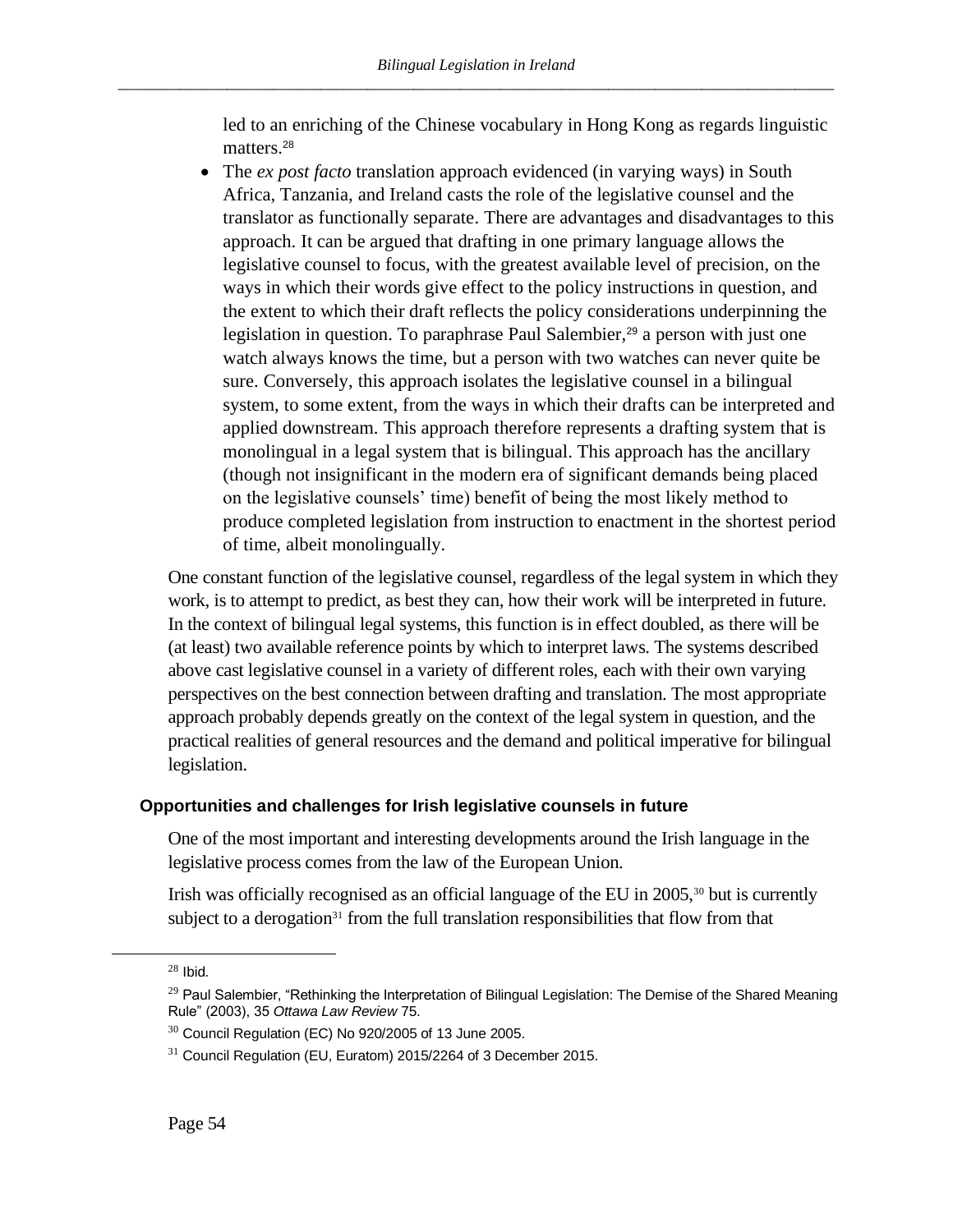designation. This derogation will be lifted in January 2022, which will mean that all EU legislation, all CJEU decisions, and various other EU official instruments will need to be translated and published in Irish as well as all of the other official languages of the EU.

Once the derogation is lifted in 2022 there will be an unprecedented influx of Irish language legislation, via the EU, operative in Ireland. The Irish texts of EU laws will be prepared at EU level (through a co-drafting process) by specialised translation and lawyer-linguist teams, with legal training and expertise in Irish, English, and a third EU official language, but obviously without the input of OPC.

This will presumably have the benefit of enriching the inventory of legal and technical terms in use in the Irish language, thus broadening the language's reach and vocabulary, but it could pose new challenges from an implementation perspective.

Certain EU legislative provisions, known as Regulations, automatically form part of Irish law without further action being taken domestically. The Irish translations of such provisions will, therefore, form part of domestic law automatically. Questions will arise as to the proper relationship between these Irish texts and their English counterparts. The latter have previously been the basis on which most EU law is proved and litigated in the Irish legal system. The widespread introduction of a greater number of Irish texts, with possible accompanying divergences in emphasis and interpretation, will be a matter for the Irish legal community as a whole to reckon with.

Further, OPC commonly works with EU legislative instruments known as Directives, which set out the general aims and purposes to be complied with by the various EU member states, but gives those states discretion as to the ways in which they give effect to those aims. OPC is frequently called upon to draft domestic legislation which respects the requirements of Directives and accurately implements the required legal outcomes through the appropriate processes. As the Irish language derogation at EU level is lifted, greater opportunities will arise for OPC to consider and work with the Irish language texts of Directives in the course of implementing EU law in Ireland.

Of course, as a matter of EU law the texts of various legislative provisions in all languages are of equal value and are equally authoritative,<sup>32</sup> so in a sense there is (from a European point of view) no greater or lesser imperative on Ireland to draft or to act in accordance with the Irish translation of EU laws than there is to draft or act in accordance with the Swedish or Portuguese version. From a constitutional perspective, however, and in light of Supreme

 $32$  Regulation 1/1958/EC. The question of how to address interpretive divergence between the various texts is complex and not authoritatively settled. The CJEU is the ultimate arbiter of the meaning of EU law and will consider the shared meaning of different versions where a legal question turns on it, but in Srl CILFIT v Ministero della sanità (C-77/83), the CJEU indicated that the question of divergent language was one that should be addressed in the first instance by the referring Member State. For more on this very complex and interesting aspect of EU law, see Irene Otero Fernández, *Multilingualism and the meaning of EU law* (European University Institute: Florence, 2020).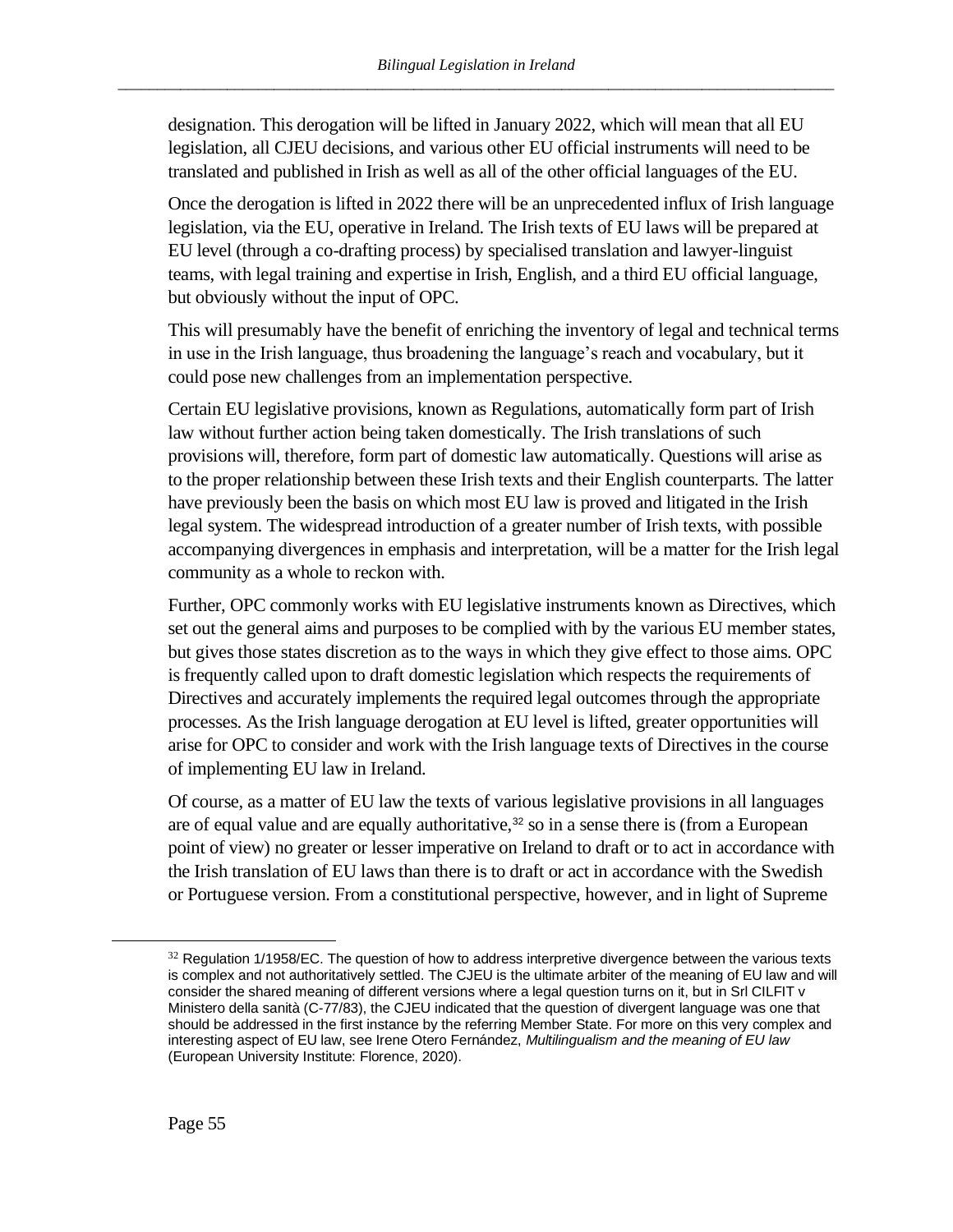Court decisions such as *O'Beolain v Fahey*<sup>33</sup> and *An Stát (Mac Fhearraigh) v Mac Gamhnia*, *<sup>34</sup>* which attribute actionable rights to individuals on the basis of the constitutional protection of the Irish language, there may well be an enhanced onus on the legislative process in Ireland, and particularly on legislative counsel, to take stock of the Irish versions of EU laws when implementing EU Directives.

It is conceivable that the number of potential avenues for challenge on the basis of EU law being improperly implemented or applied in Ireland could increase along with the greater availability of Irish language reference texts by which to assess Irish implementing measures. Even if no greater substantive weight is placed on the Irish text of EU legislation than on the text in any of the other official languages, the simple fact of there being a legal system that is equipped to assess and analyse the Irish texts (to an extent that is not possible in Ireland as regards, say, the Maltese or Danish texts) could increase the chance of such challenges taking place, and so legislative counsel here will do well to be live to it.

#### <span id="page-59-0"></span>**Conclusion**

The role of the legislative counsel in the preparation of bilingual legislation in Ireland is limited. Using the "translation model" discussed above, legislative counsel work exclusively in English. This approach has been used since the foundation of the State, and there appears to be no reason to believe that it will (or indeed necessarily should) be changed in the near future. Exciting new opportunities are on the horizon for the extent to which Irish texts, particularly at EU level, might influence the Irish legislative counsel's task.

<sup>33</sup> Above n. [4.](#page-47-0)

 $34$  Above n. [2.](#page-47-1)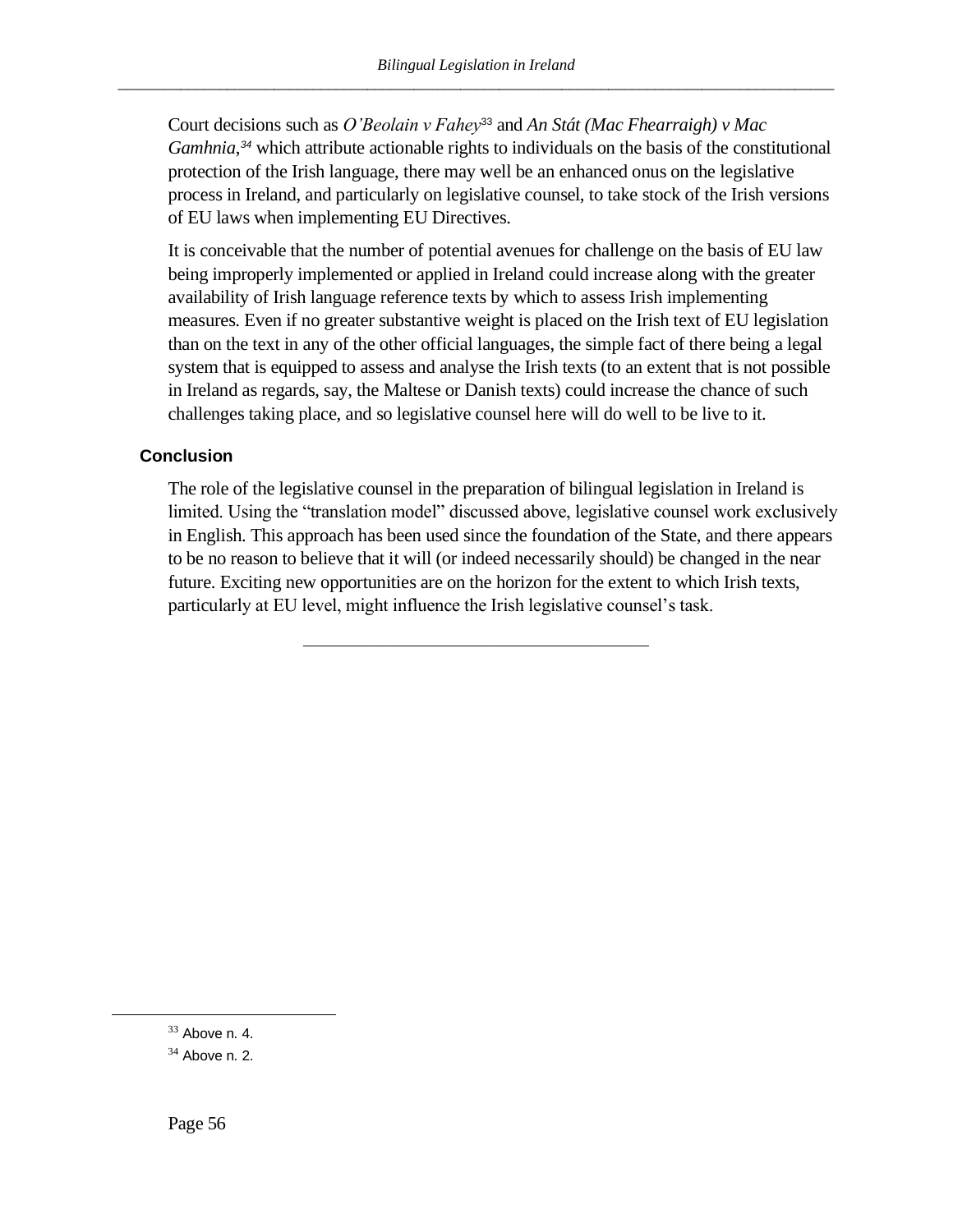# **Should the National Assembly of The Gambia oversee subsidiary legislation? A critique of Standing Order 80**

*Abubakarr Siddique Kabbah<sup>1</sup>*



#### **Abstract**

*This article addresses the issue of whether subsidiary legislation should be subject to parliamentary oversight through a procedure adopted by the National Assembly of The Gambia under Order 80 of the latest edition of its Standing Orders. The procedure involves the publication in the Gazette for a specified time and laying before the Assembly of subsidiary legislation. The main thrust of the article is that National Assembly scrutiny of subsidiary legislation is a worthy initiative, albeit one that could be fraught with problems. The most obvious impediment is that the procedure established by the Standing Orders conflicts with the procedure prescribed by the Interpretation Act. This raises the question of whether Standing Orders can abrogate or override primary legislation. The article examines how certain jurisdictions based on the Westminster parliamentary system have established a general obligation to lay subsidiary legislation before their Parliaments and posits that the challenges of implementing Order 80 are surmountable through respecting the hierarchy of laws and recognising the importance of parliamentary development.* 

<sup>&</sup>lt;sup>1</sup> Principal Legal Draftsperson, Attorney General's Chambers and Ministry of Justice of The Gambia. The views expressed in this article are solely mine. They do not in any way reflect the views of the Attorney General's Chambers and Ministry of Justice and I am responsible for any error or inaccuracy in the article. I wish to thank Professor John Mark Keyes, especially, and counsel Bilika Simamba, for their input and guidance,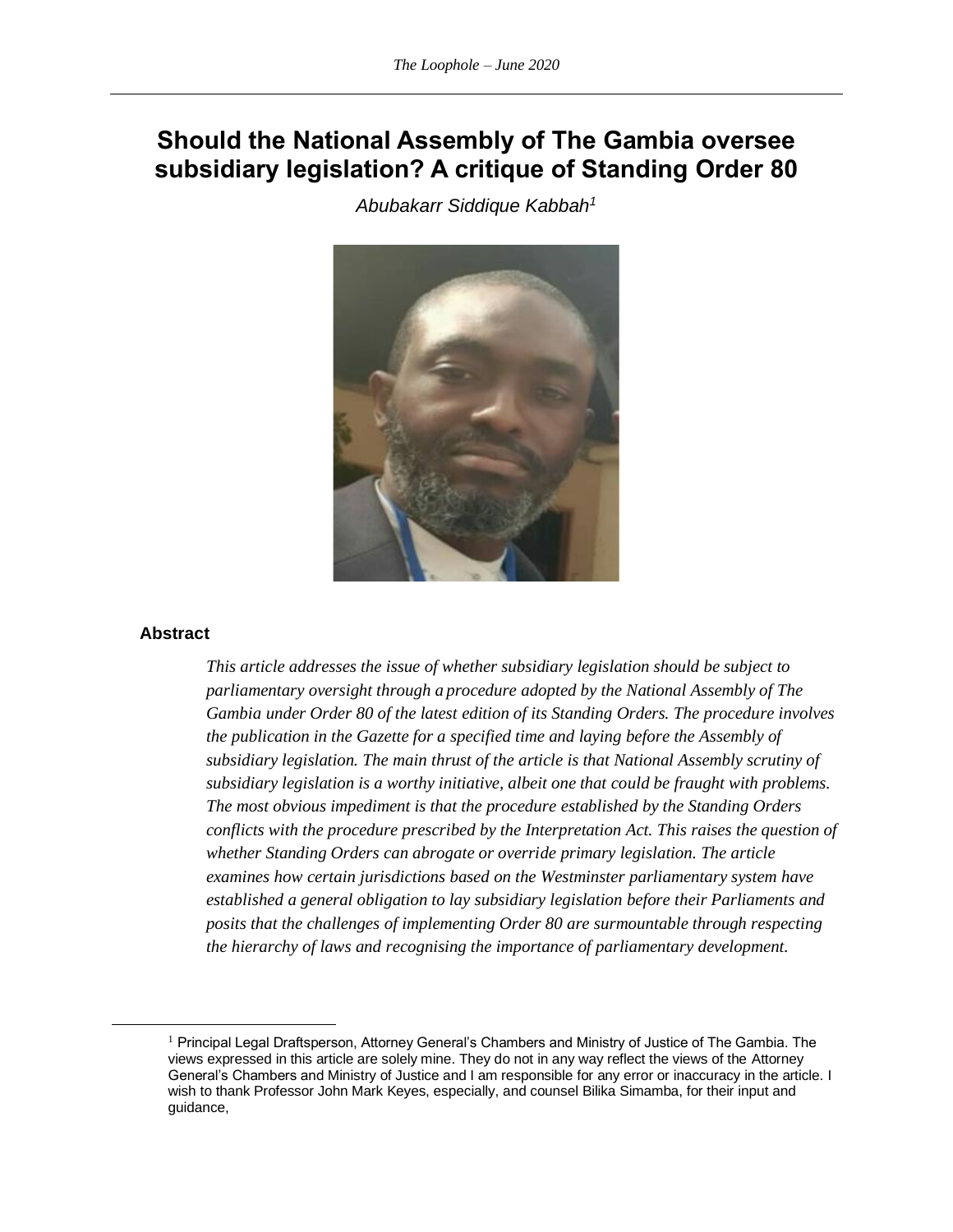# **Table of Contents**

# <span id="page-61-0"></span>**Introduction**

<span id="page-61-1"></span>The *Constitution of the Republic of The Gambia* provides for legislative power of The Gambia to be exercised by Bills passed by the National Assembly with the assent of the President.<sup>2</sup> It also recognises that the National Assembly may delegate an aspect of its lawmaking power to individuals or bodies through enabling Acts.<sup>3</sup>

There are myriad reasons why it may be necessary for Parliament to delegate legislative power. Bennion has summarised them as follows:

(a) Modern legislation requires far more detail than Parliament itself has time or inclination for. For example, detailed forms may be needed.

(b) To bring a complex legislative scheme into full working operation, consultation with affected interests is required. This can best be done after Parliament has passed the outline legislation, since it is then known that the new law is indeed to take effect and what its main features are.

(c) Some details of the overall legislative scheme may need to be tentative or experimental. Delegated legislation affords an easy means of adjusting the scheme without the need for further recourse to Parliament.

(d) Within the field of a regulatory Act new developments will from time to time arise. By the use of delegated legislation the scheme can be easily altered to allow for these.

<sup>2</sup> *[Constitution of the Republic of The Gambia 1997](https://www.lawhubgambia.com/1997-constitution)* [Reprinted 2009], s 100(1).

 $3$  ibid, s 101(8).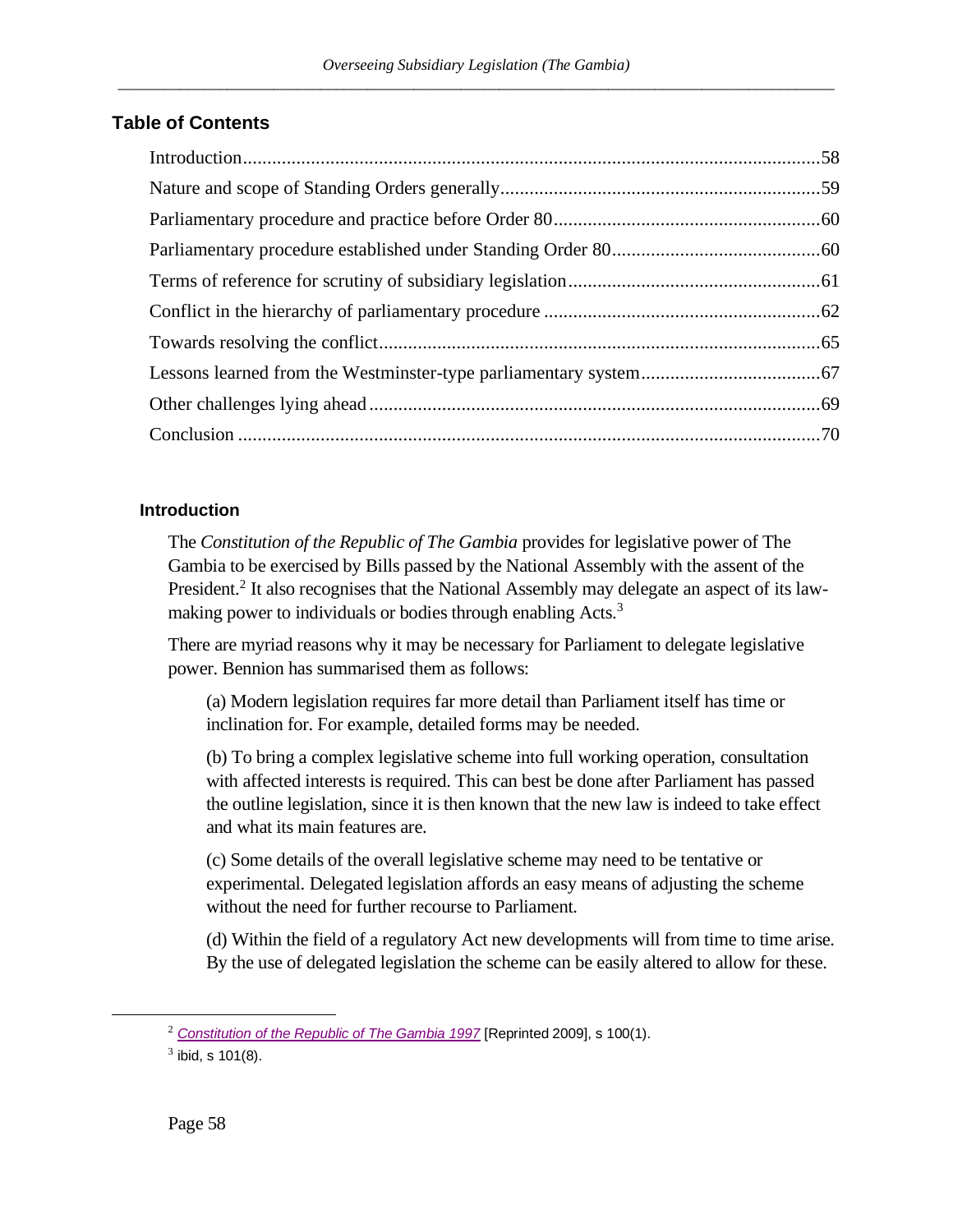<span id="page-62-2"></span><span id="page-62-1"></span>(e) If a sudden emergency arises it may be essential to give the executive wide and flexible legislative powers to deal with it whether or not Parliament is sitting.<sup>4</sup>

The *Interpretation Act* of The Gambia uses the term "subsidiary legislation" for a form of legislation that any person or body other than the National Assembly makes pursuant to a power conferred by an Act.<sup>5</sup> "Subsidiary legislation" refers to any instrument made under an enabling statute or any other lawful authority, and having the force of law.<sup>6</sup> This may take the form of a Proclamation, a rule, a regulation, an Order, a notice, a by-law or other instrument.<sup>7</sup>

As a general rule subsidiary legislation forms part of, and must be read together with, its enabling Act; its "essential function... is to carry out the purpose of the enabling Act".<sup>8</sup> Therefore, it must not be inconsistent with that Act.<sup>9</sup>

#### <span id="page-62-0"></span>**Nature and scope of Standing Orders generally**

The National Assembly approved the 2019 Revised Edition of its Standing Orders during the Third Ordinary Session in the 2019 Legislative Year, while revoking the 2001 Edition.<sup>10</sup> This was done by virtue of the power conferred upon the Assembly by the Constitution to "regulate its own procedure and, in particular, [to] make Standing Orders for the conduct of its own proceedings".<sup>11</sup>

Standing Orders have been described in the UK as 'the written rules which regulate the proceedings of each House', $^{12}$  in New Zealand as 'the rules that govern how the House operates',<sup>13</sup> and more comprehensively in Canada as:

The permanent written rules under which the House regulates its proceedings… The continuing or "standing" nature of rules means that they do not lapse at the end of a

<sup>4</sup> F A R Bennion, *Bennion on Statutory Interpretation*, 5th ed. (Lexis Nexis, UK, 2008) section 50, 242-243. See also Professor Dr Helen Xanthaki, *Thornton's Legislative Drafting*, 5th ed. (Bloomsbury Professional, West Sussex, 2013) para 15.2 at 403-404 on "circumstances [that] make delegated legislation on matters of substance both legitimate and desirable".

<sup>5</sup> *Interpretation Act*, Chapter 4:01, Volume 1 of the Laws of The Gambia 2009, Revised Edition, s 3.

<sup>6</sup> Since the *Interpretation Act* uses the term 'subsidiary legislation', I will use it throughout this article instead of the terms 'delegated legislation', 'subordinate legislation' or 'secondary legislation'.

 $^7$  See Xanthaki, above n[. 4,](#page-62-1) para 15.30 at 416 and Bennion, above n. [4,](#page-62-1) sections 62-66 at 266-271 for a thorough appraisal of the forms or types of subsidiary legislation.

<sup>8</sup> See Bennion, *ibid*., section 50 at 243.

<sup>9</sup> See *Interpretation Act*, above n. [6,](#page-62-2) s 11(c).

 $10$  In accordance with Standing Order 146(1), the Standing Orders came into operation at the commencement of the Fourth Ordinary Session of the Fifth Assembly in the 2019 Legislative Year upon publication in the *Gazette*.

 $11$  Above n. [2,](#page-61-1) s 108(1).

<sup>&</sup>lt;sup>12</sup> Standing Orders, UK Parliament, **Glossary**, accessed 27 March 2020.

 $13$  [Standing Orders](https://www.parliament.nz/en/pb/sc/scl/standing-orders/) – New Zealand Parliament, accessed 27 March 2020.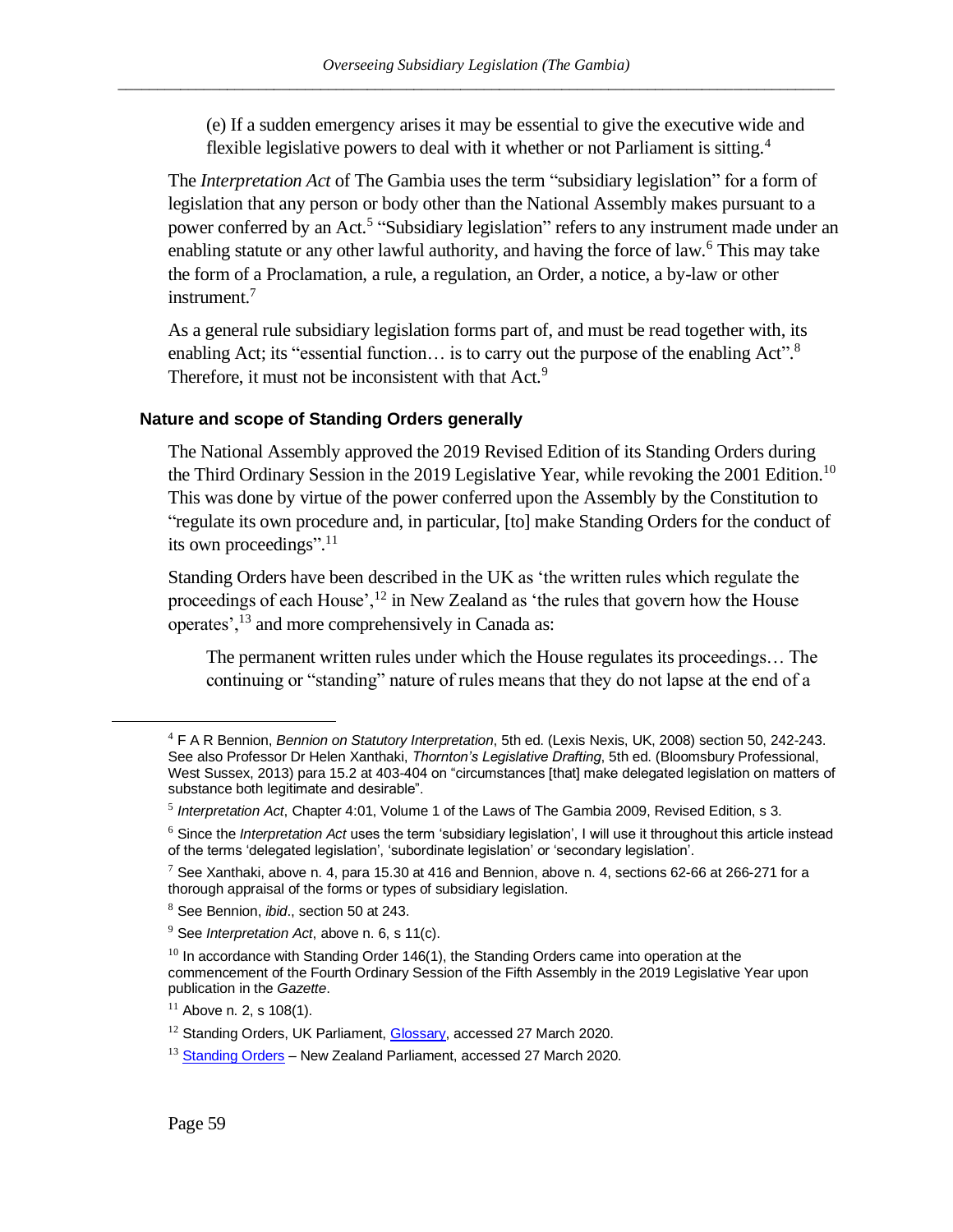session or parliament. Rather, they remain in effect until the House itself decides to suspend, change or repeal them… each of [the Standing Orders] constitutes a continuing order of the House for the governance and regulation of its proceedings. The detailed description of the legislative process, the role of the Speaker, the nature of the parliamentary calendar and the rules governing the work of committees and private Members' business are some of the topics covered in the Standing Orders. The House declares these continuing orders to be Standing Orders when it formally adopts them, and it periodically issues them as a publication for the guidance and use of all Members.<sup>14</sup>

<span id="page-63-2"></span>From these descriptions of Standing Orders, it is generally understood that they regulate how Parliament should function or carry out its official business. Standing Orders are procedural guides for the Members of Parliament. They are reviewed by those Members periodically and then amended from time to time. Generally, they do not have the force of law.

#### <span id="page-63-0"></span>**Parliamentary procedure and practice before Order 80**

The revoked 2001 Edition of the Standing Orders of the National Assembly neither provided for National Assembly scrutiny of subsidiary legislation nor did the Assembly scrutinise subsidiary legislation as part of its remit.

#### <span id="page-63-1"></span>**Parliamentary procedure established under Standing Order 80**

The 2019 Revised Edition of the Standing Orders of the National Assembly includes Order 80(1), which establishes a procedural framework for the legislative oversight of subsidiary legislation in The Gambia. Standing Order 80(1) provides –

Any subsidiary legislation made by a person, ministry or authority under a power conferred by the Constitution or any other law –

- (a) shall be published in the Gazette by the regulation-making authority at least 14 days before it is laid;  $15$
- (b) shall be laid before the Assembly, accompanied by an explanatory memorandum setting out in detail the policy and principles of the subsidiary legislation, the defects of which it is intended to remedy and the necessity for its introduction;<sup>16</sup>

<sup>&</sup>lt;sup>14</sup> Se[e Parliamentary Procedure –](https://www.ourcommons.ca/About/ProcedureAndPractice3rdEdition/ch_05_2-e.html) The Standing Orders" in House of Commons Procedure and Practice, 3<sup>rd</sup> ed., M. Bosc & A. Gagnon, ed. (House of Commons (Canada): Ottawa, 2017), accessed 27 March 2020.

<sup>&</sup>lt;sup>15</sup> According to Xanthaki, above n[. 4,](#page-62-1) para 15.21, 412, the purpose of publication in the Gazette is to bring subsidiary legislation up to the attention of parliament and affected persons.

<sup>16</sup> According to Xanthaki, *ibid.,* para 15.23 at 413, "A general obligation to lay delegated legislation before the legislature…, at least in theory … directs … the attention of members of the legislature to the legislation and providing a means to its disallowance." Standing Order 35 describes laying a piece of subsidiary legislation before the National Assembly in terms of delivering it to the Clerk of the Assembly "on any day that the Clerk's Office is open and the Assembly is not dissolved" following which the Clerk shall cause it to be listed "in the Record of Votes and Proceedings [of the Assembly]".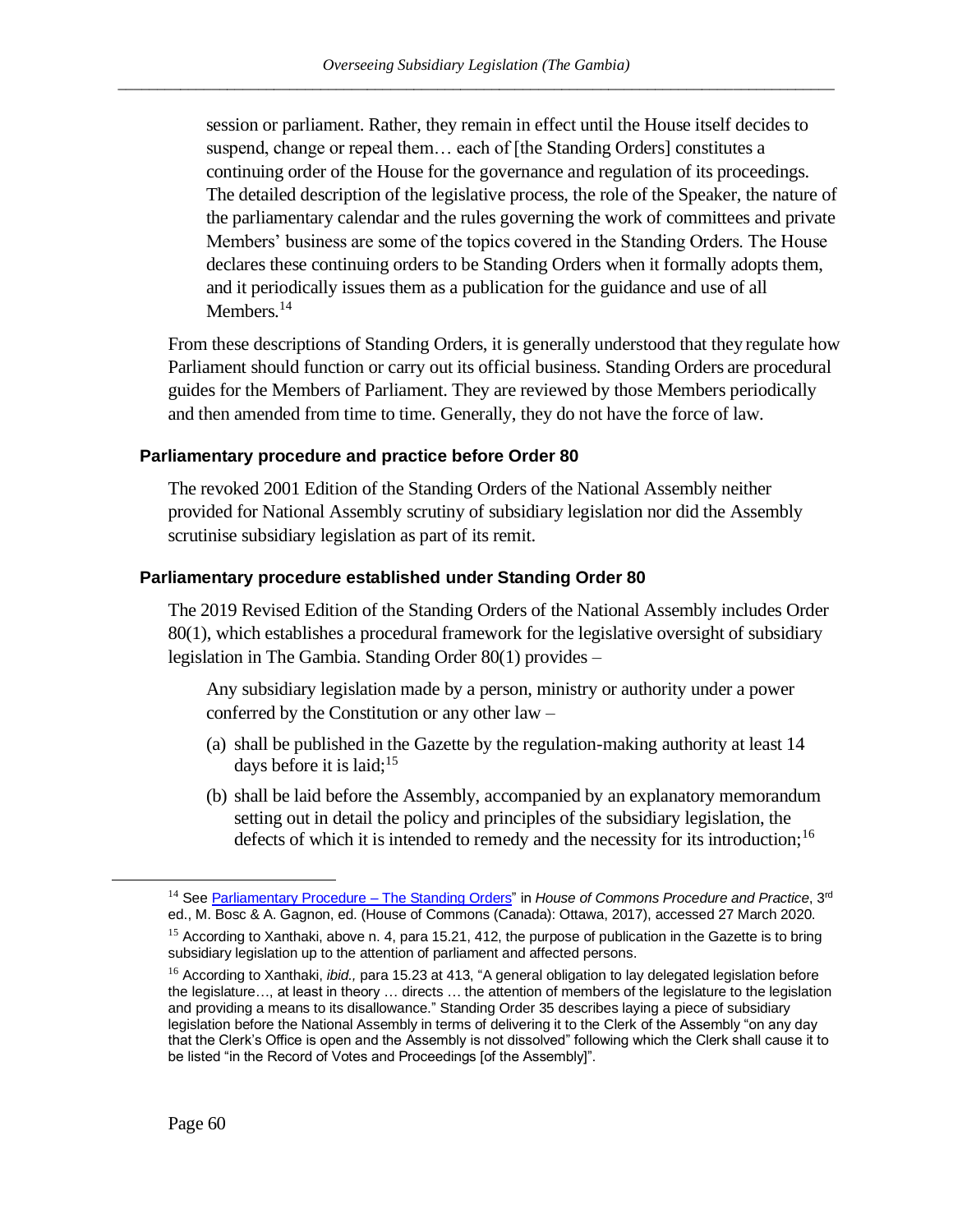(c) shall be placed on the list of laid papers on the day when it is so laid, and stand committed to the Subsidiary Legislation Committee.<sup>17</sup>

Under this procedure subsidiary legislation shall have the force of law after it has been laid before and approved by the Assembly. But approval is not automatic; subsidiary legislation is subject to the power of the Assembly to annul it in whole or in part, as the case may be.<sup>18</sup>

#### <span id="page-64-0"></span>**Terms of reference for scrutiny of subsidiary legislation**

According to the Zimbabwe Legal Information Institute,

<span id="page-64-1"></span>Although it is now accepted that in the modern State delegated legislation cannot be avoided, there is nonetheless concern that the exercise of delegated legislative powers be properly controlled to ensure that they are not abused to the detriment of the citizens.<sup>19</sup>

The National Assembly is seeking to retain a measure of control over the exercise of delegated legislative power through scrutiny of subsidiary legislation, which could enable the Assembly to ascertain whether subsidiary legislation is made within the ambit of enabling Acts.<sup>20</sup> Standing Order 80(2) provides a range of matters for scrutiny by the Subsidiary Legislation Committee of the National Assembly:

After subsidiary legislation is referred to the Committee, it shall in particular, consider:

- (a) whether it is in accordance with the provisions of the Constitution, the Act pursuant to which it is made or other relevant written law;
- (b) whether it infringes on fundamental rights and freedoms of the public;
- (c) whether it contains any matter which in the opinion of the Committee should more properly be dealt with in an Act of the National Assembly;
- (d) whether it contains the imposition of any tax;
- (e) whether it directly or indirectly bars the jurisdiction of the courts;
- (f) whether it gives retrospective effect to any of the provisions in respect of which the Constitution or the Act does not give any such power;

 $17$  The Committee established under Standing Order 110 must "scrutinise, advise and report on all subsidiary legislations, laid before the Assembly".

 $18$  See Order 80 (3), (4), and (5).

<sup>19</sup> Zimbabwe Legal Information Institute, *A guide to Administrative and Local Government Law in Zimbabwe*, ["Delegated or Subsidiary Legislation"](https://zimlii.org/content/delegated-or-subsidiary-legislation), accessed 27 March 2020.

 $^{20}$  According to Shucheng Wang, "Parliamentary Scrutiny over Subsidiary Legislation under an Executive-led Government in Hong Kong" (2015), 36 *[Statute Law Review](https://academic.oup.com/slr/article-abstract/36/2/111/1641600?redirectedFrom=fulltext)* 111 at 120:

Although Parliamentary scrutiny broadly takes two main forms: scrutiny over legality and scrutiny over policy, it does not generally examine statutory instruments on the merits of policy.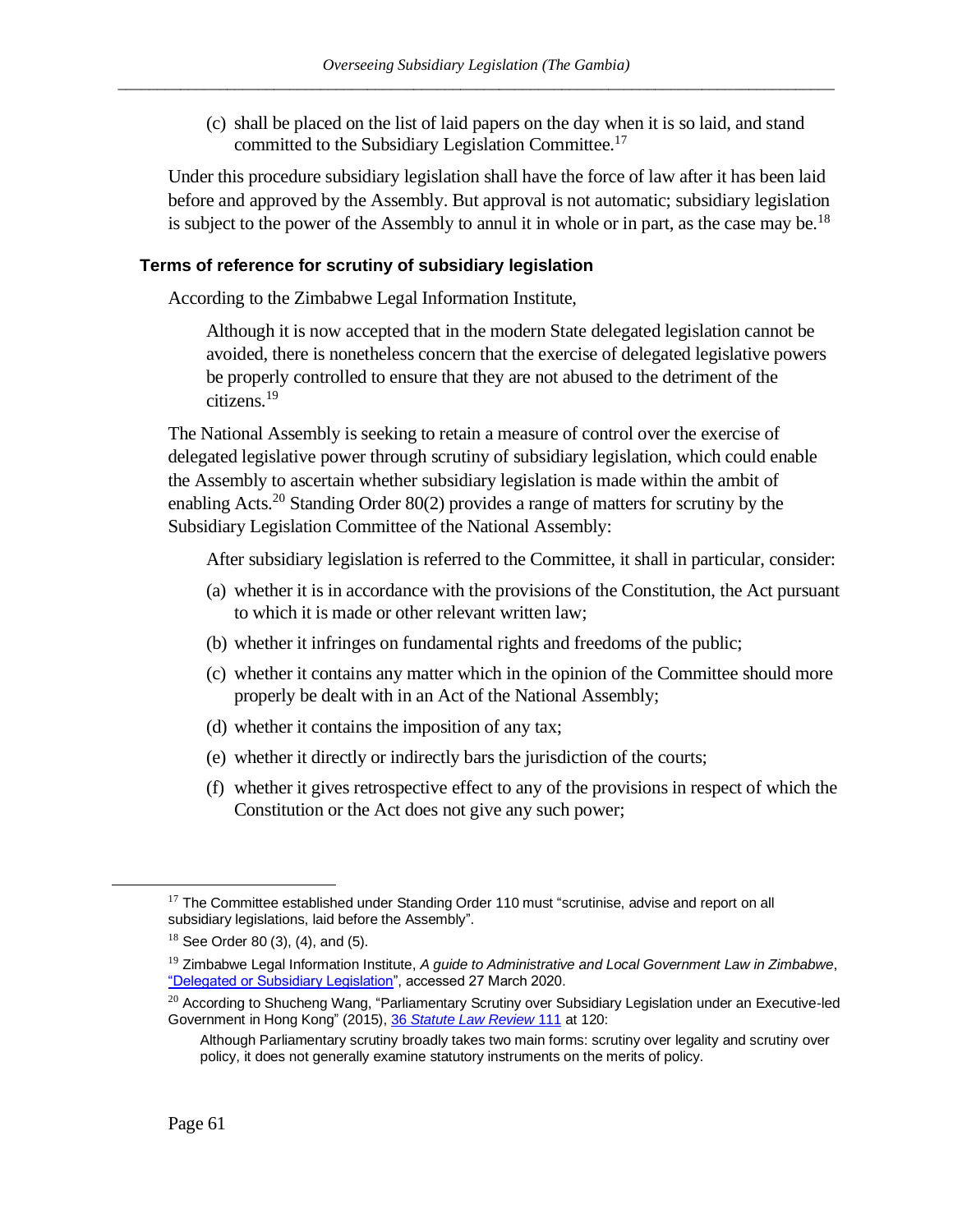- (g) whether it involves expenditure from the Consolidated Revenue Fund or other public revenues;
- (h) whether it appears to make some unusual or unexpected use of the powers conferred by the Constitution or the Act pursuant to which it is made;
- (i) whether there appears to have been unjustifiable delay in its publication or in laying it before the Assembly;
- (j) whether it is defective in its drafting or, for any reason its form or purport calls for any elucidation;
- (k) whether it makes rights, liberties or obligations unduly dependent on nonreviewable decisions;
- (l) whether it makes rights, liberties or obligations unduly dependent on insufficiently defined administrative powers;
- (m) whether it inappropriately delegates legislative powers;
- (n) whether it imposes a fine, imprisonment or other penalty without expressed authority having been provided for in the enabling legislation;
- (o) whether it appears for any reason to infringe on the rule of law;
- (p) whether it inadequately subjects the exercise of legislative power to parliamentary scrutiny; and
- (q) whether it accords to any other reason that the Committee considers to examine.

The Committee, which as of March 2020 has been established with nine members, thus has a gamut of matters to be taken into account in the performance of its scrutiny function. It is hoped that it will carry out its mandate "in the best traditions of totally non-partisan, nonpolitical technical scrutiny of legislation<sup>"21</sup> and will not delve too deeply "into the substance of day-to-day administration [since this] defeats many of the underlying reasons for delegating powers to make laws in the first place." $^{22}$ 

It is also hoped that the Committee will be vibrant, focused on the essentials, and responsive to the needs of both the Government and the governed.

#### <span id="page-65-0"></span>**Conflict in the hierarchy of parliamentary procedure**

It is recognised that:

Respect for the hierarchy of laws is fundamental to the rule of law, as it dictates how the different levels of law will apply in practice. In general, the fundamental levels of

 $21$  Legislative Assembly for the Australian Capital Territory, Standing Committee on Justice and Community Safety (Legislative Scrutiny Role), *[Scrutiny Report 40](https://www.parliament.act.gov.au/__data/assets/pdf_file/0020/1505540/Report-40.pdf)*, 24 March 2020, "Role of the Committee", accessed 27 March 2020.

<sup>22</sup> "Delegated legislation – Introduction" in Bosc & Gagnon, above n[. 14](#page-63-2)*.*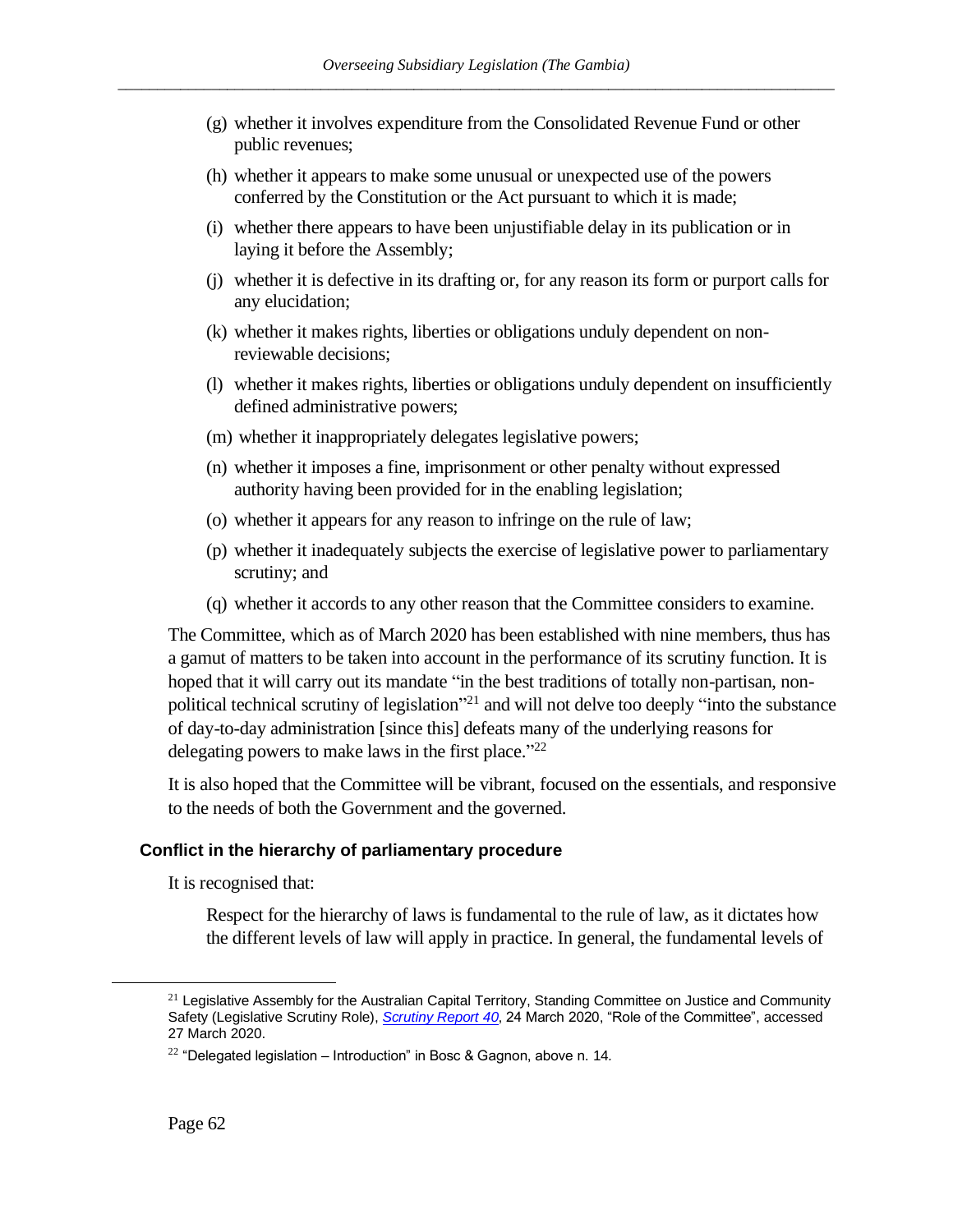hierarchy consist of a constitution or founding document; statutes or legislation; regulations; and procedures.<sup>23</sup>

Section 7 of the *Constitution* describes the laws of The Gambia as follows:

7. In addition to the Constitution, the laws of The Gambia consist of –

- (a) Acts of the National Assembly made under this Constitution and subsidiary legislation made under such Acts;
- (b) any Orders, Rules, Regulations or other subsidiary legislation made by a person or authority under a power conferred by this Constitution or any other  $law;^{24}$
- (c) the existing laws, including all Decrees passed by the Armed Forces Provisional Ruling Council;<sup>25</sup>
- (d) the common law and principles of equity;
- (e) customary law so far as concerns members of the communities to which it applies;
- (f) the Sharia as regards matters of marriage, divorce and inheritance among members of the communities to which it applies.

The hierarchy of laws dictates that the *Constitution* prevails over all other laws of the State and section 4 of the *Constitution* recognises this supremacy as follows:

This Constitution is the supreme law of The Gambia and any other law found to be inconsistent with any provision of the Constitution shall, to the extent of the inconsistency, be void.

<sup>23</sup> M Clegg, et al., *The Hierarchy of Laws: [Understanding and Implementing the Legal Frameworks that](https://www.ifes.org/sites/default/files/2016_ifes_hierarchy_of_laws.pdf)  [Govern Elections](https://www.ifes.org/sites/default/files/2016_ifes_hierarchy_of_laws.pdf)* (International Foundation for Electoral Systems: Arlington, 2016) at 1, accessed 27 March 2020.

<sup>24</sup> Examples of these are *the Banjul Cadi Court and Kanifing Cadi Court (Establishment) Orders* (Legal Notices Nos.1 and 2 of 1999), which are made by the Chief Justice under s 137(1) of the *Constitution*; and the *Practice Direction (Establishment of a Special Criminal Division)* (Legal Notice No.3 of 1999), which is made by the Chief Justice under s 143(1) of the *Constitution*. But it is unclear what distinction (if any) exists between subsidiary legislation "made under primary legislation" – s.7 (a) and subsidiary legislation "made under a power conferred by any other law"- s.7 (b).

<sup>25</sup> According to s 230(1) of the *Constitution*, "existing laws"

means the laws in force in The Gambia immediately before the coming into force of this *Constitution*, other than any such laws which are repealed or abrogated on, or immediately before, the coming into force of this Constitution.

The existing laws therefore include Acts of the National Assembly, subsidiary legislation and Decrees passed by the former military junta. The military junta had exercised both executive and legislative power and their Decrees were later recognised by the *Constitution* and deemed to be primary legislation on a par with Acts of the National Assembly by virtue of para.6 (3) (a) of the Second schedule of the *Constitution*, which provides that

a reference to the exercise of a legislative function …by the Government or the Armed Forces Provisional Ruling Council shall, after the coming into force of this Constitution, be read as a reference to the exercise of that function by an Act of the National Assembly.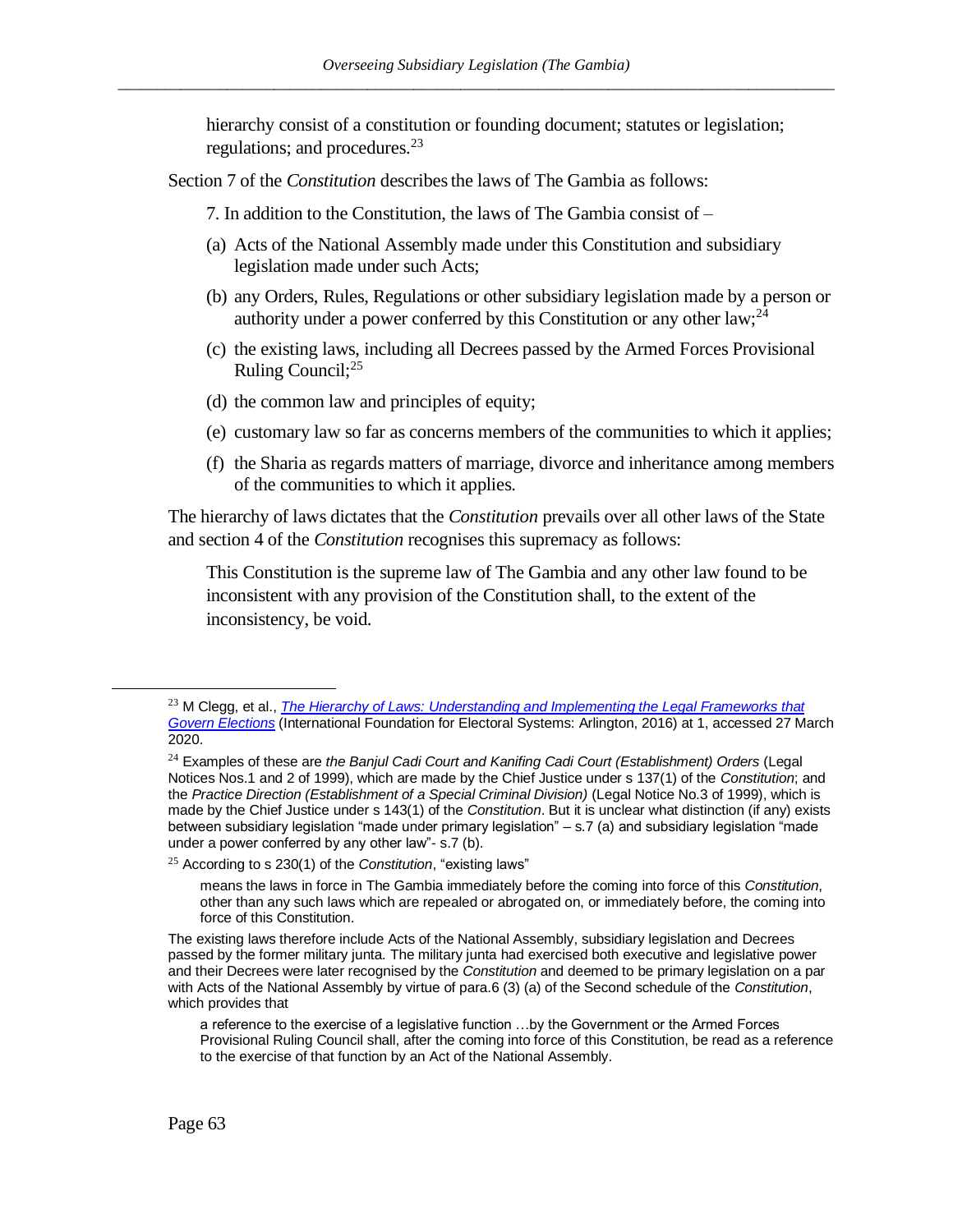Subsidiary legislation is ordinarily made under powers conferred by primary legislation. It is therefore trite law that primary legislation prevails over subsidiary legislation.

In my view, there is a conflict between Standing Order 80 and section 11(d) of the *Interpretation Act* as well as with every Act that delegates power to make subsidiary legislation. Furthermore, I am of the view that the *Interpretation Act* and the delegating Acts prevail because they are primary legislation and the Standing Order is, at best, subsidiary legislation.

Section 11(d) of the *Interpretation Act*, which is primary legislation, provides:

subsidiary legislation shall be published in the *Gazette* and shall have the force of law upon the publication thereof or from the date named therein:

Provided that a Proclamation may be published in such manner as the authority making it shall direct and upon publication, the Proclamation shall forthwith have the force of law unless the Proclamation otherwise provides.

The basic statutory requirement therefore is for subsidiary legislation to have legislative effect after it has been authenticated by being published in The Gambia Government *Gazette*. On the contrary, Standing Order 80 requires subsidiary legislation to have legislative effect after it has been laid before, and approved by, the National Assembly.

Despite having been made under a power conferred on the National Assembly by section 108 of the *Constitution*, it is doubtful whether the Standing Orders are a piece of subsidiary legislation.<sup>26</sup> But even if they are, the Standing Orders must not conflict with primary legislation. Yet Parliament is presumed to know the existing state of the law, especially in view of the fact that it repeals obsolete laws and enacts both original and amending Bills. What is more, Parliament is bound by the laws it passes so long as they are in force and should give effect to them.

Therefore, key questions arise from the inconsistency between section 11(d) of the *Interpretation Act* and Standing Order 80: Is Standing Order 80 valid? Can the Standing Orders repeal or supersede primary legislation in case of a conflict?

In my view, Standing Order 80 is not valid for two main reasons. First, it breaches section 11(d) of the *Interpretation Act* which is in force and to which the National Assembly is

 $26$  It is noteworthy that the Standing Orders are not drafted in the customary format for subsidiary legislation and have been announced as General Notice No.121/2019 in *Gazette* No.35 dated 28th October 2019 (ISSN. 0796-0201) rather than as a Legal Notice. Legal Notice in this context denotes a Notice issued pursuant to a specific legislative direction, which is given a unique, identifying Legal Notice number by the Government Printer linked to the year of its publication in the *Gazette*. In contrast, General Notice signifies a Notice issued generally for information purposes that is not necessarily based on a specific legislative direction. Assuming they are a piece of subsidiary legislation, the Standing Orders would have the same status of the Rules of the High Court, which were made under s 72 of the repealed *Supreme Court Ordinance* (Chapter 5 Volume 1 of the Laws of The Gambia 1995 Edition) and are deemed to be made under s 5 of the *Courts Act* (Chapter 6:01 Volume 1 of the Laws of The Gambia 2009 Revised Edition).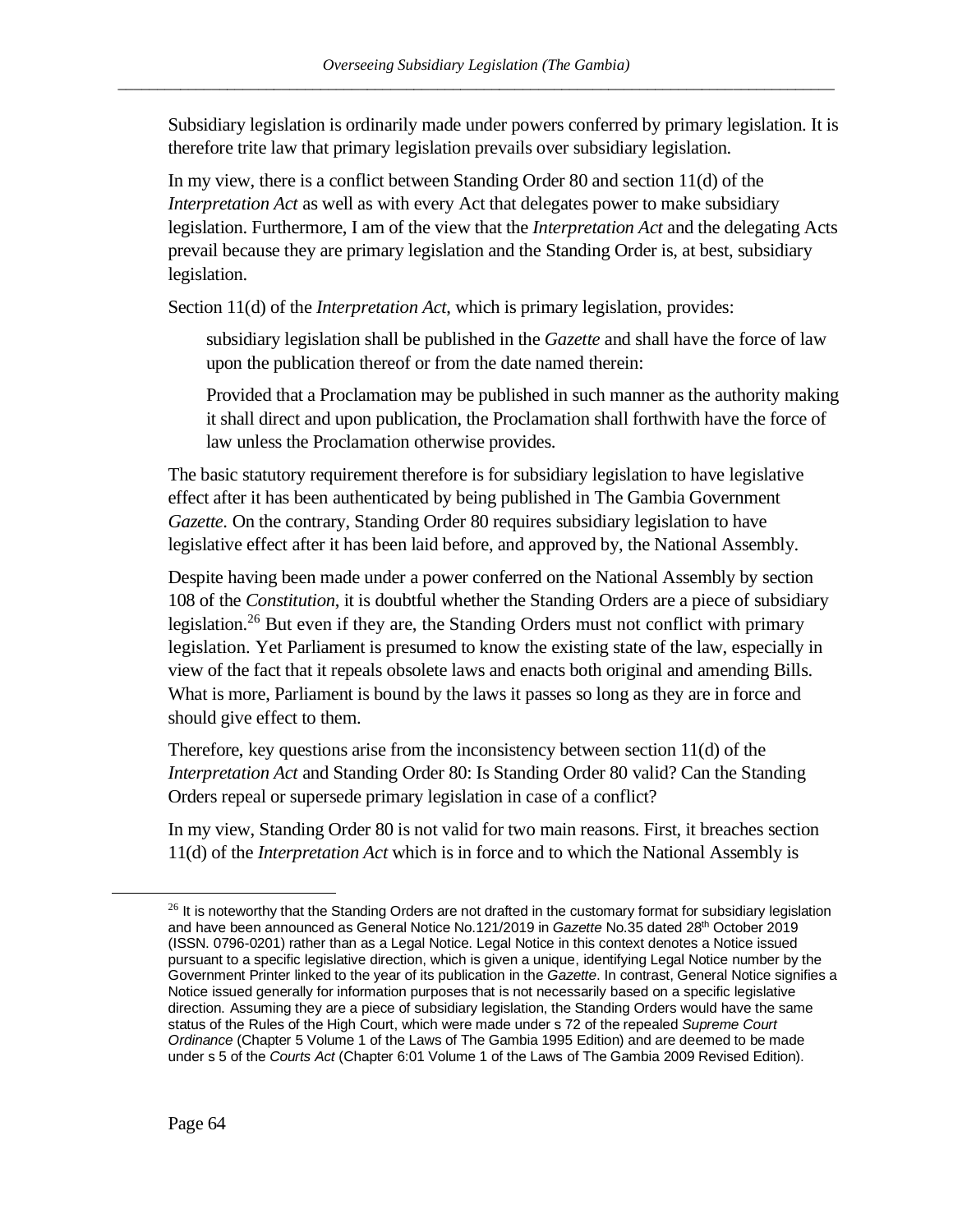obviously bound. It does so by establishing a procedure for subsidiary legislation to have legislative effect that is clearly at variance with the procedure prescribed by section 11(d) and is therefore invalid to the extent of its inconsistency with section 11(d). Second, it amounts to an implied repeal of section 11(d) of the *Interpretation Act*, which clearly goes against the grain of the National Assembly's procedure of express amendment or repeal of the text of a statute, as has been confirmed by the Supreme Court of The Gambia:

<span id="page-68-1"></span>The provisions of the constitution and indeed any other statute cannot be repealed or amended impliedly. The repeal or amendment of the provision of the constitution or other statute has to be expressed by the clear words of the repealing constitutional or statutory provision. The legislative intent to repeal the express provisions of the constitution or other statute must be expressed and manifest in the clear wordings of the repealing constitutional or statutory provision.<sup>27</sup>

In the hierarchy of laws governing procedures in the National Assembly of The Gambia, the *Constitution* supersedes Acts, which in turn supersede Standing Orders.<sup>28</sup> Therefore, the Standing Orders of the National Assembly cannot repeal or supersede the *Interpretation Act*  in case of conflict. In particular, Standing Order 80 cannot repeal or supersede section 11(d) of the *Interpretation Act* on the question of when subsidiary legislation shall have the force of law.

# <span id="page-68-0"></span>**Towards resolving the conflict**

The purpose of judicial review is well-known. For instance, it has been stated in a Supreme Court of Canada case:

It is a fundamental principle of the rule of law that state power must be exercised in accordance with the law. The corollary of this constitutionally protected principle is that superior courts may be called upon to review whether particular exercises of state power fall outside the law. We call this function "judicial review".<sup>29</sup>

Section 108(2) of the *Constitution* states:

Notwithstanding anything to the contrary in this Constitution or in any other law, no decision, order or direction of the National Assembly or any of its Committees or the Speaker relating to the Standing Orders of the National Assembly, or to the application or interpretation of the Standing Orders, or any act done by the National Assembly or the Speaker under any Standing Orders, shall be inquired into by any court.

<sup>27</sup> *United Democratic Party, National Reconciliation Party & Momodou K. Sanneh v The Attorney General*, Supreme Court Civil Appeal No.4/2007 [9].

<sup>&</sup>lt;sup>28</sup> Standing Orders Workshop - National Assembly of The Gambia, **Summary Report, 8-10 April 2019**, "Sources of Procedures and Powers of The National Assembly", accessed 20 May 2020

<sup>29</sup> *Catalyst Paper Corp. v North Cowichan (District)* 2012 SCC 2 (CanLII), [2012] 1 SCR 5 [10] [<https://www.canlii.org/en/ca/scc/doc/2012/2012scc2/2012scc>](https://www.canlii.org/en/ca/scc/doc/2012/2012scc2/2012scc) accessed 30 March 2020.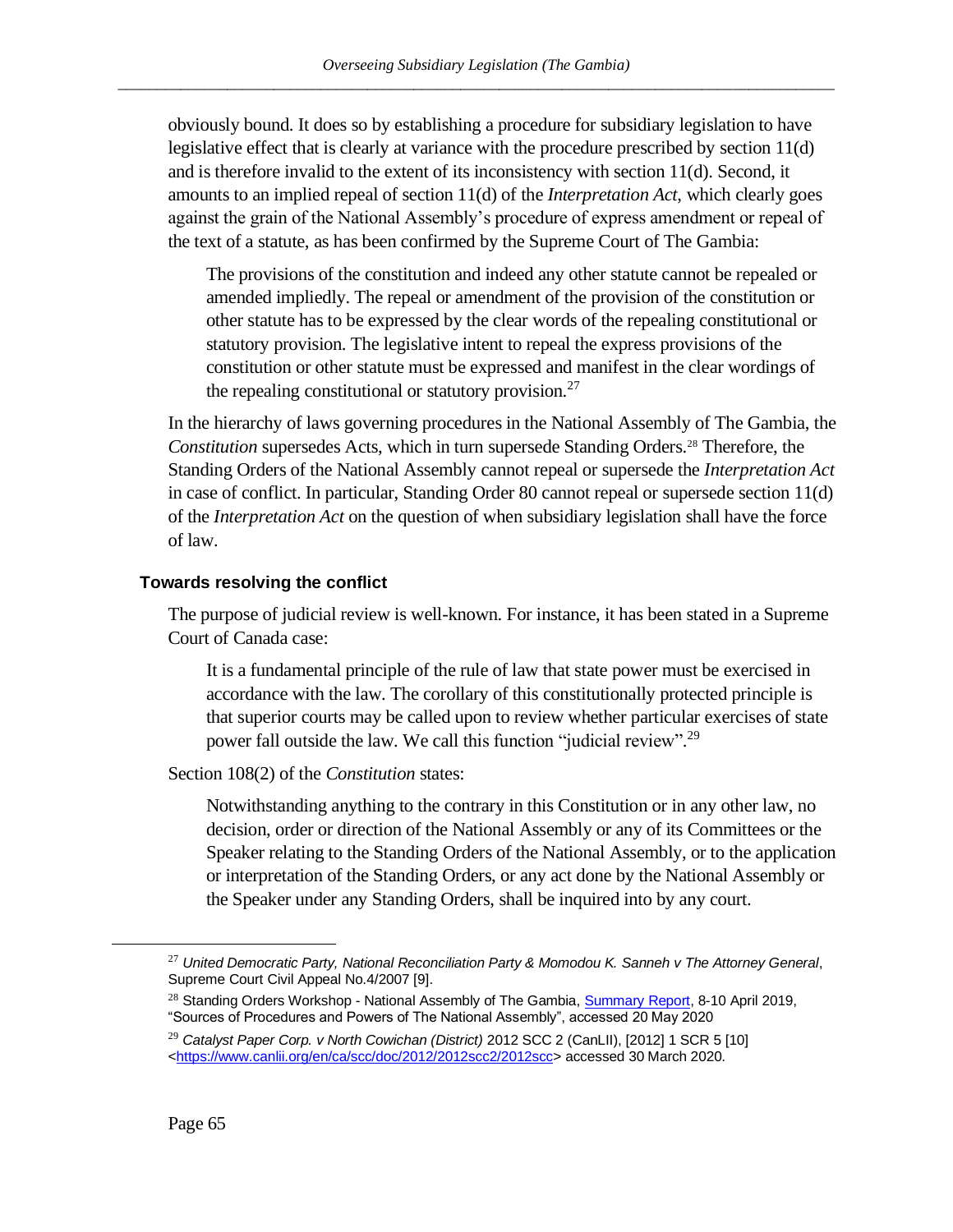Section 108(2) bars the jurisdiction of the Courts. Its purpose appears to be the preservation of parliamentary sovereignty by insulating the parliamentary processes, procedures, institutions and leadership from judicial review. The Supreme Court of The Gambia has also pointed out what is a permissible judicial review of legislative action:

It is trite that this special power of judicial review of legislative action is limited exclusively to the striking down of legislation made in excess of the powers conferred under the 1997 Constitution, not those made *ultra vires* the powers conferred by some other enactment. In other words, this court will only strike down legislation which is found to be in violation of a constitutional provision, namely that the legislation is either inconsistent with, in breach of or in violation or contravention of the provisions of the Constitution.<sup>30</sup>

In this regard, it is questionable whether it is a valid exercise of the power of the National Assembly under section 108 (2) of the Constitution for it to make an Order that is inconsistent with primary legislation that is in force and to which it should give effect. In other words, could the adoption of Standing Order 80 by the National Assembly have exceeded the power conferred upon it by section 108 of the Constitution to make its Standing Orders?

It is also important to emphasise that there are limits to parliamentary sovereignty in The Gambia. Section 100(2) of the Constitution provides a compelling example of this:

The National Assembly shall not pass a Bill –

(a) to establish a one party State;

(b) to establish any religion as a State religion; or

(c) to alter the decision or judgement of a court in any proceedings to the prejudice of any party to those proceedings or deprive any person retroactively of vested or acquired rights, but subject thereto, the National Assembly may pass bills designed to have retroactive effect.

In addition, the Supreme Court of The Gambia has espoused the supremacy of the *Constitution* in the legal system and over the National Assembly and State organs:

In a country without a written constitution but nonetheless governed by constitutional conventions as in the United Kingdom, the sovereignty and legislative supremacy of Parliament is the norm. By this supremacy is meant that there are no legal limitations upon the legislative competence of Parliament…

In The Gambia, with a written constitution based on the separation of powers, the position is different. Supremacy reposes in the Constitution, whether or not such is

<sup>30</sup> Above n. [27,](#page-68-1) [2].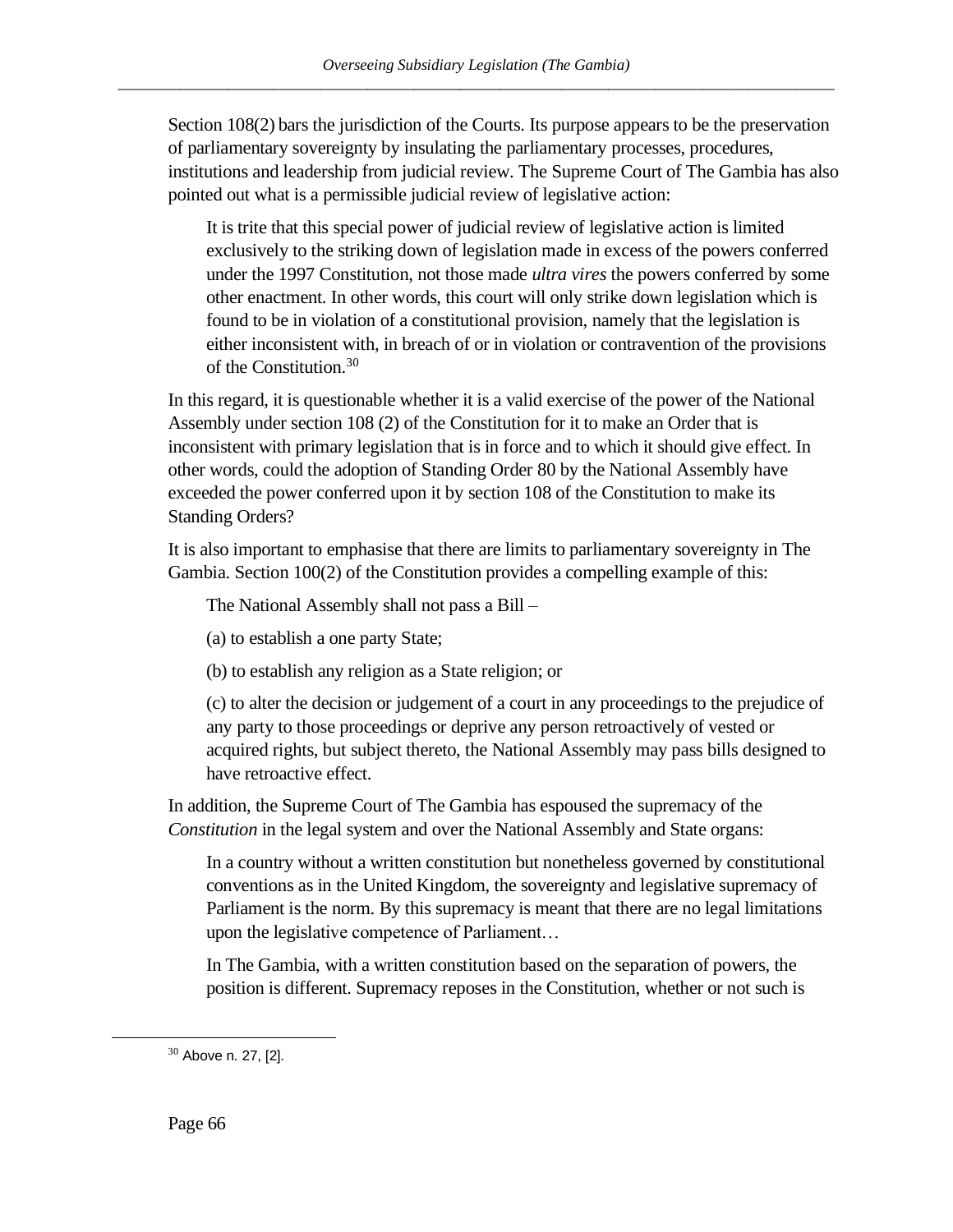expressly declared by that instrument and not with the National Assembly or any other organ of state…

Section 5 [of the *Constitution*] empowers a person who alleges that an act of the National Assembly or any action or omission of any other person or authority is in contravention of the *Constitution* to seek a declaration from a competent court to that effect.

It cannot be over-emphasised that, given the supremacy of the *Constitution* over all other laws and acts or omissions of public authorities, it is important for all those involved in the exercise of the legislative authority of the state to exercise due care and caution to ensure that such legislation is consistent with the provisions of the *Constitution* and that it is enacted in accordance with the requirements and procedures of the *Constitution*…<sup>31</sup>

However, even if the Standing Orders could be the subject of a legitimate judicial challenge it might be undesirable to subject them to judicial review.<sup>32</sup> Rather, it is prudent for the National Assembly to seize the initiative and harmonise the different approaches under Standing Order 80 and section 11(d) of the *Interpretation Act* into a unified procedure. This will foster certainty in the parliamentary procedure.

#### <span id="page-70-0"></span>**Lessons learned from the Westminster-type parliamentary system**

Best practice in parliamentary procedure in the Commonwealth requires subsidiary legislation made pursuant to an enabling statute to be laid before Parliament.<sup>33</sup> However, it is sensible to establish the obligation to lay subsidiary legislation in the Constitution or primary legislation of general scope before outlining the procedure in the Standing Orders of Parliament.

In this regard, several jurisdictions have adopted one of two different approaches to dealing with this issue. For example, section 134(f) of the *Constitution of Zimbabwe* provides that where subsidiary legislation is contained in statutory instruments:

Statutory instruments must be laid before the National Assembly in accordance with its Standing Orders and submitted to the Parliamentary Legal Committee for scrutiny.<sup>34</sup>

<sup>31</sup> *[Jammeh v Attorney-General](https://www.lawhubgambia.com/sc-1-2002)* (2002) AHRLR 72 (GaSC 2001) [18], [21], [22] and [32] (Jallow JSC)

 $32$  I adopt the view so eloquently expressed by Anne Twomey, "Can Standing Orders Prevent a Simple [Majority of the House of Representatives From Passing a Bill Against the Government's Wishes?"](https://auspublaw.org/2019/02/can-standing-orders-prevent-a-simple-majority/) *AUSPUBLAW*, 5 February 2019, accessed 27 March 2020: "It is likely that a court would treat standing Orders as non-justiciable. The Courts have generally proved reluctant to interfere with the 'intra-mural activities of the Parliament."

 $33$  Xanthaki, above n. [4,](#page-62-1) para 15.23 at 413 emphasises that most Commonwealth countries have established this obligation in their laws.

 $34$  Above n. [19.](#page-64-1)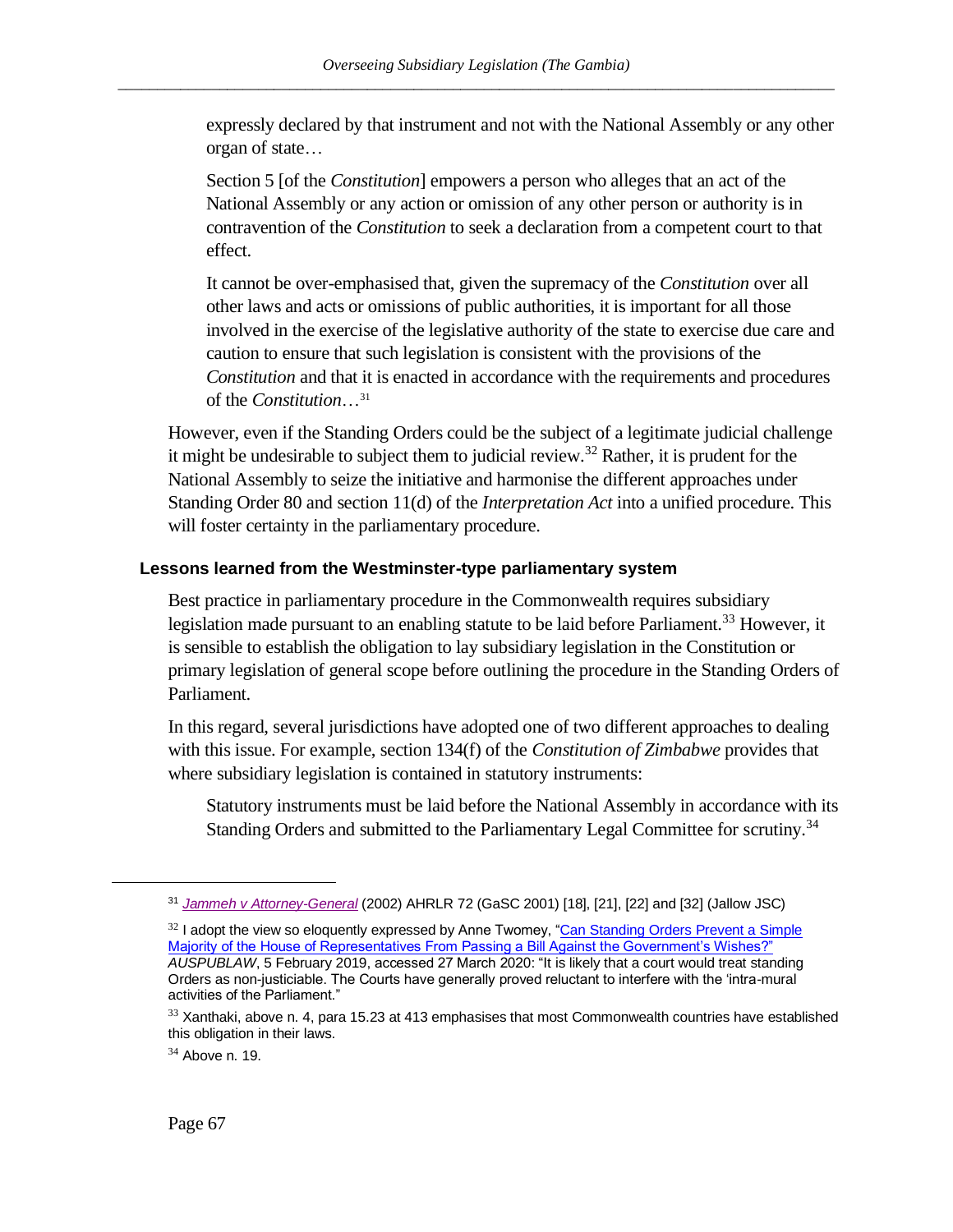Another example is provided by section 11(7) of the *Constitution of Ghana, 1992*:

Any Order, Rule or Regulation made by a person or authority under a power conferred by this Constitution or any other law shall –

- (a) be laid before Parliament;
- (b) be published in the Gazette on the day it is laid before Parliament; and
- (c) come into force at the expiration of twenty-one sitting days after being so laid unless Parliament, before the expiration of the twenty-one days, annuls the Order, Rule or Regulation by the votes of not less than two-thirds of all the Members of Parliament<sup>35</sup>

In the foregoing examples, the obligation to lay subsidiary legislation is a constitutional requirement, but a case could also be made for establishing the duty by means of primary legislation of general application. For instance, section 34(1) of the *Interpretation and General Clauses Ordinance* of Hong Kong provides:

All subsidiary legislation shall be laid on the table of the Legislative Council at the next sitting thereof after the publication in the Gazette of that subsidiary legislation.<sup>36</sup>

Furthermore, section 38 of the *Legislation Act 2003* of Australia provides:

# **38 Tabling of legislative instruments**

(1) The Office of Parliamentary Counsel must arrange for a copy of each registered legislative instrument to be delivered to each House of the Parliament to be laid before each House within 6 sitting days of that House after the registration of the instrument.

(3) If a copy of a legislative instrument is not laid before each House of the Parliament in accordance with this section, the legislative instrument is repealed immediately after the last day for it to be so laid. $37$ 

The overarching objective of each of these examples is to provide for parliamentary scrutiny of subsidiary legislation. It is therefore understood that Parliament could establish a general obligation to lay subsidiary legislation in the *Constitution*, the *Interpretation Act* or other primary legislation of general application.

In my view, the *Interpretation Act* is the appropriate law of The Gambia for establishing the obligation to lay subsidiary legislation before the National Assembly because it already provides for the publication of subsidiary legislation in the *Gazette*. It is therefore advisable

<sup>&</sup>lt;sup>35</sup> Available at [https://www.constituteproject.org/constitution/Ghana\\_1996.pdf?lang=en,](https://www.constituteproject.org/constitution/Ghana_1996.pdf?lang=en) accessed 27 March 2020.

<sup>36</sup> Historical Laws of Hong Kong Online – Laws of Hong Kong - *Interpretation and General Clauses Ordinance*, available a[t https://oelawhk.lib.hku.hk/items/show/2179,](https://oelawhk.lib.hku.hk/items/show/2179) accessed 27 March 2020.

 $37$  Act No. 139 of 2003, available a[t https://www.legislation.gov.au/Details/C2019C00084](https://www.legislation.gov.au/Details/C2019C00084) accessed 19 June 2020.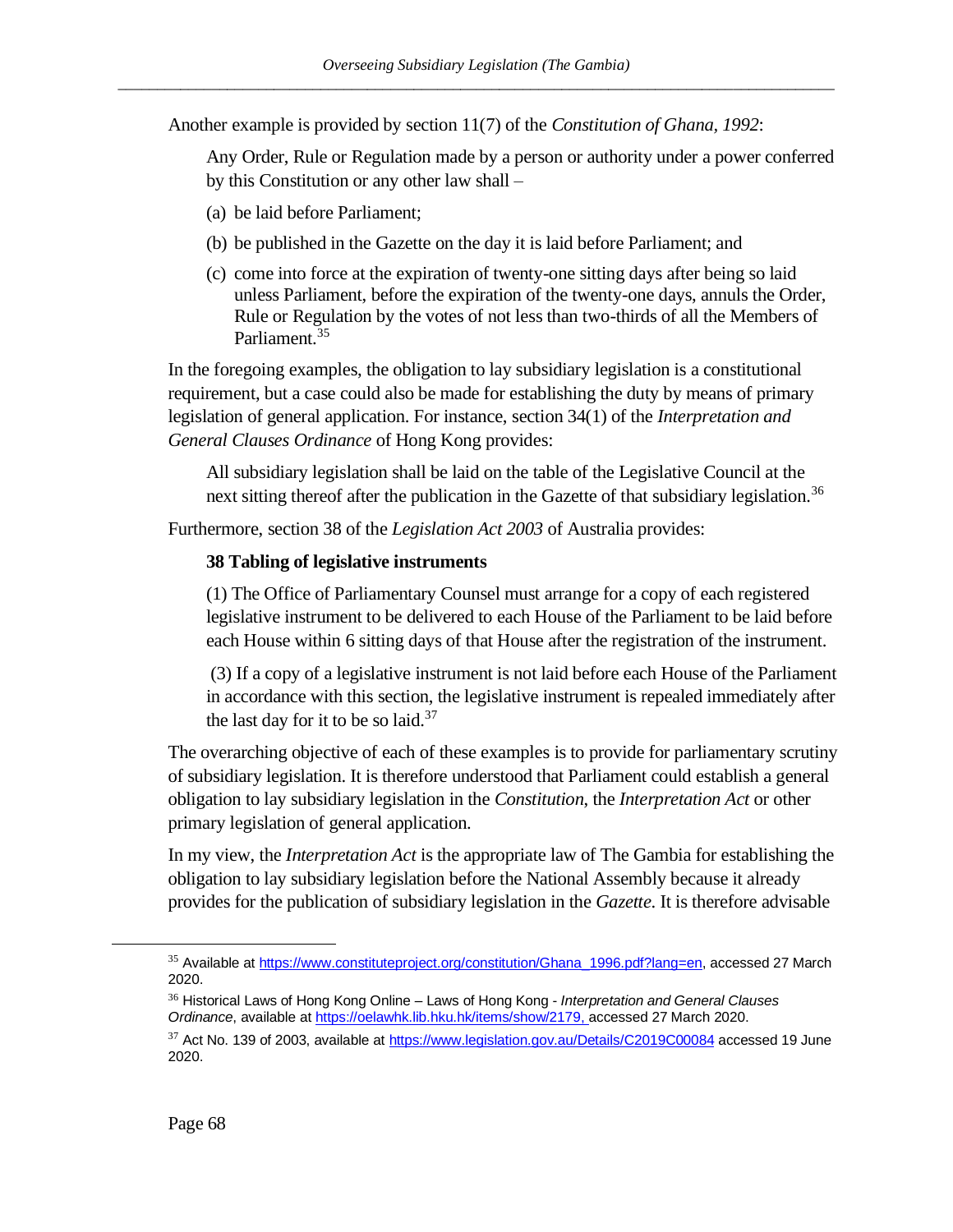for the National Assembly to adopt corrective measures to authorise the scrutiny of subsidiary legislation, specifically:

- 1. Suspend Standing Order 80 pending an amendment of section 11(d) of the *Interpretation Act* to resolve the inconsistency between them.<sup>38</sup>
- 2. Amend section 11(d) of the *Interpretation Act* to incorporate the approach proposed under Standing Order 80 of the Standing Orders.<sup>39</sup>
- 3. Amend section 102 of the *Constitution* by inserting a new paragraph giving the National Assembly the additional function of scrutinising or reviewing subsidiary legislation.<sup>40</sup>

Moreover, it is necessary for any amendment of section 11(d) of the *Interpretation Act* to stipulate that if subsidiary legislation is not laid before the National Assembly, it shall have no effect. This would not only afford the Assembly an opportunity to scale up its vital function of oversight of executive action but also guarantee that legal consequences follow any failure to comply with the obligation to lay subsidiary legislation before the Assembly. Professor Xanthaki and others have stated that the duty to lay subsidiary legislation cannot in this case be considered merely directory.<sup>41</sup>

## **Other challenges lying ahead**

Other serious issues the National Assembly might like to consider and be proactive about, as being germane to the proposed oversight of subsidiary legislation, include:

- 1. The potential for delay in approving or disallowing subsidiary legislation because of the volume of subsidiary legislation that could be laid before the Assembly by individuals and other bodies in each year.
- 2. The limited time the Subsidiary Legislation Committee of the Assembly might have to examine subsidiary legislation during sessions, as well as the likelihood of its Members being inundated with other commitments.

 $38$  Order 144(1) of the Standing Orders provides: "Any of these Standing Orders may be suspended on a motion to that effect, submitted in accordance with Standing Order 52 [Notice of motions], and passed by the Assembly."

<sup>39</sup> In amending s 11(d) of the *Interpretation Act*, the Assembly could draw inspiration from the text of the examples of the laws of Zimbabwe, Ghana, Hong Kong and Australia but with such adjustments as may be necessary.

 $40$  Although establishing the obligation to lay subsidiary legislation in the Interpretation Act implicitly empowers the National Assembly to scrutinise such legislation, it is appropriate to add the function of scrutiny of subsidiary legislation to s 102 of the *Constitution* which explicitly provides for the additional functions of the Assembly.

<sup>41</sup> Xanthaki, above n. [4,](#page-62-0) para 19.6 at 525; Bennion, above n[. 4,](#page-62-0) section 10 at 47; D. Natzler et al., *Erskine*  May's Treatise on the Law, Privileges, Proceedings and Usage of Parliament, 25<sup>th</sup> ed. (London: LexisNexis, 2019), para. 31.11 [\(Laying before Parliament\)](https://erskinemay.parliament.uk/section/5623/laying-before-parliament/). These authors have analysed the consequences that follow a failure to comply with a "mandatory" requirement, as opposed to a "directory" requirement, to lay subsidiary legislation before Parliament.